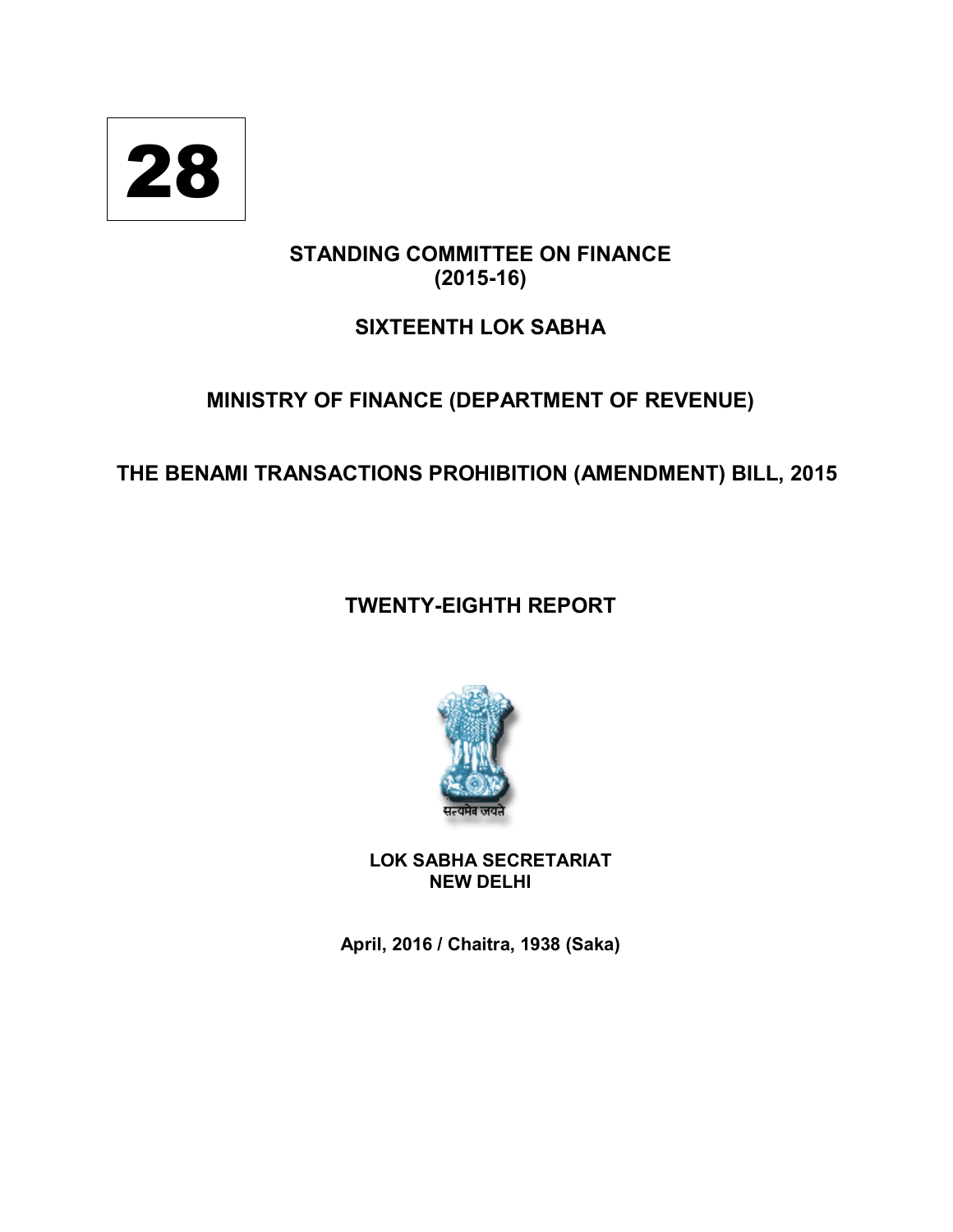## **TWENTY-EIGHTH REPORT**

STANDING COMMITTEE ON FINANCE (2015-2016)

(SIXTEENTH LOK SABHA)

# **MINISTRY OF FINANCE (DEPARTMENT OF REVENUE)**

# **THE BENAMI TRANSACTIONS PROHIBITION (AMENDMENT) BILL, 2015**

Presented to Lok Sabha on 28 April, 2016

Laid in Rajya Sabha on 28 April, 2016



LOK SABHA SECRETARIAT NEW DELHI

April, 2016 / Chaitra, 1938 (Saka)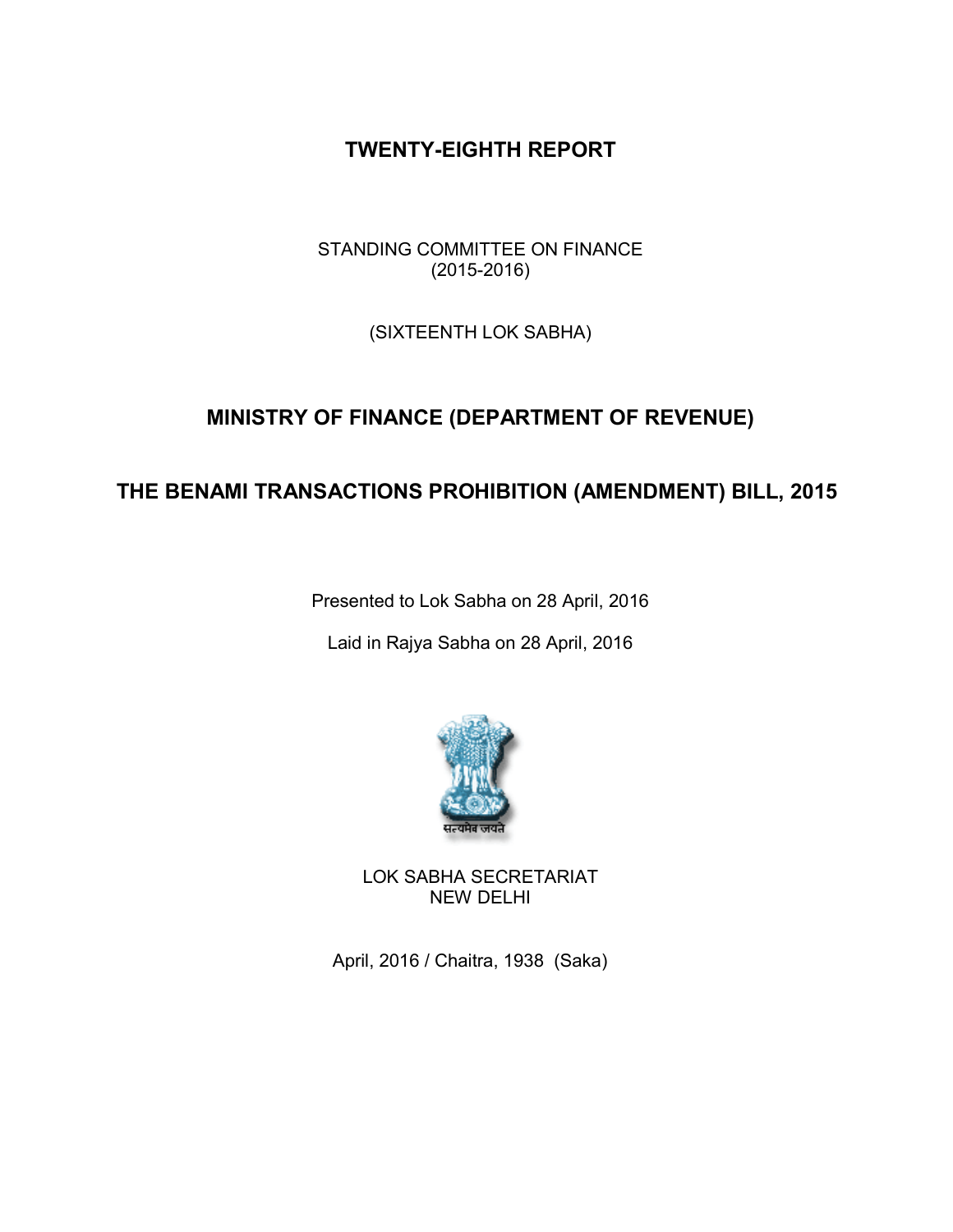## **CONTENTS**

**Page Nos.**

Composition of the Committee……………………………………….

Introduction…………………………………………………………….

## **REPORT**

## **PART -I**

| А.     | Background                                             | 1  |
|--------|--------------------------------------------------------|----|
| В.     | Major Issues related to the provisions of the Bill:    | 34 |
| (i)    | Alternate Approach to the Bill                         | 34 |
| (ii)   | Impact of the Bill on Rural and Urban Properties       | 37 |
| (iii)  | Definition of Benami Transactions                      | 38 |
| (iv)   | <b>Exception to Benami Transactions</b>                | 39 |
| (v)    | Detection and Identification of Benami Property        | 39 |
| (vi)   | Authorities and Jurisdiction                           | 40 |
| (vii)  | Attachment, Adjudication and Confiscation              | 41 |
| (viii) | Confiscation and Vesting of Benami Property            | 42 |
| (ix)   | Provision of timelines for Confiscated Benami Property | 43 |
| (x)    | <b>Confiscation Rights</b>                             | 43 |
| (xi)   | <b>Appellate Tribunal</b>                              | 44 |
| (xii)  | <b>Right to Representation</b>                         | 44 |
| (xiii) | <b>Compliance Window</b>                               | 45 |
| (xiv)  | Benamidar located abroad and Role of Whistle Blower    | 45 |
| (xv)   | <b>Self Confliction in Clauses</b>                     | 45 |
| (xvi)  | <b>Protection to Banks and Financial Institutions</b>  | 46 |

## **PART-II**

## **Observations / Recommendations 47**

## ANNEXURE

- I. Minutes of the Sittings of the Committee held on 04 and 18 June, 2015, 27 August, 2015, 16 October, 2015, 19 and 20 November, 2015 and 05 February, 2016 & 29 March, 2016
- II. The Benami Transactions (Prohibition) Amendment Bill, 2015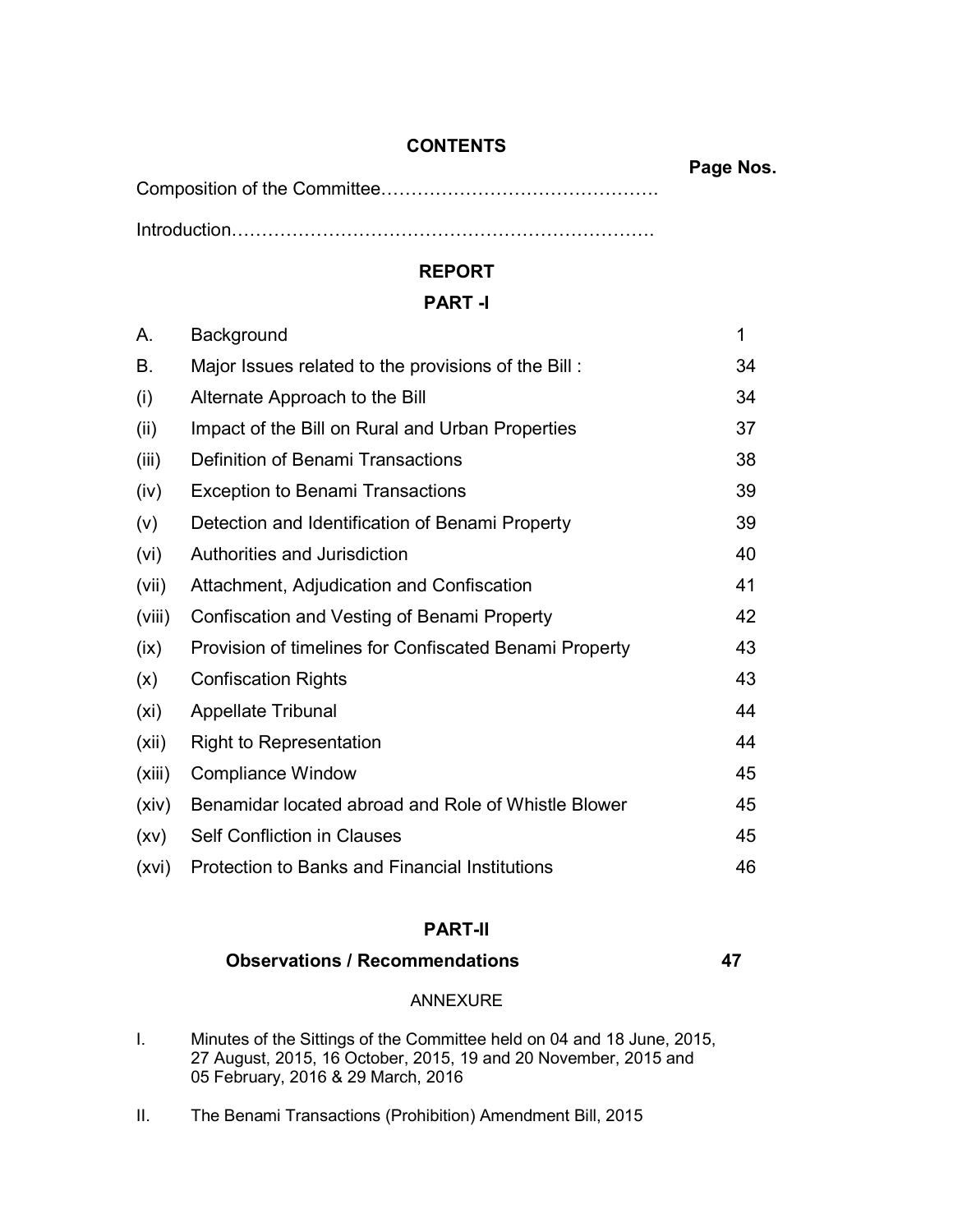### **COMPOSITION OF STANDING COMMITTEE ON FINANCE – 2015-16**

**Dr. M. Veerappa Moily - Chairperson**

### **LOK SABHA**

### **MEMBERS**

- 2. Shri S.S. Ahluwalia
- 3. Shri Venkatesh Babu T.G.
- 4. Shri Sudip Bandyopadhyay
- 5. Shri Nishikant Dubey
- 6. Shri P.C. Gaddigoudar
- 7. Dr. Gopalakrishnan C.
- 8. Shri Shyama Charan Gupta
- 9. Shri Chandrakant B. Khaire
- 10. Shri Rattan Lal Kataria
- 11. Shri Bhartruhari Mahtab
- 12. Shri Prem Das Rai
- 13. Shri Rayapati Sambasiva Rao
- 14. Prof. Saugata Roy
- 15. Shri Jyotiraditya M. Scindia
- 16. Shri Gajendra Singh Sekhawat
- 17. Shri Gopal Shetty
- 18. Shri Anil Shirole
- 19. Shri Shivkumar Udasi
- 20. Dr. Kiritbhai Solanki
- 21. Dr. Kirit Somaiya

### **RAJYA SABHA**

- 22. Shri Naresh Agrawal<br>23. Vacant\*
- Vacant\*
- 24. Shri A. Navaneethakrishnan
- 25. Shri Satish Chandra Misra
- 26. Dr. Mahendra Prasad
- 27. Vacant\*\*<br>28. Shri C.M
- Shri C.M. Ramesh
- 29. Shri Ajay Sancheti
- 30. Shri Digvijaya Singh
- 31. Dr. Manmohan Singh

### **SECRETARIAT**

- 1. Smt. Abha Singh Yaduvanshi Joint Secretary
- Shri P.C. Tripathy
- 3. Shri Ramkumar Suryanarayanan Additional Director
- 4. Shri Kulmohan Singh Arora  **Deputy Secretary**
- 
- 
- -

 $\mathcal{L}_\text{max} = \mathcal{L}_\text{max} = \mathcal{L}_\text{max} = \mathcal{L}_\text{max} = \mathcal{L}_\text{max} = \mathcal{L}_\text{max} = \mathcal{L}_\text{max} = \mathcal{L}_\text{max} = \mathcal{L}_\text{max} = \mathcal{L}_\text{max} = \mathcal{L}_\text{max} = \mathcal{L}_\text{max} = \mathcal{L}_\text{max} = \mathcal{L}_\text{max} = \mathcal{L}_\text{max} = \mathcal{L}_\text{max} = \mathcal{L}_\text{max} = \mathcal{L}_\text{max} = \mathcal{$ 

<sup>\*</sup> Vacancy caused due to retirement of Shri K.N. Balagopal, MP from Rajya Sabha w.e.f. 2.4.2016

<sup>\*\*</sup> Vacancy caused due to retirement of Shri Naresh Gujral, MP from Rajya Sabha w.e.f. 9.4.2016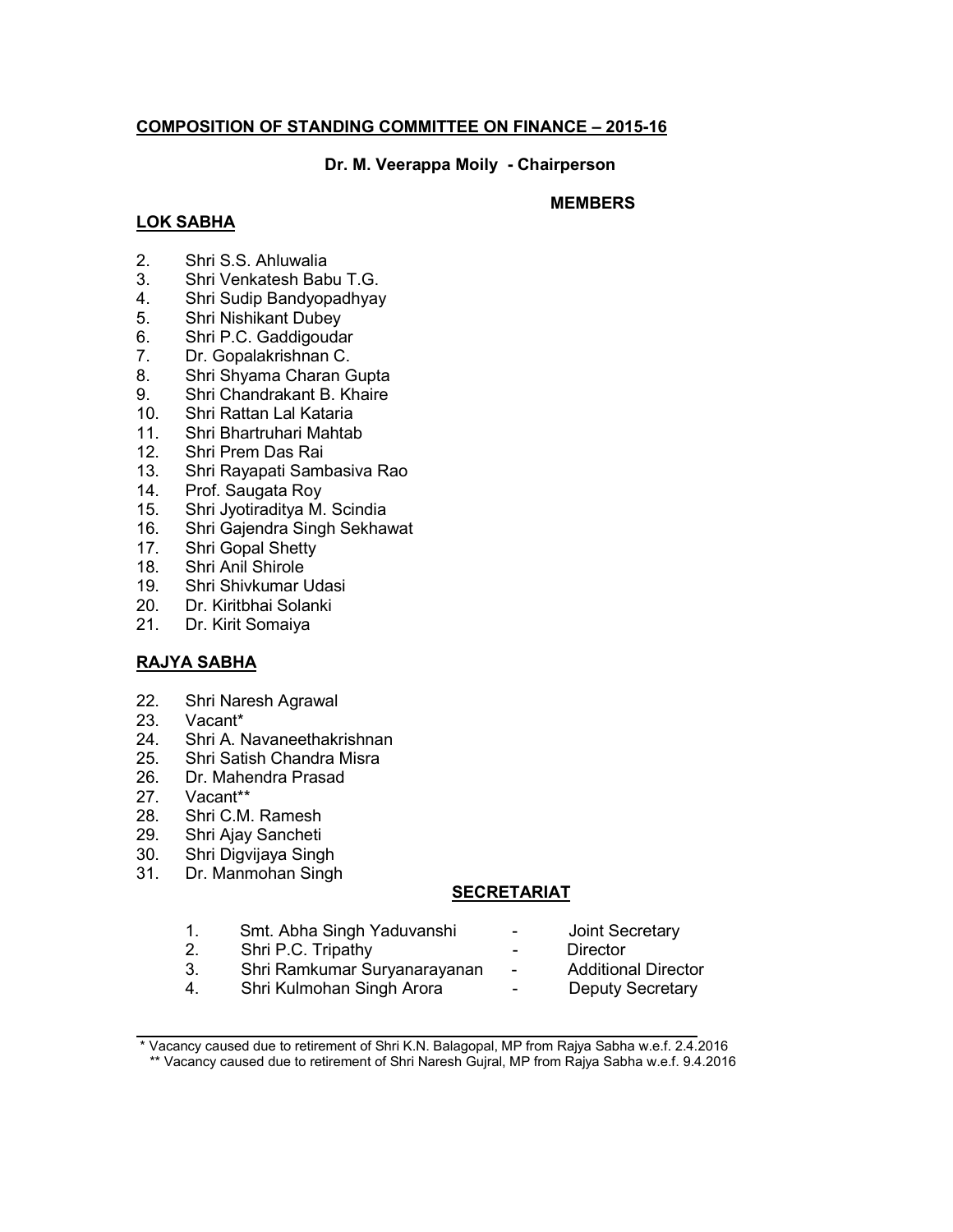### **INTRODUCTION**

I, the Chairperson of the Standing Committee on Finance, having been authorised by the Committee, present this Twenty-eighth Report on "the Benami Transactions (Prohibition) Amendment Bill, 2015".

2. The Benami Transactions (Prohibition) Amendment Bill, 2015 introduced in Lok Sabha on 13 May, 2015, was referred to the Committee on 15 May, 2015 for examination and report thereon, by the Speaker, Lok Sabha under Rule 331E of the Rules of Procedure and Conduct of Business in Lok Sabha.

3. The Committee obtained written information on various provisions contained in the aforesaid Bill from the Ministry of Finance (Department of Revenue).

4. Written views / memoranda were received from general public, experts, Institute of Chartered Accountants of India (ICAI) and State / UT Governments.

5. The Committee at their Sittings held on 04 June and 18 June, 2015 took evidence of the representatives of the Ministry of Finance (Department of Revenue).

6. At the Sitting held on 27 August, 2015, the Committee heard the views of the representatives of the Institute of Chartered Accountants of India (ICAI).

7. The Committee at their sitting held on 16 October, 2015 heard the views of the representatives of M/s. B.K. Khare and Company.

8. At their Sittings held on 19 & 20 November 2015, the Committee heard the views of the representatives of State / UT Governments of Haryana, Rajasthan, Madhya Pradesh, Chhattisgarh, Odisha, West Bengal, Gujarat, NCT of Delhi, Punjab, Jharkhand and Meghalaya.

9. The Committee at their sitting held on 05 February, 2016 took the concluding evidence of the representatives of the Ministry of Finance (Department of Revenue).

10. The Committee at their sitting held on 29 March, 2016 considered and adopted the draft Report and authorized the Chairperson to finalise the same and present it to the Parliament.

11. The Committee wish to express their thanks to the officials of the Ministry of Finance (Department of Revenue), the Institute of Chartered Accountants of India (ICAI), M/s. B.K. Khare and Company, State / UT Governments for appearing before the Committee and furnishing the requisite material and information which were desired in connection with the examination of the Bill.

12. For facility of reference, the observations/recommendations of the Committee have been printed in thick type in the body of the Report.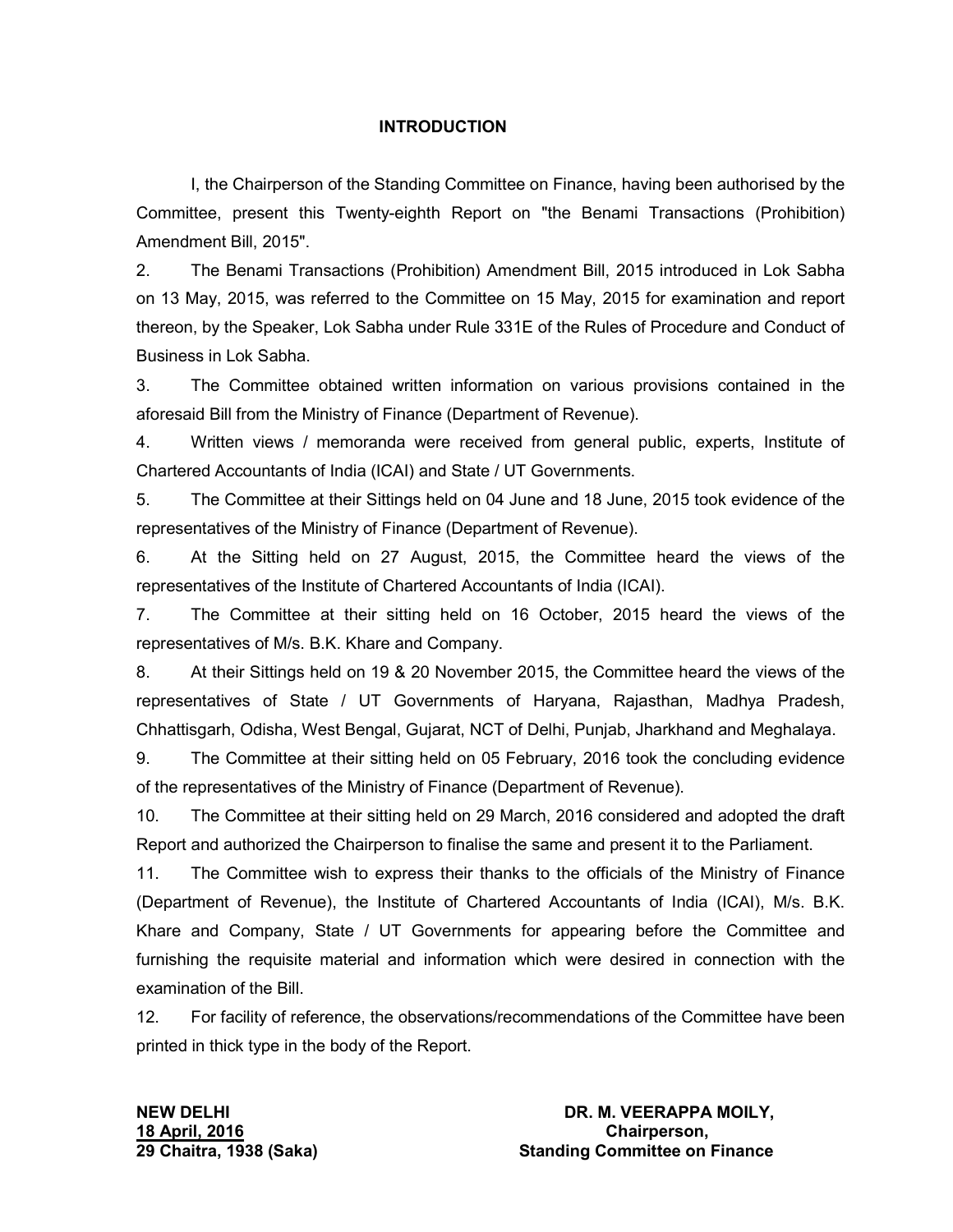### **REPORT**

### **PART I**

### **A. Background**

### **1. Benami Transactions (Prohibition of the Right to Recover Property) Ordinance, 1988**

On May 19, 1988, the President of India promulgated the "Benami Transactions (Prohibition of the Right to Recover Property) Ordinance, 1988". The Ordinance was promulgated to prohibit the right to recover property held benami and for matters connected therewith or incidental thereto. The Ordinance did not define the expression "benami". Sub-section (1) of section 2 of the Ordinance barred a suit, a claim, or an action to enforce any right in respect of any property held benami against the person in whose name the property is held or against any other person by or on behalf of a person claiming to be the real owner of such property. Sub-section (2) of section 2 barred defences of a like nature. Sub-section (3) carved out two exceptions to the rule. The exceptions were (a) where the person in whose name the property is held is a coparcener in a Hindu undivided family and the property is held for the benefit of the coparceners in the family; and (b) where the person in whose name the property is held is a trustee or other person standing in a fiduciary capacity and the property is held for the benefit of another person for whom he is a trustee, or for whom he stands in such capacity. Section 3 declared that the said Ordinance shall not affect the provisions of section 53 of the Transfer of Property Act, or any law relating to transfers for an illegal purpose. Section 4 repealed section 82 of the Indian Trusts Act, 1882, section 66 of the Civil Procedure Code, 1908, and section 281A of the Income-tax Act, 1961.

### **2. The Benami Transactions (Prohibition) Act, 1988**

2.1 The Ordinance was criticized by press and public as a half hearted measure. Accordingly, it was felt that the Bill to replace the Ordinance may be brought out as a comprehensive law on Benami Transactions touching all aspects and accordingly, Law Commission was requested to examine the subject in all its ramifications.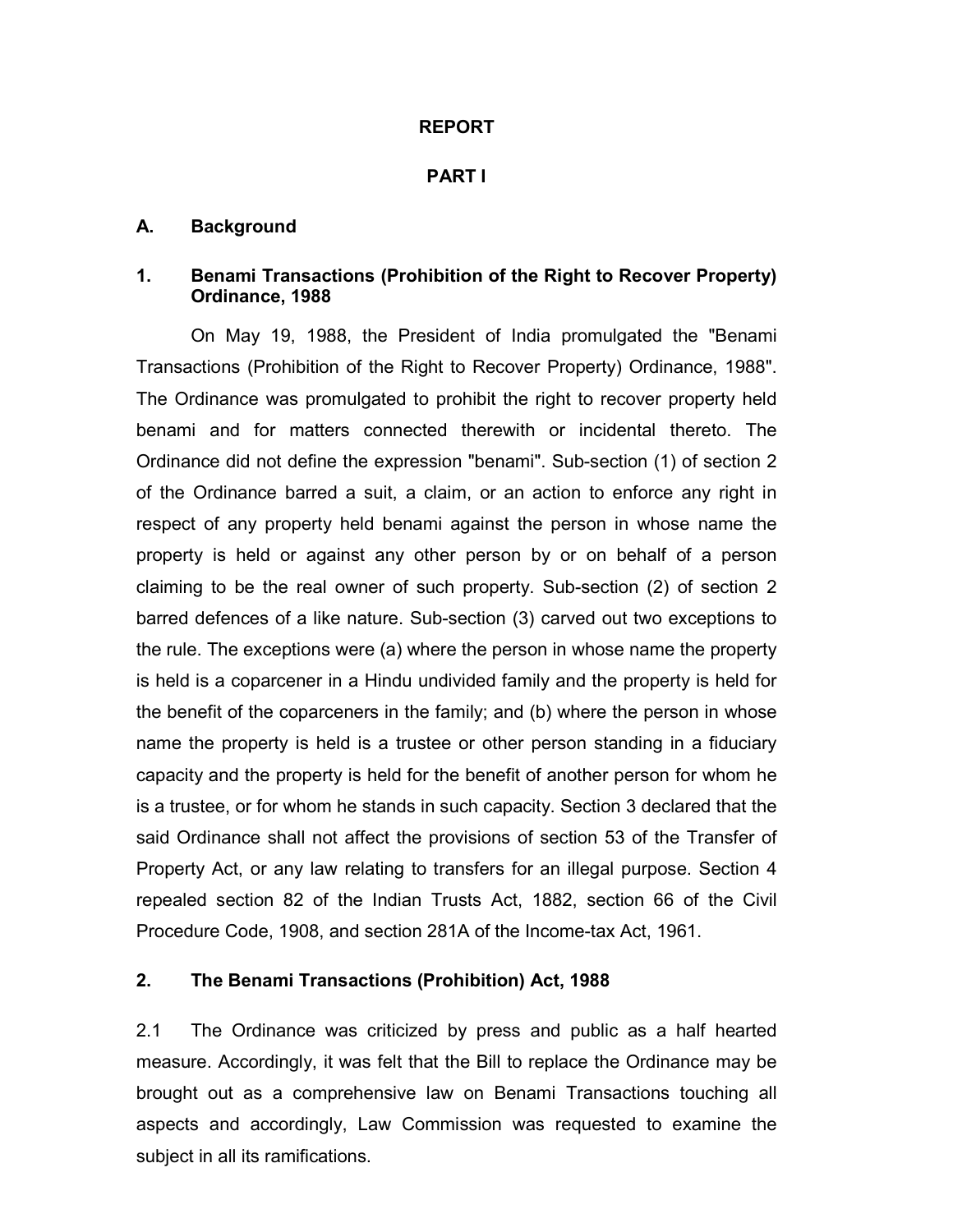The Law Commission vide its 130<sup>th</sup> Report on August 14, 1988 recommended passing of appropriate legislation. The Law Commission also examined implications of the provisions of the Indian Trusts Act, 1882 and other statutory modifications of the *benami* law as contained in the Code of Civil Procedure, the Transfer of Property Act, the Indian Penal Code and the Income Tax Act. Accordingly, the *Benami* Transactions (Prohibition) Bill 1988, drafted after getting the Report, was piloted by the Ministry of Law and enacted by Parliament. It came into force on 19.05.1988 except sections 3, 5 and 8 which came into force on 05.09.1988. The Ministry of Finance was tasked with implementation of this Act.

2.2 The Act defines *benami* transactions, prohibits them and further provides that violation of the Act is punishable with imprisonment and fine. The Act prohibits recovery of the property held *benami* from *benamidar* by the real owner. Properties held *benami* are liable for confiscation.

### **3. Infirmities in the Act**

During the process of formulating the rules for implementing certain provisions of the BTPA, it was found that owing to infirmities in the legislation, it would not be possible to formulate the rules without comprehensive legislation by repealing the existing Act. The major infirmities were –

- (i) Powers of a civil court have to be conferred on the authorities under the Act.
- (ii) Specific provisions have to be introduced for vesting of confiscated property with the Central Government.
- (iii) An appropriate appellate structure has to be defined, while barring jurisdiction of a civil court against an action taken by the authorities under the Act.
- (iv) Matters of procedure relating to its administration, notice of hearing to parties concerned, service of notice and orders, powers of the competent authority relating to gathering of evidence etc. have to be provided.

### **4. A new Bill the** *Benami* **Transactions (Prohibition) Bill, 2011 which**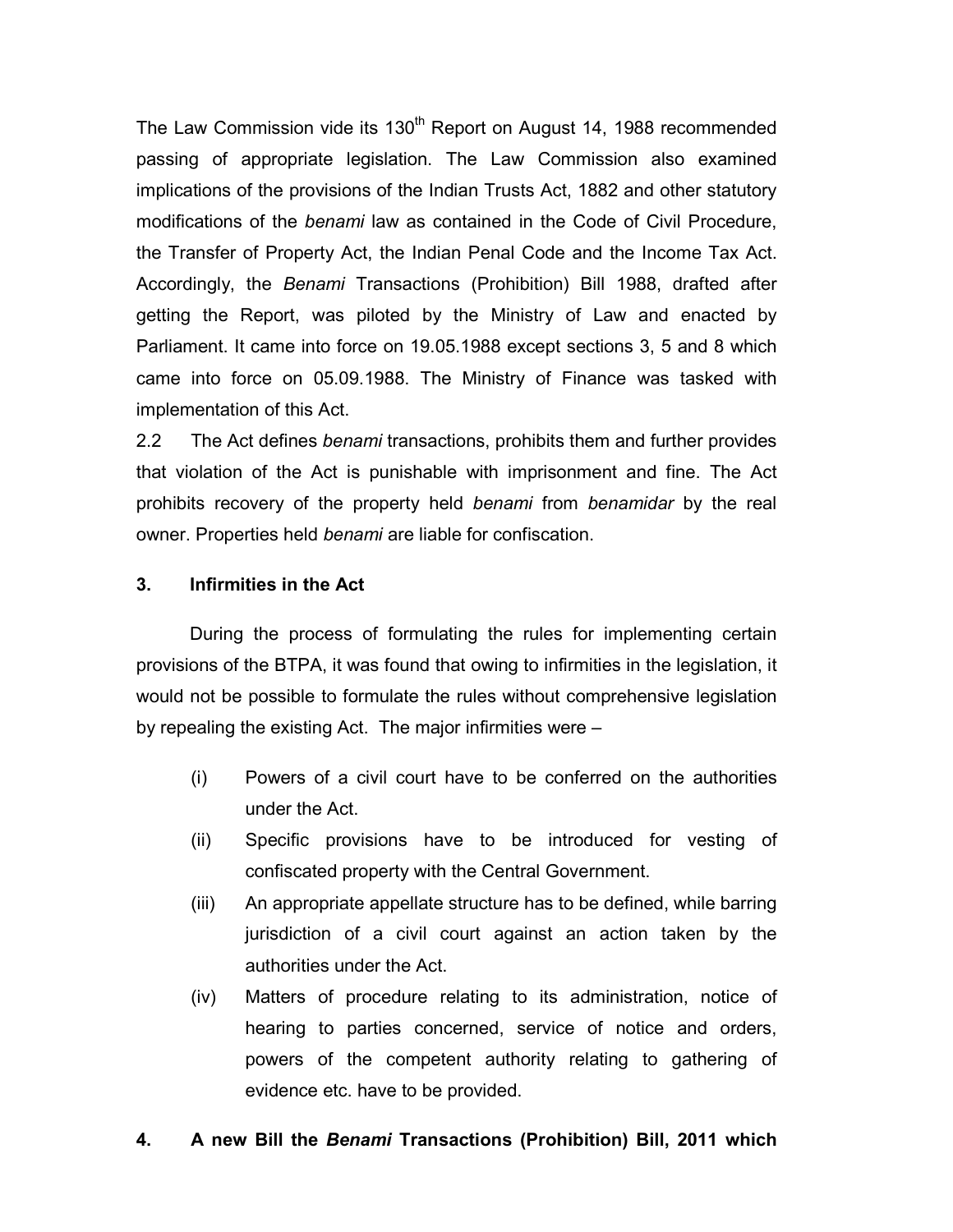**was to replace the Benami Transactions (Probition) Act 1988 was introduced in the Lok Sabha in July 2011.** The Bill **was referred to the Standing Committee on Finance by Lok Sabha for its examination**. The report was submitted by the Standing Committee in June, 2012. The Committee had made various recommendations and suggested changes to the proposed Bill which was introduced in the Lok Sabha. The Benami Transactions (Prohibition) Bill, 2011 however lapsed in view of dissolution of the Fifteenth Lok Sabha.

**5.** The present Bill *Benami* **Transactions (Prohibition) Amendment Bill**  is a Bill to amend the 1988 Act and remove the infirmities present therein. The reasons for introducing an Amendment Bill to the 1988 Act instead of preparing a new bill are as under:-

In this context it is submitted that a new bill incorporating the above features was prepared and forwarded to the Ministry of Law. In the Repeals and Savings clause a specific sub-clause had been included, so as to ensure that any benami transaction which had been undertaken by any person between the year 1988 and the date the proposed Bill coming into force, was also covered under the new legislation. This implied that Benami transactions on which no action was taken under the 1988 Act, would be recognized as a Benami transaction under the new Act, and consequential action would follow. The Ministry of Law was of the opinion that aforesaid provision was unconstitutional in view of Article 20 of the Constitution, and therefore, could not be included in the repeals and savings. Therefore no action would be possible on any such transaction which occurred between 1988 and the date of repeal of the 1988 Act. As a consequence, the Benami transactions during the period of twenty six years, would be in fact granted immunity since no action could be initiated in the absence of a specific provision in the Repeals and Savings clause. It was therefore suggested by the Ministry of Law, that it would be advisable to comprehensively amend the existing Benami Transactions (Prohibition) Act, 1988, so that the offences committed during the last twenty six years are also covered. This would enable action against Benami transactions undertaken after the commencement of the 1988 Act. Therefore the present Bill is an Amendment Bill and not a Bill proposing a new Act.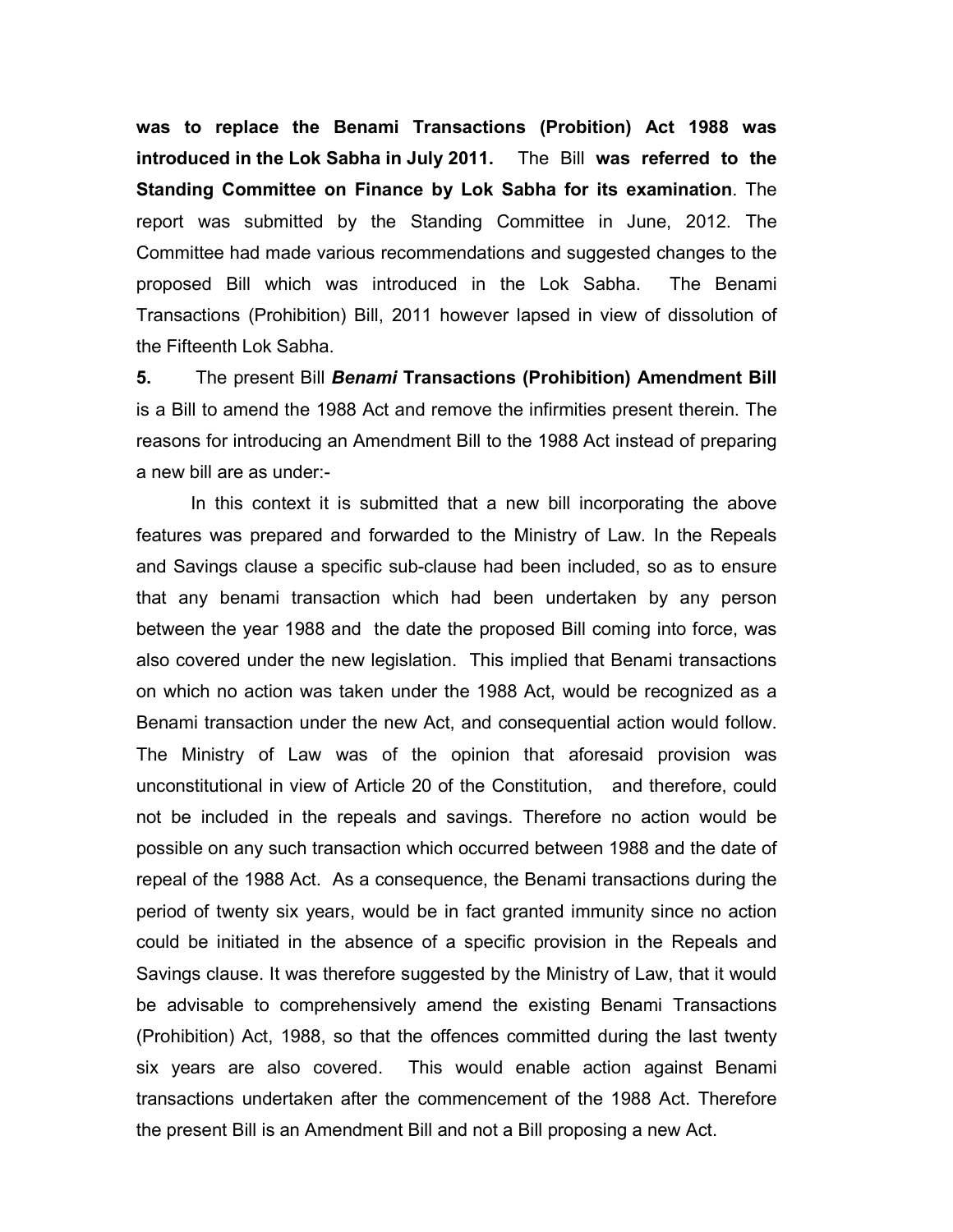## **6. Salient Features of the Proposed** *Benami* **Transactions (Prohibition) Amendment Bill**

Taking into account the provisions of the 2011 Bill and the comments of the Standing Committee, comprehensive changes were required in the existing Benami Transactions (Prohibition) Act, 1988. The main changes proposed in the present Amendment Bill are as follows:-

- A. Definition of Benami transaction and benami property:
	- (a) A Benami transaction is proposed to be defined as
		- a. a transaction or an arrangement where a property is transferred to or held by a person and the consideration for such property has been provided or paid by another person and the property is held for the immediate or future benefit, direct or indirect, of the person providing the consideration;
		- b. a transaction or an arrangement in respect of a property carried out or made in a fictitious name;
		- c. a transaction or an arrangement where the owner of the property is not aware of or denies knowledge of such ownership;
		- d. a transaction or an arrangement where the person providing the consideration is not traceable or fictitious.
	- (b) Benami property is proposed to be defined as any property which is the subject matter of a benami transaction.
	- (c) The following are proposed to be excluded from the definition of Benami transaction:
		- a. Properties acquired out of the known sources of income of the Hindu undivided family which are held by a coparcener in a Hindu undivided family;
		- b. Properties held by a person in fiduciary capacity;
		- c. Properties acquired out of the known sources of income by an individual in the name of spouse or in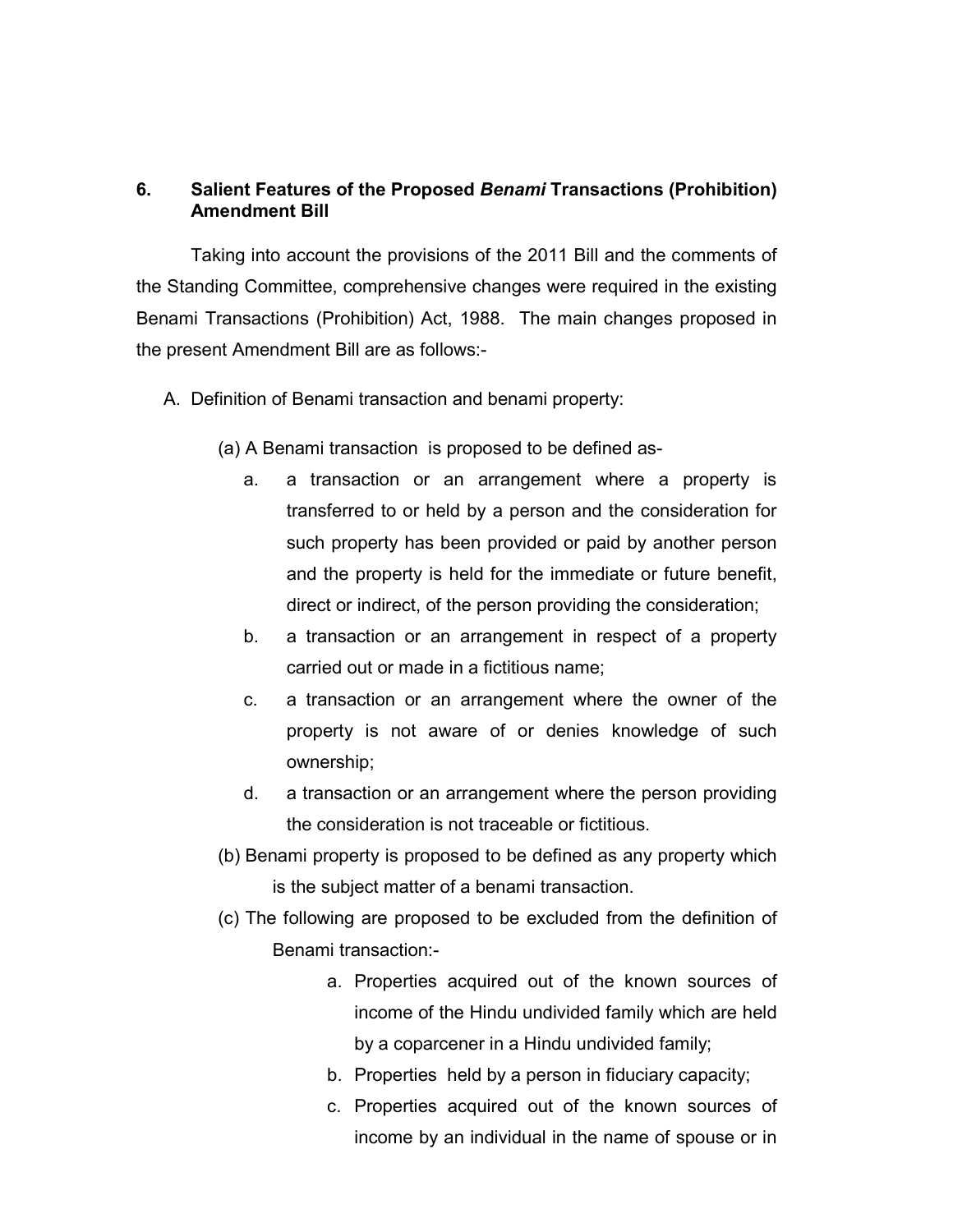the name of any child of such individual;

**d.** Properties acquired in the joint names of an individual and his brother or sister or lineal ascendant or descendant and acquired from the known sources of income of the individual.

B. Consequences of entering into a prohibited benami transaction are proposed to be as under:

- (a) Where any person enters into a benami transaction in order to defeat the provisions of any law or to avoid payment of statutory dues or to avoid payment to creditors, in such cases the beneficial owner, benamidar and any other person who abets or induces any person to enter into such benami transaction, shall be punishable with rigorous imprisonment for a term which shall not be less than one year but which may extend to seven years and shall also be liable to a fine which may extend to twenty five percent of the fair market value of the property .
- (b) A benami property shall also be liable for confiscation by the Adjudicating Authority.

C. Procedure: The following procedure is proposed for determination and related penal consequences in the case of a prohibited benami transaction:-

- (a) Proceedings for enquiring into an alleged benami transaction are to be initiated by the Initiating Officer;
- (b) The Initiating Officer will refer the case to the Adjudicating Authority set up under the proposed Bill;
- (c) The Adjudicating Authority, after providing an opportunity of being heard to the alleged benamidar, the beneficial owner, any interested party including a banking company and any other person who makes a claim in respect of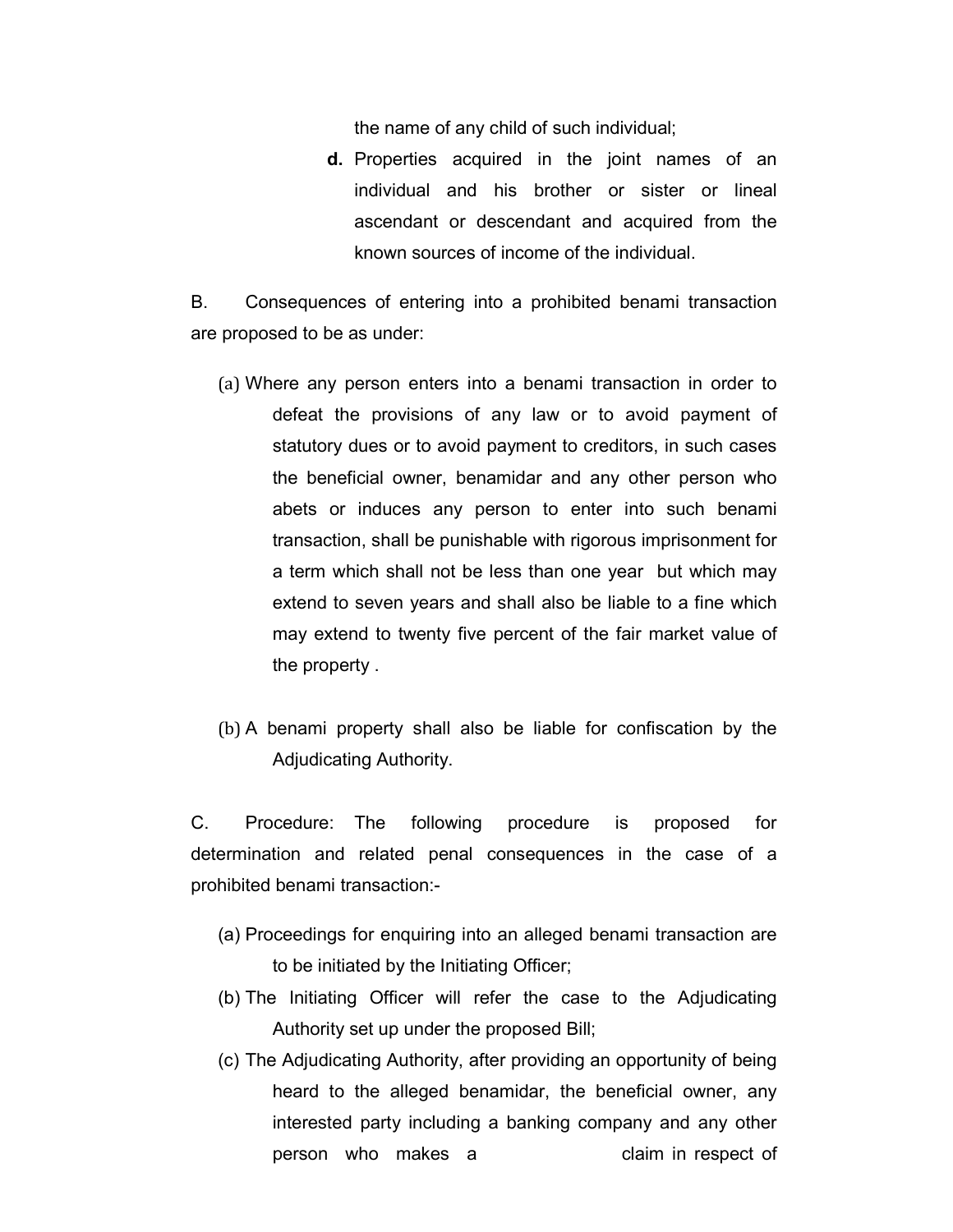the property, will pass an order within one year, holding the property to be a Benami property or otherwise;

- (d) An appeal against the order of Adjudicating Authority will lie with the Appellate Tribunal set up under the proposed Bill;
- (e) An appeal against the orders of the Appellate Tribunal shall lie with the jurisdictional High Court;
- (f) After the order of adjudicating authority becomes final, it shall confiscate the properties held Benami;
- (g) Confiscated properties are to be managed and disposed of by officers of the rank of Income-tax Officer who will be designated by the Central Government as Administrators.
	- D. The following other provisions are also proposed:
- (a) The powers of civil court will be available to authorities under the Act.
- (b) Miscellaneous provisions for service of notice, protection of action taken in good faith, etc.
- (c) The Central Government to be empowered to make rules for the implementation of the legislation.

# **7. Changes from the earlier Benami Transactions (Prohibition) Bill 2011**

7.1 The following main changes proposed in the amendment Bill which are different from the earlier Benami Transactions (Prohibition) Bill 2011 i.e. (inclusions and exclusions from the earlier Bill) are as under :-

| a) $ A$ number of definitions of the terms such as "trustee", "executor", $ $<br>"partner" etc are proposed to be included in the amended definitions |
|-------------------------------------------------------------------------------------------------------------------------------------------------------|
| section.                                                                                                                                              |
| b) The Definition of a Benami transaction has also been changed and a                                                                                 |
| fourth category where the person paying the consideration is fictitious                                                                               |
| has been added.                                                                                                                                       |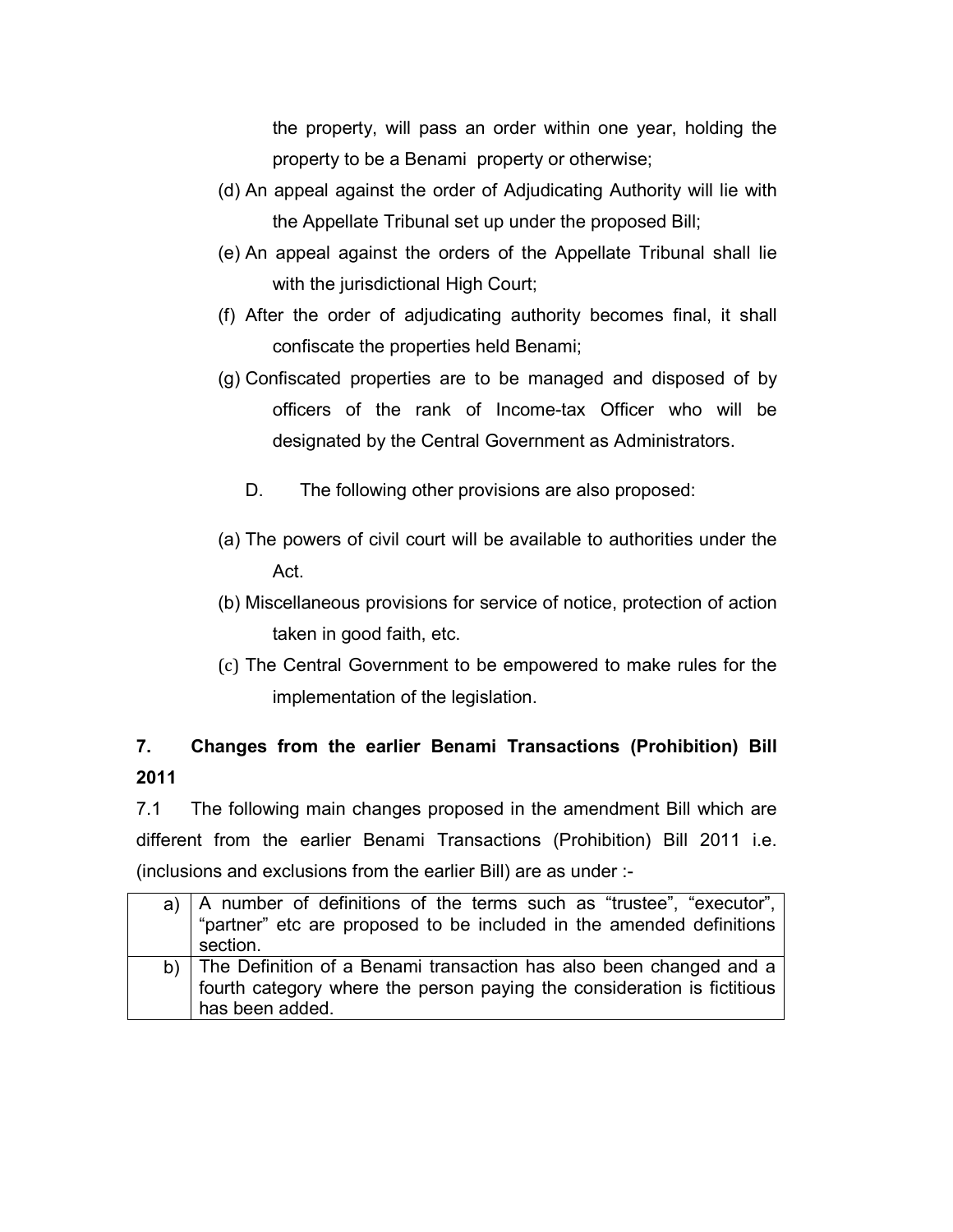| c)           | The exclusions from the Benami Transactions are proposed to be                                                                                                                                |  |  |
|--------------|-----------------------------------------------------------------------------------------------------------------------------------------------------------------------------------------------|--|--|
|              | substantially reduced and are as under                                                                                                                                                        |  |  |
|              | a. Properties acquired out of the known sources of income of the                                                                                                                              |  |  |
|              | Hindu undivided family which are held by a coparcener in a Hindu                                                                                                                              |  |  |
|              | undivided family;                                                                                                                                                                             |  |  |
|              | b. Properties held by a person in fiduciary capacity;                                                                                                                                         |  |  |
|              | c. Properties acquired out of the known sources of income by an<br>individual in the name of spouse or in the name of any any child<br>of such individual                                     |  |  |
|              | d. Properties acquired in the joint names of an individual and his<br>brother or sister or lineal ascendant or descendant and acquired<br>from the known sources of income of the individual. |  |  |
|              | The exclusions have been substantially reduced. The condition of the<br>property acquired from known sources of income has been placed in<br>three of the above four exclusions.              |  |  |
|              |                                                                                                                                                                                               |  |  |
| d)           | There is no concept of a permitted Benami transaction. Whatever                                                                                                                               |  |  |
|              | exclusions are provided the same have been placed in the definition<br>clause only. The earlier Bill had provided for Benami transactions which                                               |  |  |
|              | were not prohibited.                                                                                                                                                                          |  |  |
| e)           | The definition of the term 'property' is proposed to be brought in line                                                                                                                       |  |  |
|              | with the recommendations of the UNCAC.                                                                                                                                                        |  |  |
| f)           | The powers of summon, production of documents etc.( including the                                                                                                                             |  |  |
|              | summoning of any official of a banking company etc), under the                                                                                                                                |  |  |
|              | proposed Bill are proposed to be brought in line with the Prevention of                                                                                                                       |  |  |
|              | Money Laundering Act, 2002. The requirements relating to assistance                                                                                                                           |  |  |
|              | from other government servants is also proposed to be modified to                                                                                                                             |  |  |
|              | align it with PMLA.<br>An enabling power has been incorporated in the Bill to provide for                                                                                                     |  |  |
| g)           | Rules to be made for periodic collection of information with reference to                                                                                                                     |  |  |
|              | transactions for proper detection of Benami transactions.                                                                                                                                     |  |  |
| h)           | A provision for setting up a separate Appellate Tribunal and a separate                                                                                                                       |  |  |
|              | Adjudicating Authority is proposed in the amendment Bill.                                                                                                                                     |  |  |
| $\mathsf{i}$ | A number of provisions are proposed to be modified to rationalize the                                                                                                                         |  |  |
|              | procedure of provisional attachment and subsequent orders by the                                                                                                                              |  |  |
|              | Adjudicating Authorities leading to confiscation.                                                                                                                                             |  |  |
| j)           | The initiating authority can also file an appeal to the Appellate Tribunal                                                                                                                    |  |  |
|              | in a case where such authority is not satisfied with the order of the                                                                                                                         |  |  |
|              | adjudicating authority.                                                                                                                                                                       |  |  |
| k)           | The amendment Bill provides that the Central Government may, by                                                                                                                               |  |  |
|              | notification, exempt any property relating to charitable or religious trusts                                                                                                                  |  |  |
|              | from the operation of the Act. In the 2011 Bill this was a general power                                                                                                                      |  |  |
|              | of notification now it is specific.                                                                                                                                                           |  |  |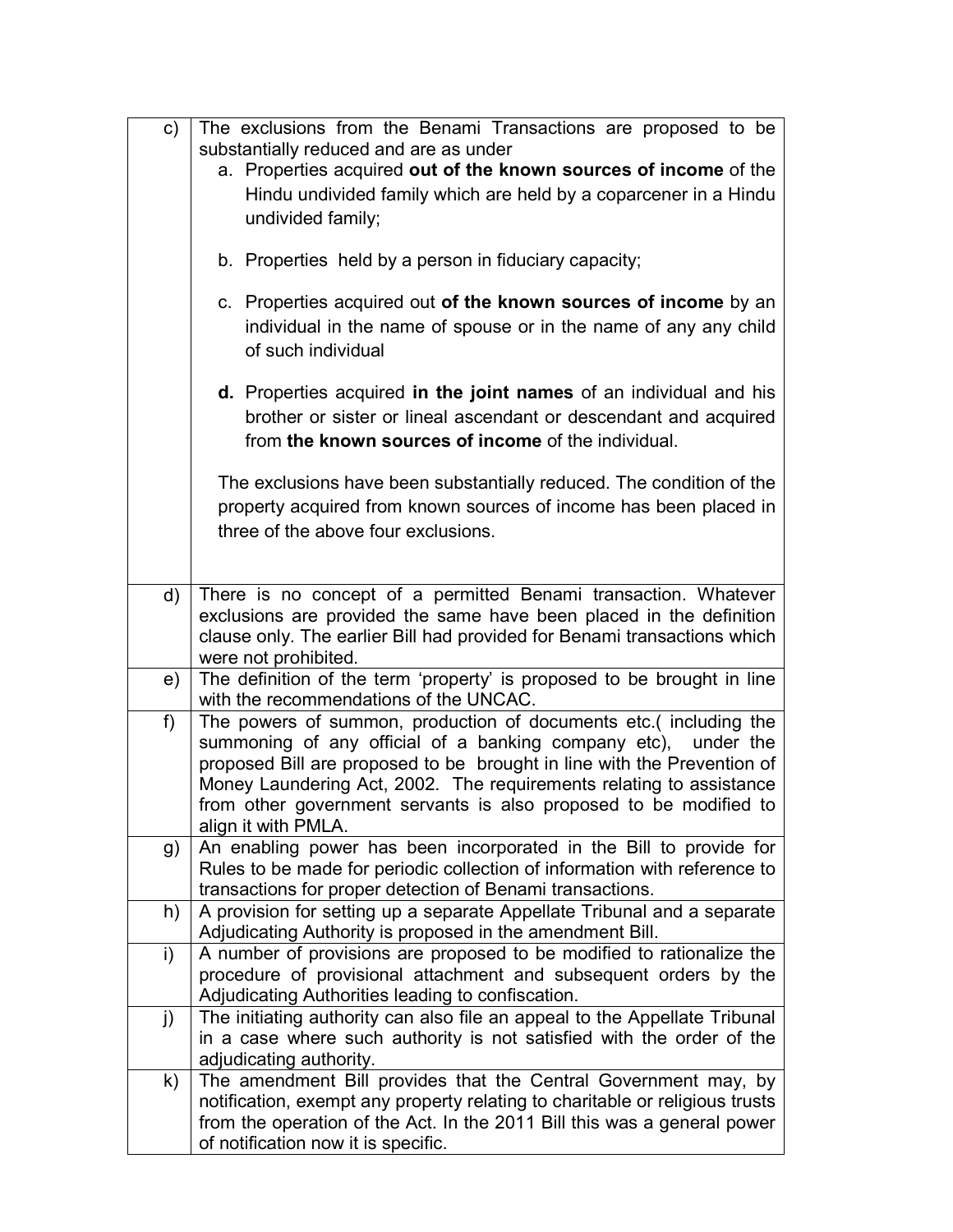| $\vert$ )   It is proposed to provide a punishment with rigorous imprisonment of up |
|-------------------------------------------------------------------------------------|
| to seven years for an offence of benami transaction. Further, it is                 |
| proposed to provide rigorous imprisonment upto 5 years for giving false             |
| information to any authority under the Act or for furnishing false                  |
| documents under any proceedings under the Act.                                      |

## **8. Distinctive Clause-wise explanation for the proposals / amendments**

**Clause 1:** This clause relates to short title, extent and commencement of the Bill. The clause provides that it shall come into force on such date as the Central Government may, by notification in the Official Gazette, appoint, and different dates may be appointed for different provisions of this Act and any reference in any such provision to the commencement of this Act shall be construed as a reference to the coming into force of that provision.

**Clause 2:** This clause seeks to insert new heading before section 1 of the *Benami* Transactions (Prohibition) Act, 1988(hereinafter referred to as the principal Act).

**Clause 3:** This clause seeks amend section 1 of the principal Act so as to provide that this Act may be called the Prohibition of Benami Property Transactions Act, 1988.

**Clause 4:** This clause seeks to substitute new section for section 2 which deals with definitions. The said section 2 provides for the definitions of the terms used in this Bill and which have not been separately provided in the respective Chapters, including "benami property", benami transaction", "benamidar", "beneficial owner", "fair market value", "person", "property", "transfer", various authorities under the statute and so on.

**Clause 5:** This clause seeks to insert a new heading before section 3 of the principal Act relating to prohibition of benami transactions (chapter 2).

**Clause 6:** This clause seeks to amend section 3 of the principal Act relating to prohibition of benami transactions. This clause seeks to omit the exclusions provided in sub-section (2) of the principal Act .The clause also seeks to provide that whoever enters into any Benami transaction on or after the date of commencement of the *Benami* Prohibition Amendment Act, 2015, shall be punishable in accordance with the provisions contained in **Chapter VII.**

**Clause 7:** This clause seeks to omit sub-section (3) of section 4 of the principal Act relating to prohibition of the right to recover property held benami. The exclusions provided therein have been omitted.

**Clause 8:** This clause seeks to substitute new sections for sections 5 and 6 of the principal Act. **Section 5** as proposed to be inserted seeks to provide that any property, which is a subject matter of benami transaction, shall be liable to be confiscated by the Central Government.

**Section 6** as proposed to be inserted deals with prohibition on re-transfer of property by benamidar. Sub-section (1) seeks to provide that no person, being a benamidar shall re-transfer the Benami property held by him to the beneficial owner or any other person acting on his behalf. Sub- section (2) seeks to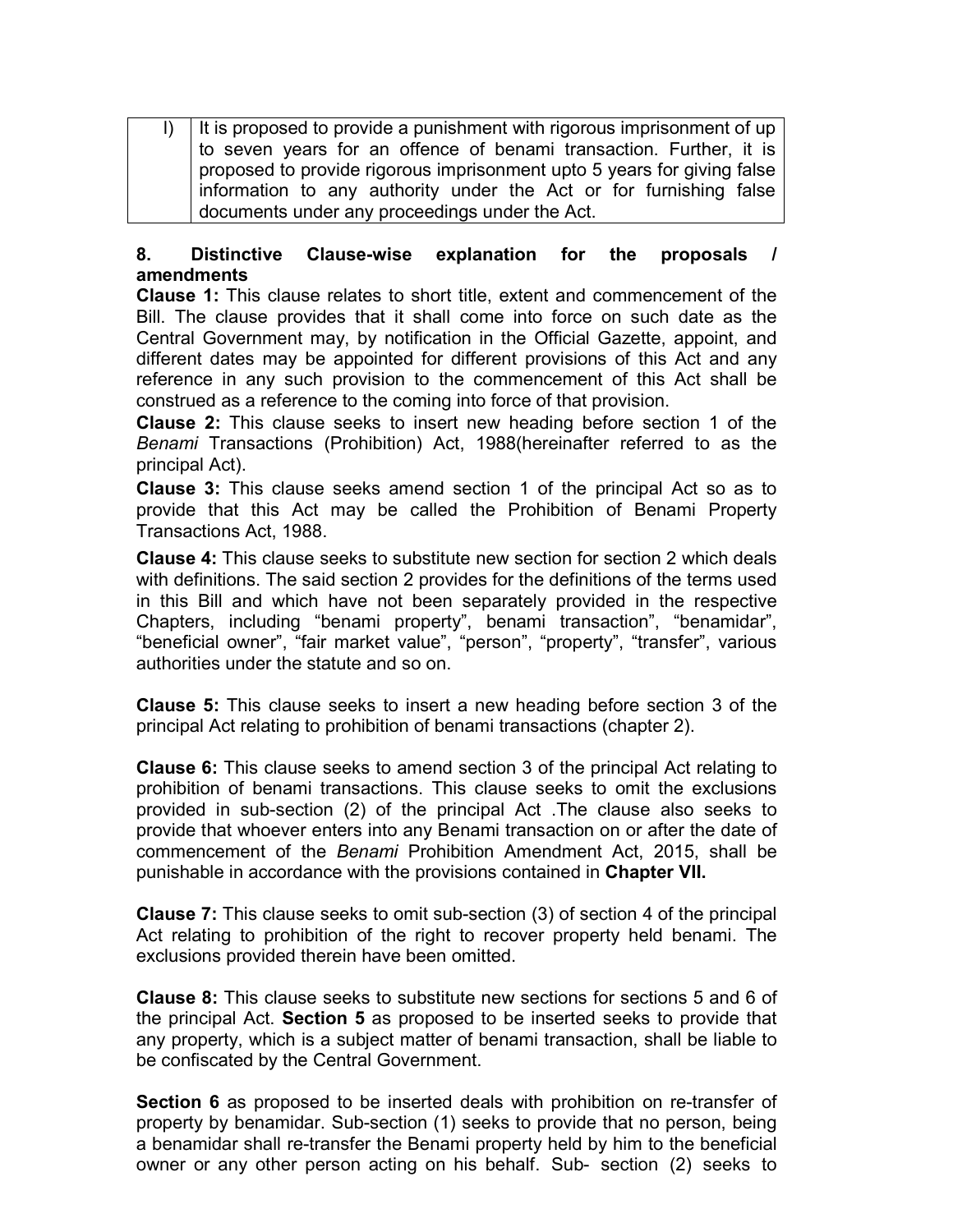provide that where property is re-transferred in contravention of the provisions of sub-section (1), the transaction of such property shall be deemed to be null and void.

**Clause 9:** This clause seeks to insert new Chapters III to VII in the principal Act.

*Chapter III* deals with the provisions relating to the authorities under this Act.

**Section 7** relates to relates to Adjudicating Authority. This section seeks to provide that the Central Government shall, by notification, appoint one or more Adjudicating Authorities to exercise jurisdiction, power and authority conferred by or under this Act.

**Section 8** deals with composition of the Authority*.* This section seeks to provide that an Adjudicating Authority shall consist of a Chairperson and two other Members.

**Section 9** relates to qualifications for appointment of Chairperson and Members. Sub-section (1)of this section provides that a person shall not be qualified for appointment as the Chairperson or a Member of the Adjudicating Authority unless he (a) has been a member of the Indian Revenue Service and has held the post of Commissioner of Income-tax or equivalent post in that Service; or (b) has been a member of the Indian Legal Service and has held the post of Joint Secretary or equivalent post in that Service.

 Sub-section (2) of this section provides that the Chairperson and other Members of the Adjudicating Authority shall be appointed by the Central Government in such manner as may be prescribed.

Sub-section (3) of this section provides that the Central Government shall appoint the senior most Member to be the Chairperson of the Adjudicating Authority.

**Section 10** relates to constitution of Benches of Adjudicating Authority*.* Subsection (1)of this section provides that subject to the provisions of this Act, (a) the jurisdiction of the Adjudicating Authority may be exercised by Benches thereof;(b) a Bench may be constituted by the Chairperson of the Adjudicating Authority with two Members, as the Chairperson may deem fit;(c) the Benches of the Adjudicating Authority shall ordinarily sit in the National Capital Territory of Delhi and at such other places as the Central Government may, in consultation with the Chairperson, by notification, specify;(d) the Central Government shall, by notification, specify the areas in relation to which each Bench of the Adjudicating Authority may exercise jurisdiction.

Sub-section (2) of this section provides that notwithstanding anything contained in sub-section (1) of the said section, the Chairperson may transfer a Member from one Bench to another Bench.

**Section 11** relates to power of Adjudicating Authority to regulate its own procedure. This section provides that the Adjudicating Authority shall not be bound by the procedure laid down by the Code of Civil Procedure, 1908, but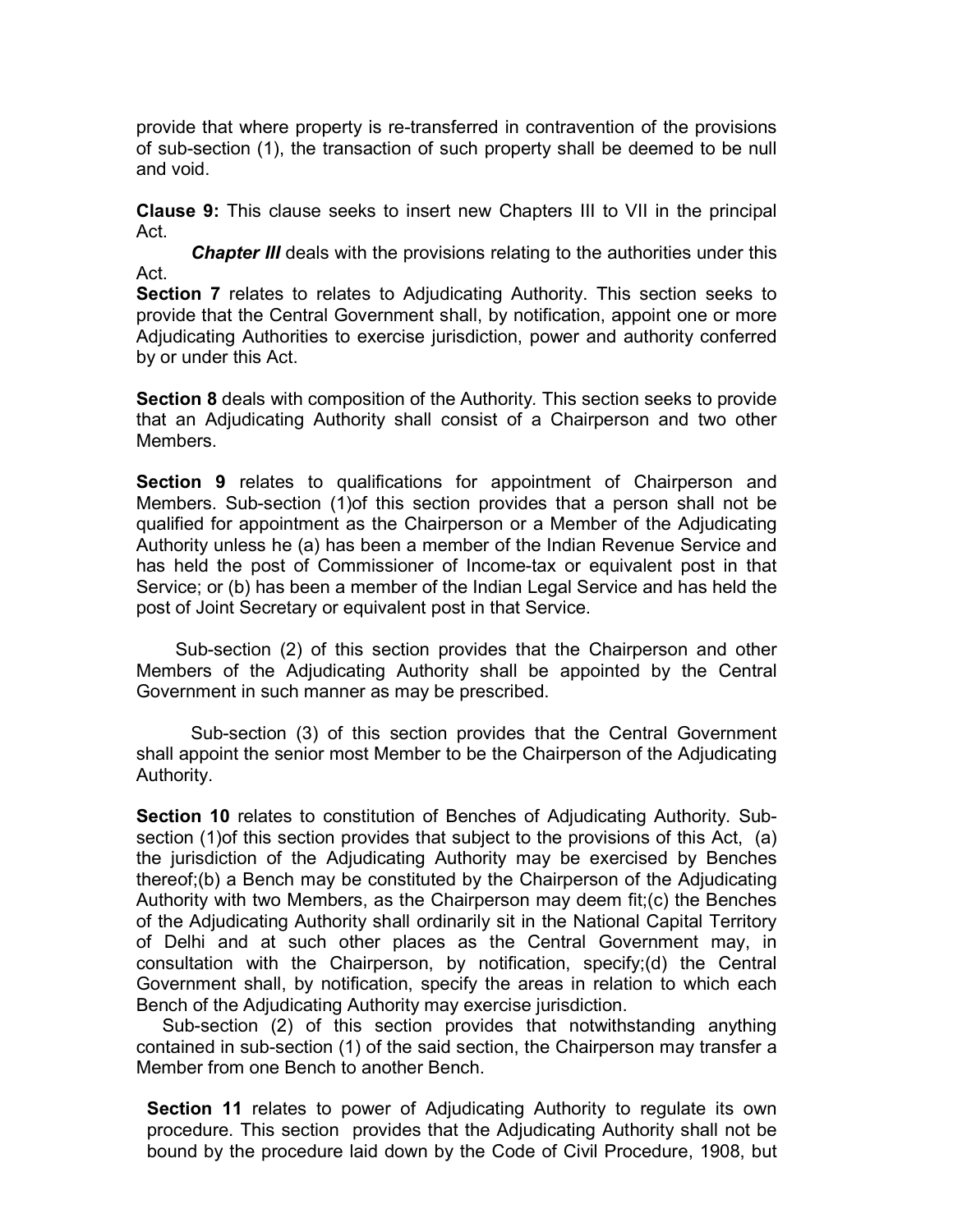shall be guided by the principles of natural justice and, subject to the other provisions of this Act, the Authority shall have powers to regulate its own procedure.

**Section 12** relates to term of office of Chairperson and Members of Adjudicating Authority. This section provides that the Chairperson and Members of the Adjudicating Authority shall hold office for a term not exceeding five years from the date on which they enter upon their office, or until they attain the age of sixty- two years, whichever is earlier and shall not be eligible for re-appointment.

**Section 13** deals with terms and conditions of services of Chairperson and Members of Adjudicating Authority. Sub-section (1) of this section provides that the salary and allowances payable to, and the other terms and conditions of service of the Chairperson and other Members of the Adjudicating Authority shall be such as may be prescribed .

Sub-section (2) of this section provides that any vacancy caused to the office of the Chairperson or any other Member shall be filled up within a period of three months from the date on which such vacancy occurs.

**Section 14** relates to removal of Chairperson and Members of Adjudicating Authority. Sub-section (1) of this section provides that the Central Government may, by order, remove from office the Chairperson or other Members of the Adjudicating Authority, if the Chairperson or such other Member, as the case may be,-(a)has been adjudged as insolvent; or (b)has been convicted of an offence, involving moral turpitude; or (c)has become physically or mentally incapable of acting as a Member; or(d)has acquired such financial or other interest as is likely to affect prejudicially his functions; or (e)has so abused his position as to render his continuance in office prejudicial to the public interest. Sub-section (2) of this section provides that no such Chairperson or Member shall be removed from his office under clause (d) or clause (e) of sub-section (1) unless he has been given a reasonable opportunity of being heard in the matter.

**Section 15** relates to circumstances for Member to act as Chairperson. Subsection (1) of this section provides that in the event of the occurrence of any vacancy in the office of the Chairperson by reason of his death, resignation or otherwise, the senior-most Member shall act as the Chairperson of the Adjudicating Authority until the date on which a new Chairperson, appointed in accordance with the provisions of this Act to fill such vacancy, enters upon his office.

Sub-section (2) of this section that when the Chairperson is unable to discharge his functions owing to absence, illness or any other cause, the senior most Member shall discharge the functions of the Chairperson until the date on which the Chairperson resumes his duties.

**Section 16** relates to vacancies etc. not to invalidate proceedings of Adjudicating Authority. Sub-section (1) of this section provides that no act or proceeding of the Adjudicating Authority shall be invalid merely by reason of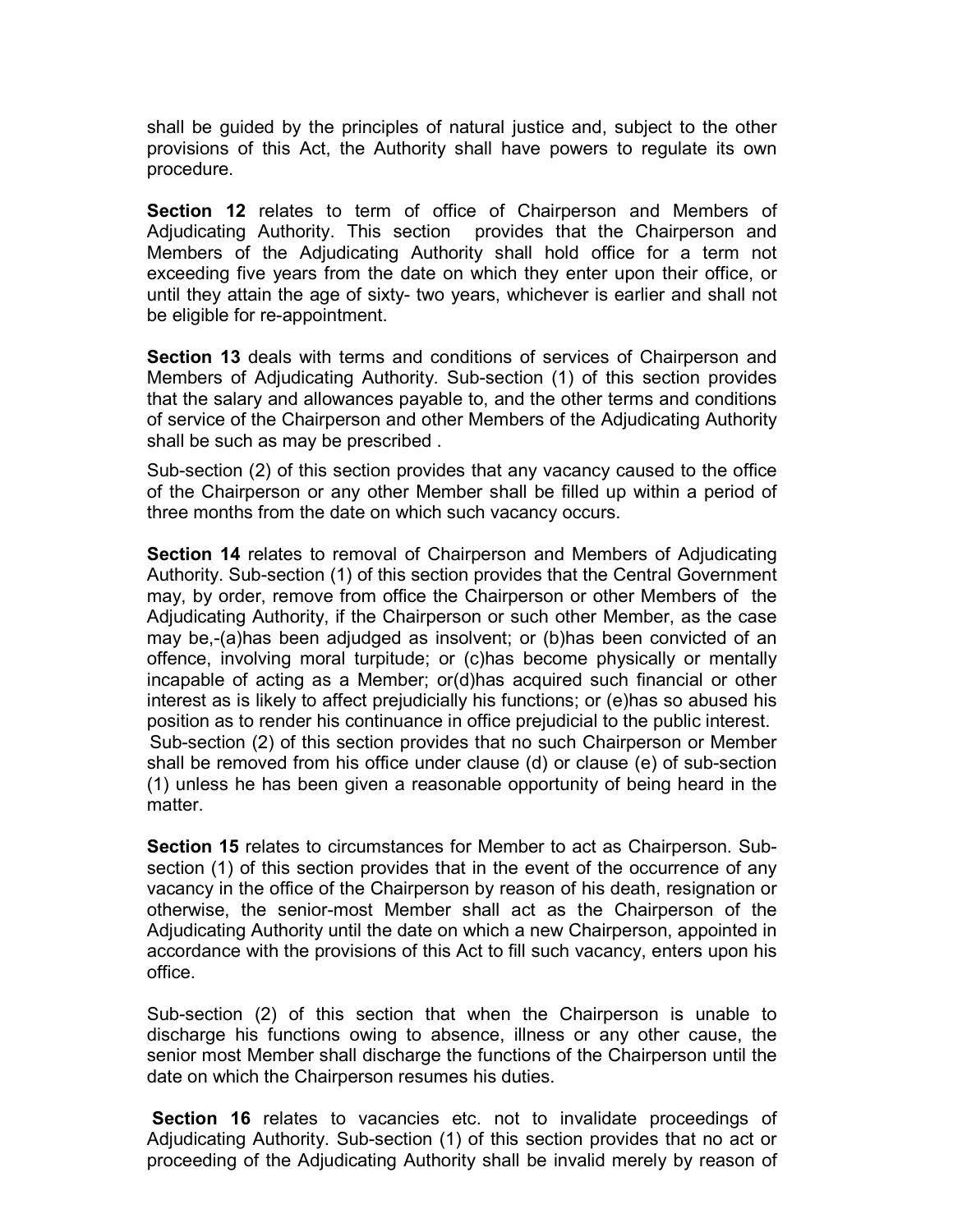(a) any vacancy in, or any defect in the constitution of the Authority; or (b) any defect in the appointment of a person acting as a Member of the Authority; or (c) any irregularity in the procedure of the Authority not affecting the merits of the case.

**Section 17** relates to officers and employees of Adjudicating Authority. Subsection (1) of this section provides that the Central Government shall provide each Adjudicating Authority with such officers and employees as that Government may think fit.

Sub-section (2) of this section provides that the officers and employees of the Adjudicating Authority shall discharge their functions under the general superintendence of the Chairperson of the Adjudicating Authority.

**Section 18** relates to authorities and jurisdiction. Sub-section (1) of this section provides for the authorities for the purposes of this Act, namely, the, Initiating Officer, the Approving Authority, the Administrator and the Adjudicating Authority.

Sub-section (2) of this section provides that the authorities shall exercise all or any of the powers and perform all or any of the functions conferred on, or, assigned, as the case may be, to it under this Act or in accordance with such rules as may be prescribed.

**Section 19** deals with powers of authorities. Sub-section (1) of this section provides that the authorities shall, for the purposes of this Act, have the same powers as are vested in a civil court under the Code of Civil Procedure, 1908 while trying a suit in respect of the matters relating to discovery and inspection; enforcing the attendance of any person, including any official of a banking company or a public financial institution or any other intermediary or reporting entity and examining him on oath; compelling the production of books of account and other documents; issuing commissions; receiving evidence on affidavits; and any other matter which may be prescribed.

 Sub-section (2) of this section provides that all the persons so summoned shall be bound to attend in person or through authorised agents, as any authority under this Act may direct, and shall be bound to state the truth upon any subject respecting which they are examined or make statements, and produce such documents as may be required.

 Sub-section (3) of this section provides that every proceeding under this section shall be deemed to be a judicial proceeding within the meaning of section 193 and section 228 of the Indian Penal Code.

Sub-section (4) of this section provides that for the purposes of this Act, any authority under this Act may requisition the service of any police officer or of any officer of the Central Government or State Government or of both to assist him for all or any of the purposes specified above, and it shall be the duty of every such officer to comply with such requisition or direction.

Sub-section (5) of this section provides that for the purposes of this section "reporting entity" means any intermediary or any authority or of the Central or the state Government or any other person as may be notified in this behalf."Intermediary" shall have the same meaning as assigned to it in clause (n) of sub-section (1) of section 2 of the Prevention of Money laundering Act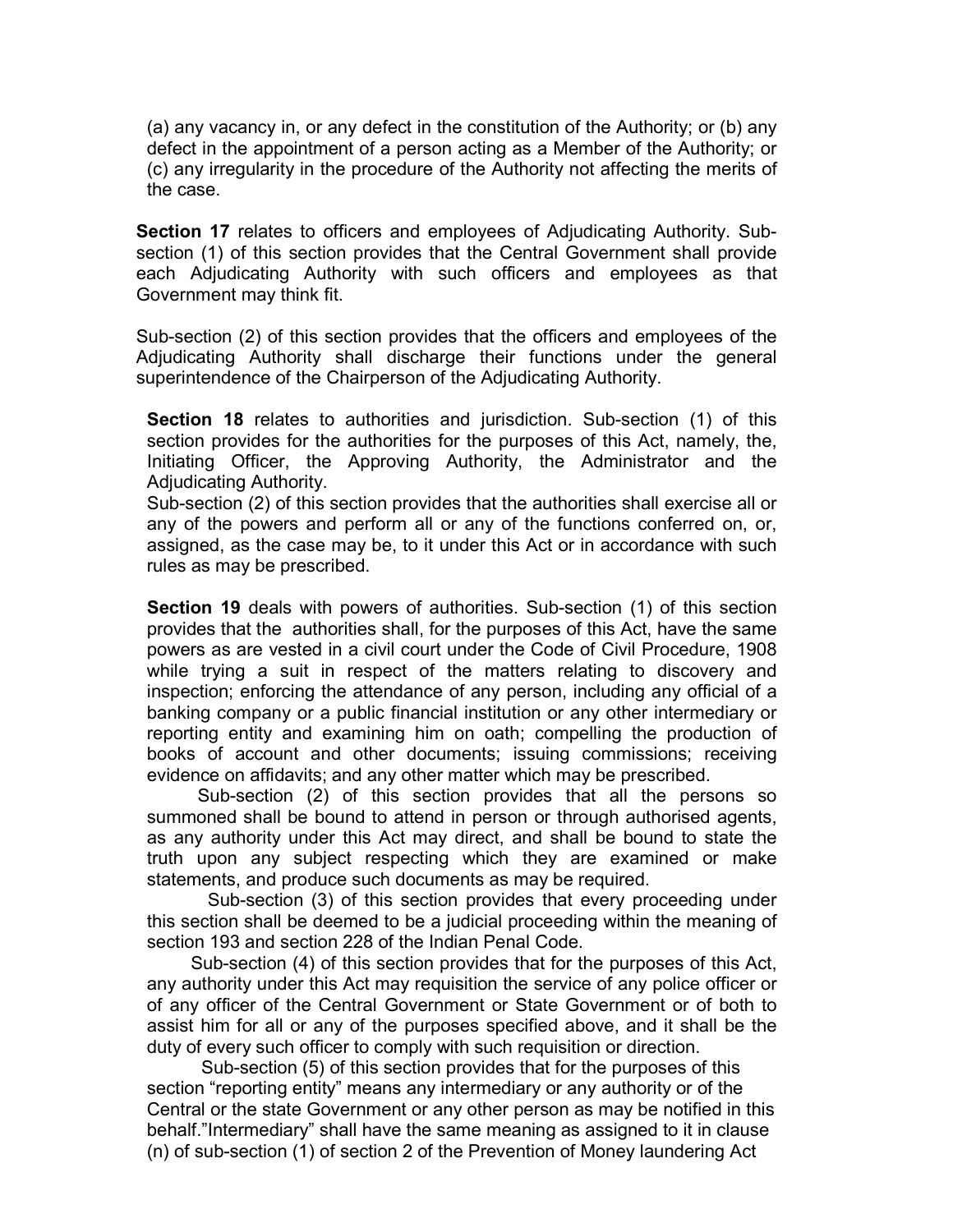2002.

**Section 20** seeks to provide that certain officers like income-tax authorities, officers of the Customs and Central Excise Departments, officers appointed under sub-section(1) of section 5 of the Narcotic Drugs and Psychotropic Substances Act, 1985 etc. would be required to assist the authorities in the enforcement of this Act.

**Section 21** relates to power to call for information. Sub-section (1) of this section provides that the Initiating Officer or the Approving Authority or the Adjudicating Authority shall have power to require any officer of the Central Government or State Government or a local body or any person or officer who is responsible for registering and maintaining books of account and other documents containing a record of any transaction relating to any property or any other person to furnish any information in relation to any person, point or matter as in his opinion shall be useful for or relevant to the purposes of this Act.

Sub-section (2) of this section provides that the Central Government may prescribe the form and manner in which information is required to be maintained and submitted to any authority under this Act.

**Section 22** deals with power of authority to impound documents. Sub-section (1) of this section provides that where any books of account or other documents are produced before the authority in any proceedings under this Act and the authority in this behalf has reason to believe that any of such books of account or other documents are required to be impounded and retained for any inquiry under this Act, it may impound and retain such books of account or other documents for a period not exceeding three months from the date of order of attachment made by the Adjudicating Authority under subsection (3) of section 26.However, the period for retention of the books of account or other documents may be extended beyond a period exceeding three months from the date of order of attachment made by the Adjudicating Authority under sub-section(3) of clause 26 where the authority records in writing the reasons for extending the same.

Sub-section (2) of this section provides that where the authority impounding and retaining the books of account or other documents, under sub-clause (1), is the Initiating Officer, he shall obtain approval of the Approving Authority within a period of fifteen days from the date of initial impounding and seek further approval of the Approving Authority for extending the period of initial retention, before the expiry of the period of initial retention, if so required.

 Sub-section (3) of this section provides that the period of retention of the books of account or other documents under sub -clause (1) shall in no case exceed a period of thirty days from the date of conclusion of all the proceedings under this Act.

Sub-section (4) of this section provides that the person, from whom the books of account and other documents were impounded, shall be entitled to obtain copies of the impounded books of account or other impounded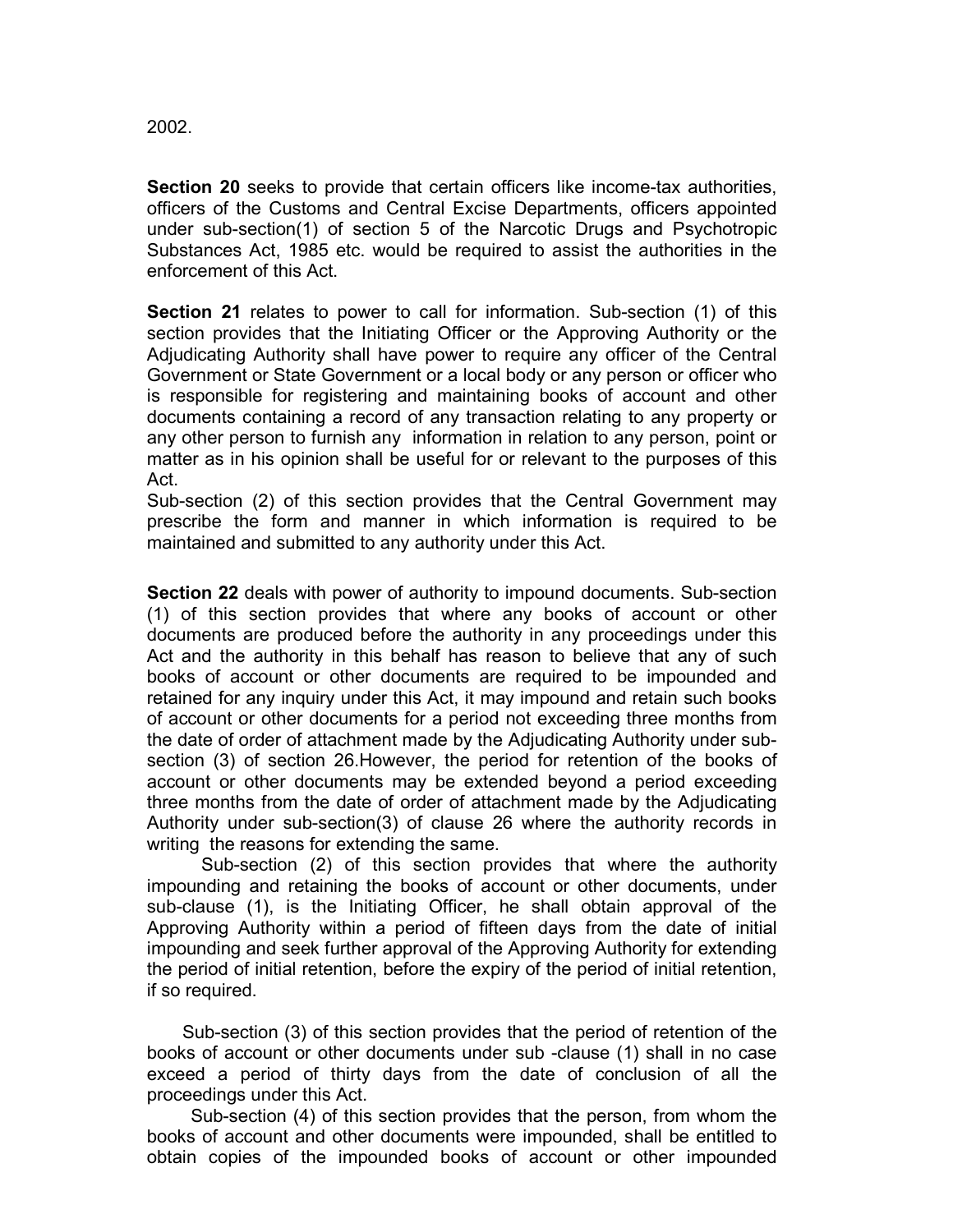### documents.

Sub-section (5) of this section provides that on the expiry of the period specified above [sub-section (1)], the books of account and other documents shall be returned to the person from whom such books of accounts or other documents were impounded unless the Approving Authority or the Adjudicating Authority permits the release of such books of account and other documents to any other person.

**Section 23** relates to power of authority to conduct inquiry. The said section seeks to provide that the Initiating Officer after obtaining prior approval of the Approving Authority, shall have power to conduct or cause to be conducted any inquiry or investigation in respect of any person, place, property, assets, documents, books of account or other documents, in respect of any other relevant matters under this Act.

**Chapter IV** deals with the provisions relating to attachment, adjudication and confiscation.

**Section 24** relates to notice and attachment of property involved in *benami* transaction. Sub-section (1) of this section provides that where the Initiating Officer, on the basis of material in his possession, has reason to believe that any person is a *benamidar* in respect of a property, he may, after recording reasons in writing, issue a notice to such person to show cause within such time as may be specified in the notice why the property should not be treated as *benami* property. Sub-section (2) of this section provides that a copy of the notice may also be served upon such other person who is a beneficial owner.

Sub-section (3) of this section provides that where the Initiating Officer is of the opinion that the person in possession of the property held *benami* may alienate such property during the period specified in the notice, he may, with the previous approval of the Approving Authority, by order in writing, attach provisionally such property in the manner as may be prescribed, for a period not exceeding ninety days from the date of issue of notice under sub-section  $(1)$ .

Sub-section (4) of this section provides that the Initiating Officer, after making such inquires and calling for such reports or evidence as he deems fit and taking into account all relevant materials, shall, within a period of ninety days from the date of issue of notice under sub-section (1), -

(a) where the provisional attachment has been made under sub-section (3), - (i) pass an order continuing the provisional attachment of the property with the prior approval of the Approving Authority, till the passing of the order by the Adjudicating Authority under sub-section (3) of section 26; or (ii) revoke the provisional attachment of the property with the prior approval of the Approving Authority;

(b) where provisional attachment has not been made under sub-section (3), - (i) pass an order provisionally attaching the property with the prior approval of the Approving Authority, till the passing of the order made by the Adjudicating Authority under sub-clause (3) of section 26; or (ii) decide not to attach the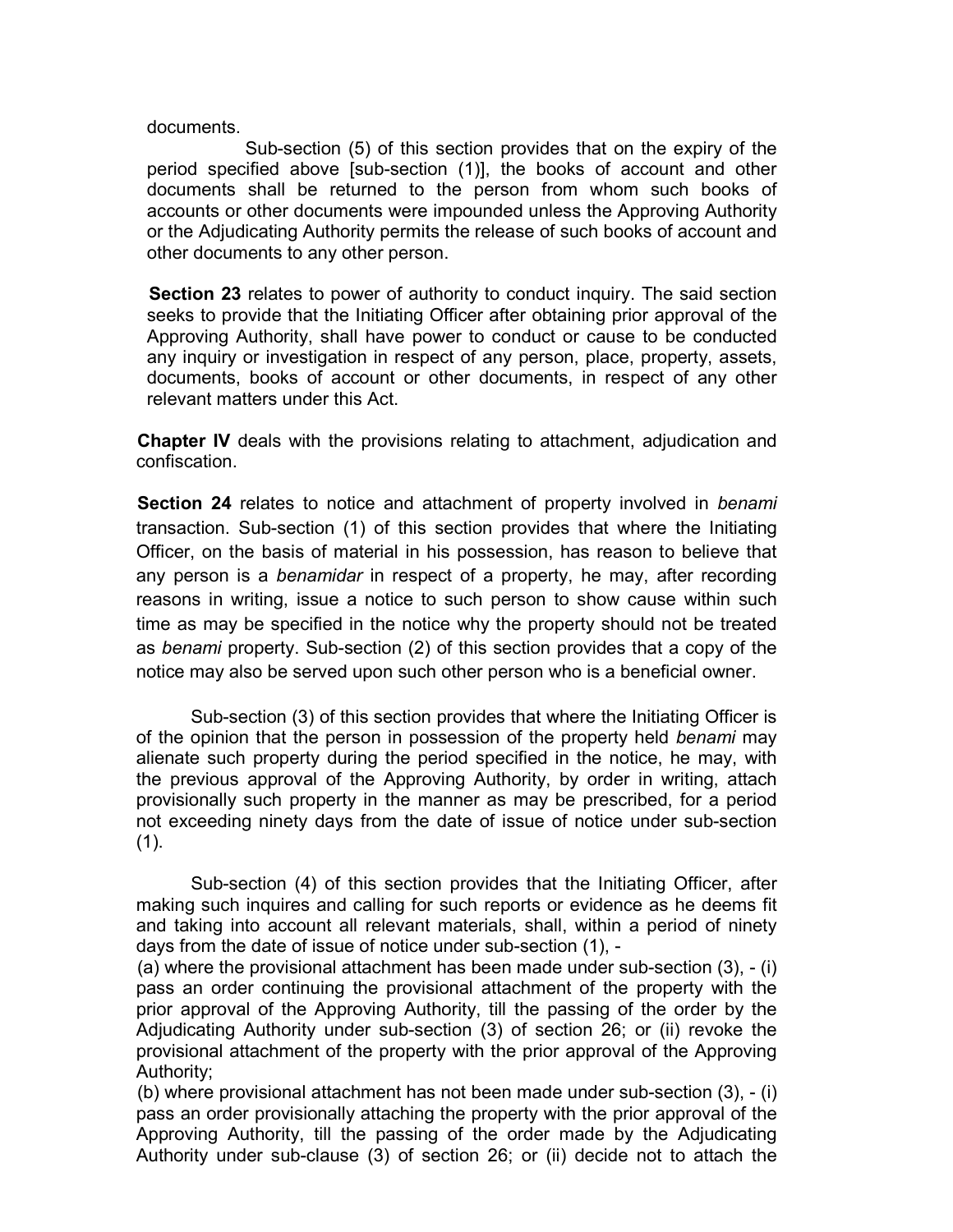property as specified in the notice, with the prior approval of the Approving Authority.

Sub-section (5) of this section provides that where the Initiating Officer passes an order continuing the provisional attachment of the property under sub-clause (*i*) of clause (*a*) of sub-section (*4*) or passes an order provisionally attaching the property under sub-clause (*i*) of clause (*b*) of that sub-section, he shall, within fifteen days from the date of the attachment, draw up a statement of the case and refer it to the Adjudicating Authority**.**

**Section 25** deals with the manner of service of notice. Sub-section (1) of this section provides that a notice under sub-clause (1) of section 24 may be served on the person named therein either by post or as if it were a summons issued by a Court under the Code of Civil Procedure, 1908. Sub-section (2) of this section provides that any notice referred to above may be addressed---

(i) in case of an individual, to such individual ;

(ii) in the case of a firm, to the managing partner or the manager of the firm;

(iii) in the case of a Hindu undivided family, to karta or any member of such family;

(iv) in the case of a company, to the principal officer thereof;

(v) in the case of any other association or body of individuals, to the principal officer or any member thereof;

(vi) in the case of any other person (not being an individual), to the person who manages or controls his affairs.

**Section 26** relates to adjudication of *benami* property. Sub-section (1) of this section provides that on receipt of a reference under sub-section (5) of section 24, the Adjudicating Authority shall issue notice, to furnish such documents, particulars or evidence as is considered necessary on a date to be specified therein, on the following persons:-

(a) the person specified as a benamidar therein;

(b) any person referred to as the beneficial owner therein or identified as such;

(c) any interested party, including a banking company;

(d) any person who has made a claim in respect of the property.

However, the Adjudicating Authority shall issue notice within a period of thirty days from the date on which a reference has been received. Further, the notice shall provide a period of time of not less than thirty days to the person to whom such notice is issued to furnish the information sought.

Sub-section (2) of this section provides that where such property is held jointly by more than one person, the Adjudicating Authority shall make endeavours to serve notice to all persons holding such property. However, where the notice is served on one of the aforesaid persons the service of notice shall not be invalid on the ground that the said notice was not served to all the persons holding the property.

 Sub-section (3) of this section provides that the Adjudicating Authority shall, after considering the reply, if any, to the notice issued under sub-section(1);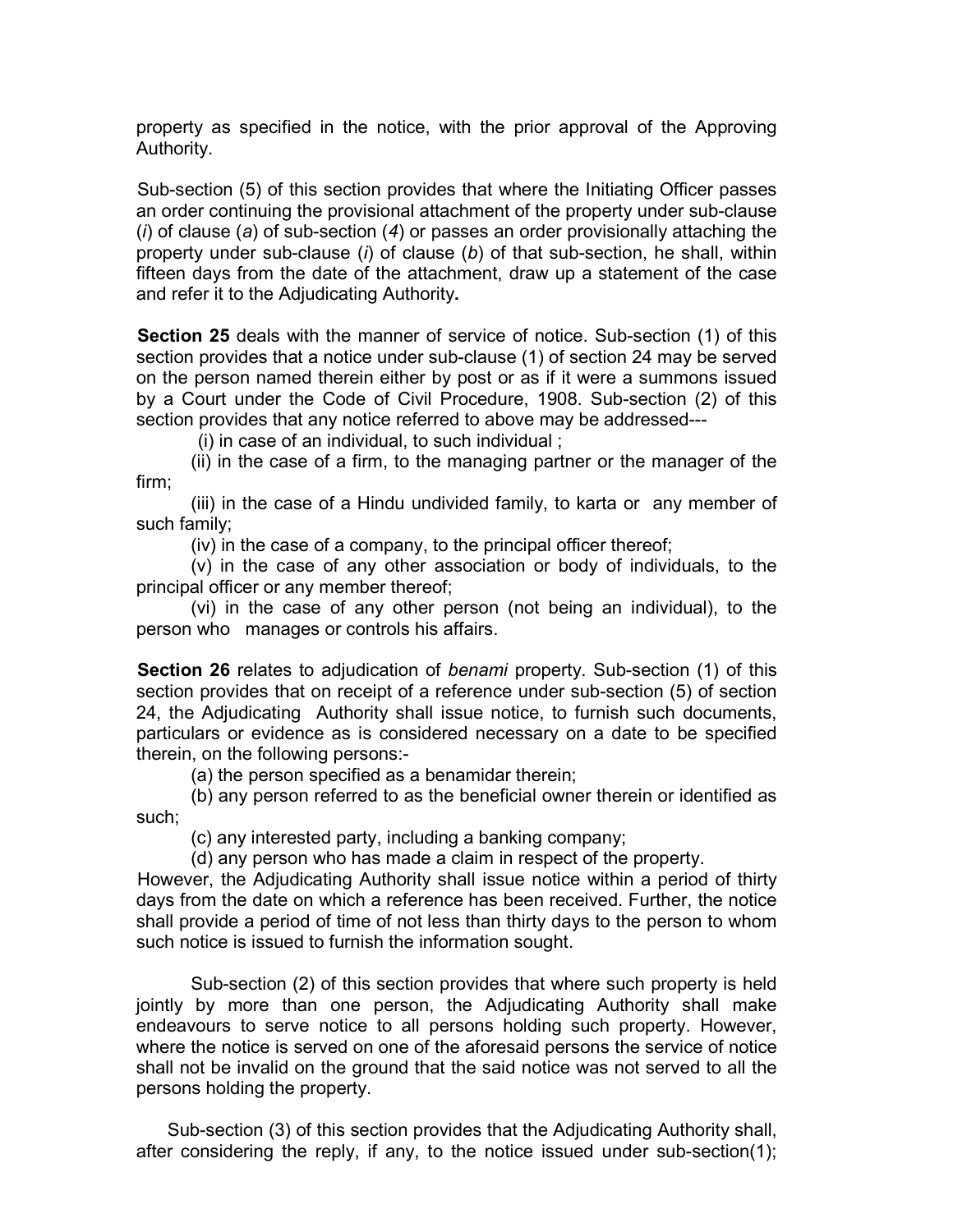making or causing to be made such inquiries and calling for such reports or evidence as it deems fit; and taking into account all relevant materials, provide an opportunity of being heard to the person specified as a *benamidar* therein, the Initiating Officer, and any other person who claims to be the owner of such property. Thereafter, the Adjudicating Authority shall pass an order holding the property not to be a *benami* property and revoking the attachment order; or holding the property to be a *benami* property and confirming the attachment order in all other cases.

Sub-section (4) of this section provides that where the Adjudicating Authority is satisfied that some part of the properties in respect of which reference has been made to him is *benami* property, but is not able to specifically identify such part, he shall record a finding to the best of his judgment as to which part or properties is held *benami*.

Sub-section (5) of this section provides that where in the course of proceedings before it, the Adjudicating Authority has reason to believe that a property, other than a property referred to him by the Initiating Officer is *benami* property, it shall provisionally attach the property and the property shall be deemed to be a property referred to it on the date of receipt of the reference under sub-section (5) of section 24.

Sub-section (6) of this section provides that the Adjudicating Authority may, at any stage of the proceedings, either on the application of any party, or *suo moto*, strike out the name of any party improperly joined or add the name of any person whose presence before the Adjudicating Authority may be necessary to enable it to adjudicate upon and settle all the questions involved in the reference.

Sub-section (7) of this section provides that no order under sub-section (3) shall be passed after the expiry of one year from the end of the month in which the reference under section 24 was received.

**Section 27** deals with confiscation and vesting of *benami* property. Sub-section (1) of this section provides that where an order is passed in respect of any property under sub-section (3) of section 26 holding such property to be a *benami* property, the Adjudicating Authority shall, after giving an opportunity of being heard to the person concerned, make an order confiscating the property held to be a *benami* property. However, where an appeal has been filed against the order of the Adjudicating Authority, the confiscation of property shall be made subject to the order passed by the Appellate Tribunal under section 46.Further, confiscation of the property shall be made in accordance with such procedure as may be prescribed.

Sub-section (2) of this section provides that the above shall not apply to a property held or acquired by a person from the *benamidar* for adequate consideration, prior to the issue of notice under sub-section (1) of section 24 without his having knowledge of the *benami* transaction.

Sub-section (3) of this section provides that where an order of confiscation has been made, all the rights and title in such property shall vest absolutely in the Central Government free of all encumbrances and no compensation shall be payable in respect of such confiscation.

Sub-section (4) of this section provides that any right of any third person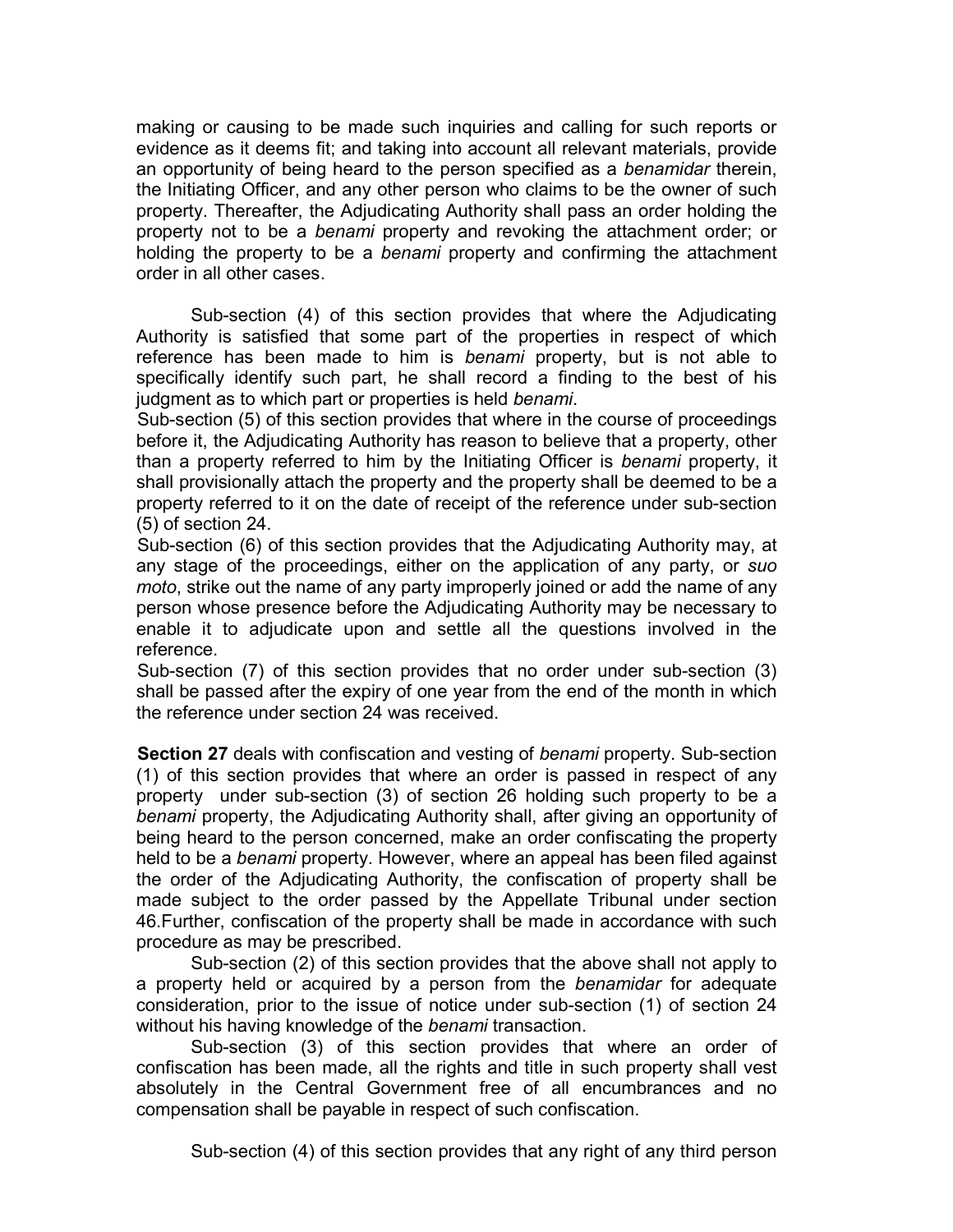created in such property with a view to defeat the purposes of this Act shall be null and void.

Sub-section (5) of this section provides that where no order of confiscation is made upon the proceedings under this Act attaining finality, no claim shall lie against the Government.

**Section 28** relates to management of properties confiscated under this Act. Sub-section (1) of this section provides that the Administrator shall have the power to receive and manage the property, in relation to which an order of confiscation under sub-section (1) of section 27 has been made, in such manner and subject to such conditions, as may be prescribed.

Sub-section (2) of this section provides that the Central Government may, by order published in the Official Gazette, notify as many of its officers as it thinks fit, to perform the functions of Administrators.

Sub-section (3) of this section provides that the Administrator shall also take such measures, as the Central Government may direct, to dispose of the property which is vested in the Central Government under sub-section (3) of section 27 in such manner and subject to such conditions as may be prescribed.

**Section 29** relates to possession of the property. Sub-section (1) of this section provides that where an order of confiscation in respect of a property under subsection (1) of section 27 has been made, the Administrator shall proceed to take the possession of such property.

Sub-section (2) of this section provides that the Administrator shall, - (a) by notice in writing, order within seven days of the date of the service of notice any person, who may be in possession of the *benami* property, to surrender or deliver possession thereof to the Administrator or any other person duly authorised in writing by him in this behalf; (b) in the event of non-compliance of the order referred to in clause (a), or if in his opinion, taking over of immediate possession is warranted, for the purpose of forcibly taking over possession, requisition the service of any police officer to assist him and it shall be the duty such officer to comply with the requisition.

*Chapter V* deals with the provisions relating to the Appellate Tribunal.

**Section 30** deals with establishment of Appellate Tribunal. The said section seeks to provide that the Central Government shall, by notification, establish an Appellate Tribunal to hear appeals against the orders of the Adjudicating Authority and the authorities under this Act.

**Section 31** relates to composition etc. of the Appellate Tribunal. Sub-section (1) of this section provides that the Appellate Tribunal shall consist of a Chairperson and at least two other Members of which one shall be a Judicial Member and other shall be an Administrative Member..

Sub-section (2) of this section provides that subject to the provisions of this Act,—

(a) the jurisdiction of the Appellate Tribunal may be exercised by Benches thereof;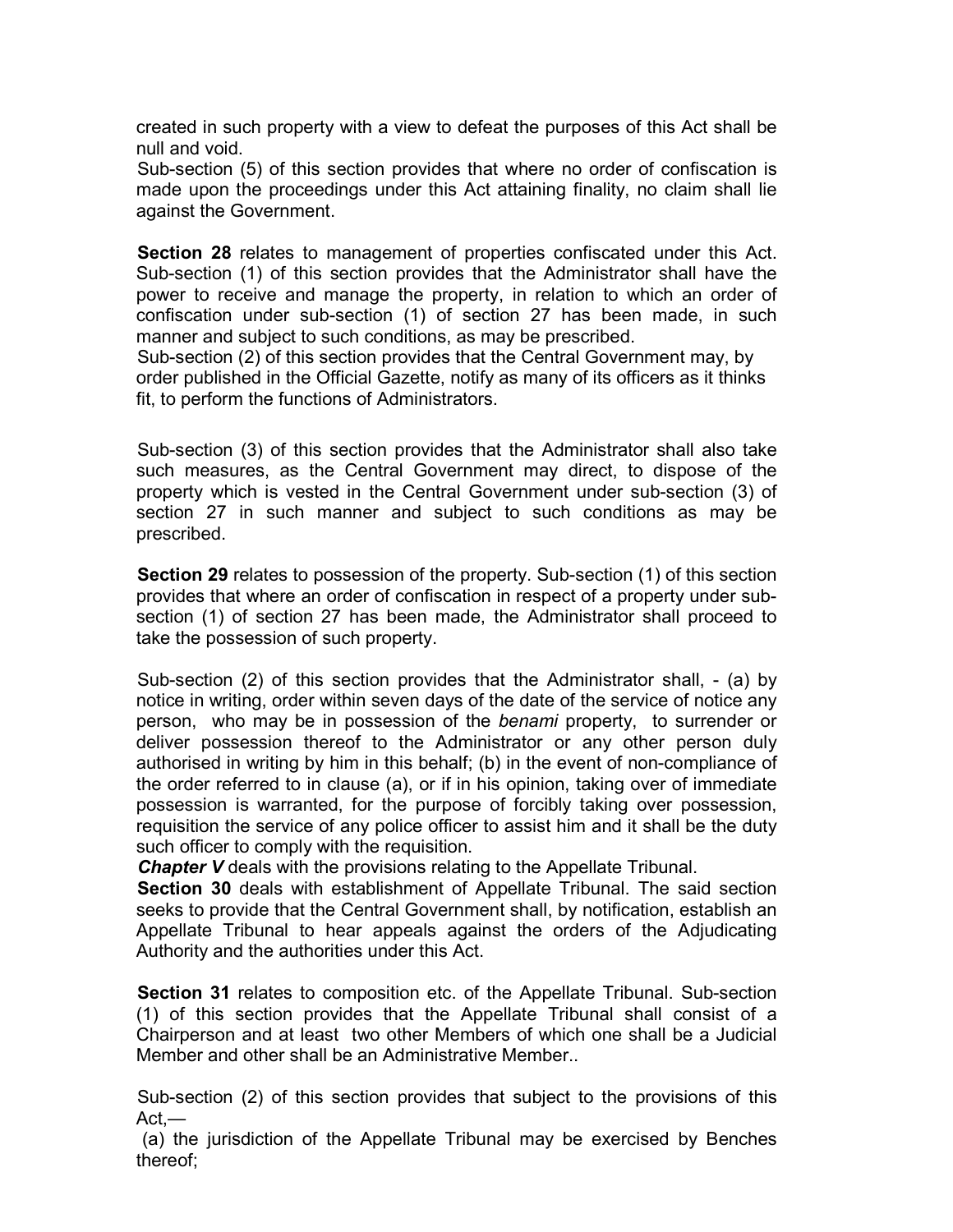(b) a Bench may be constituted by the Chairperson with two Members as the Chairperson may deem fit;

(c) the Benches of the Appellate Tribunal shall ordinarily sit in the National Capital Territory of Delhi and at such other places as the Central Government may, in consultation with the Chairperson, by notification, specify;

(d) the Central Government shall, by notification, specify the areas in relation to which each Bench of the Appellate Tribunal may exercise its jurisdiction.

 Sub-section (3) of this section provides that notwithstanding anything contained in sub-section (2), the Chairperson may transfer a Member from one Bench to another Bench.

**Section 32** lays down the qualifications for appointment as Chairperson and Member of the Appellate Tribunal. Sub-section (1) of this section provides that a person shall not be qualified for appointment as Chairperson unless he is, or has been a Judge of a High Court.

 Sub-section (2) of this section provides that a person shall not be qualified for appointment as a Member unless he—

(a) in case of a Judicial Member, has been a Member of the Indian Legal Service and has held the post of Additional Secretary or equivalent post in that Service;

(b) in case of a an Administrative Member, has been a Member of the Indian Revenue Service and has held the post of Chief Commissioner of Income-tax or equivalent post in that Service; or

 Sub-section (3) of this section provides that no sitting Judge of a High Court shall be appointed under this section except after consultation with the Chief Justice of the High Court.

Sub-section (4) of this section provides that the Chairperson or a Member holding a post as such in any other Tribunal, established under any law for the time being in force, in addition to his being the Chairperson or a Member of that Tribunal, may be appointed as the Chairperson or a Member, as the case may be, of the Appellate Tribunal under this Act.

**Section 33** lays down the conditions of service of Chairperson and Members of the Appellate Tribunal. Sub-section (1) of this section provides that the salary and allowances payable to and the other terms and conditions of service of the Chairperson and other Members shall be such as may be prescribed and shall not be varied to his disadvantage during their tenure.

Sub-section (2) of this section provides that any vacancy caused to the office of the Chairperson or any other Member shall be filled up within a period of three months from the date on which such vacancy occurs.

**Section 34** deals with term of office of Chairperson and Members. This section provides that the Chairperson and Members of the Appellate Tribunal shall hold office for a term not exceeding five years from the date on which they enter upon their office, or until they attain the age of sixty-five years, whichever is earlier and shall not be eligible for re-appointment.

**Section 35** provides for removal from office of the Chairperson and Member of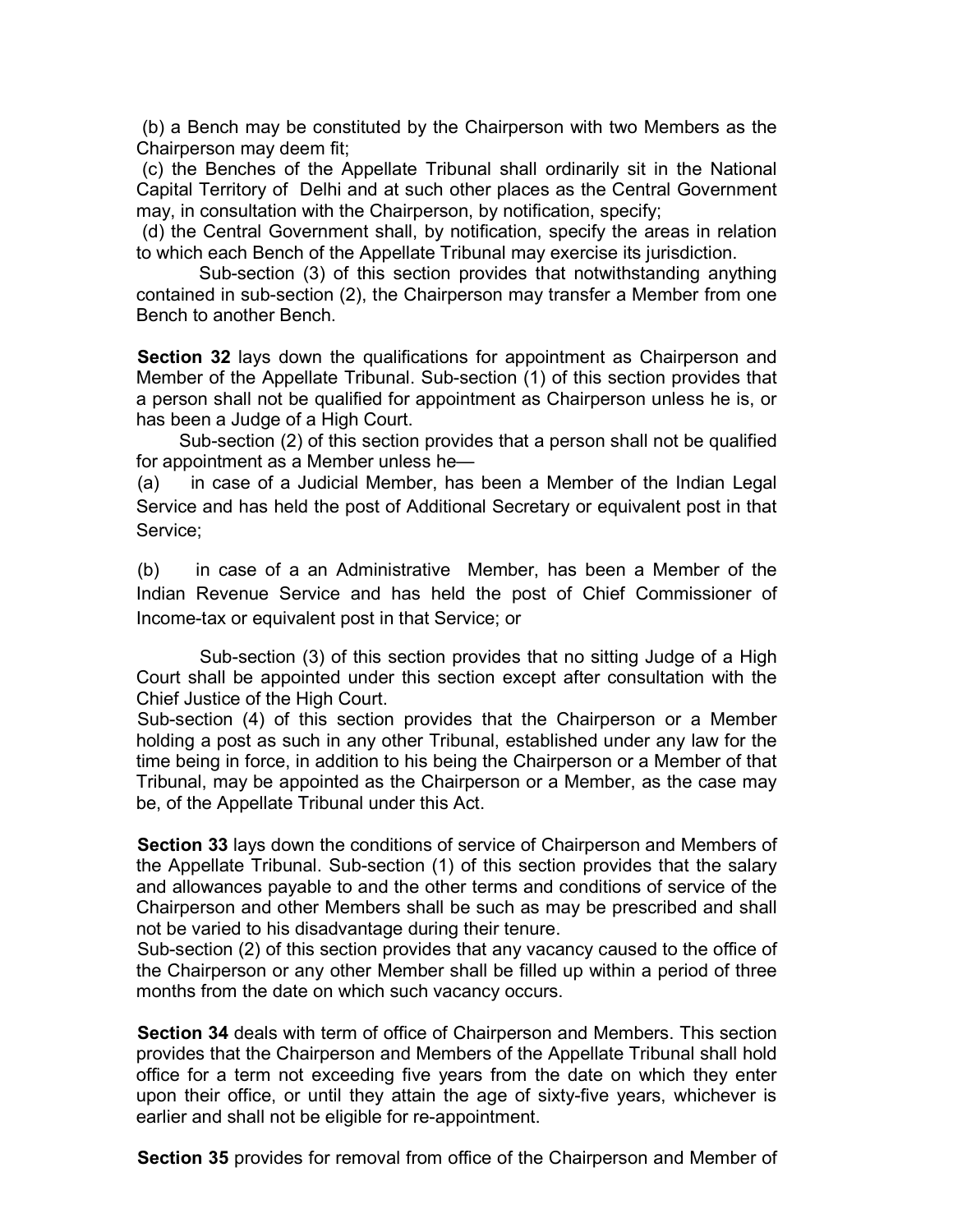the Appellate Tribunal in certain circumstances. Sub-section (1) of this section provides that the Central Government may, in consultation with the Chief Justice of High Court, remove from office of the Chairperson or any Member, who—

(*a*) has been adjudged as an insolvent; or

(*b*) has been convicted of an offence which, in the opinion of the Central Government involves moral turpitude; or

(*c*) has become physically or mentally incapable; or

(*d*) has acquired such financial or other interest as is likely to affect prejudicially his functions; or

(*e*) has so abused his position as to render his continuance in office prejudicial to the public interest.

Sub-section (*2*) of this section provides that the Chairperson or Judicial Member shall not be removed from his office except by an order made by the Central Government after an inquiry made by Chief Justice of the High Court in which the Chairperson or Judicial Member has been informed of the charges against him and given a reasonable opportunity of being heard in respect of those charges.

Sub-section (*3*) of this section provides that the Central Government may suspend from office the Chairperson or Judicial Member in respect of whom a reference of conducting an inquiry has been made to the Chief Justice of the High Court under sub-section (*2*), until the Central Government passes an order on receipt of the report of inquiry made by Chief Justice of the High Court on the reference.

Sub-section (*4*) of this section provides that the Central Government may regulate the procedure for inquiry referred to in sub-section (*2*) in the manner as may be prescribed.

Sub-section(*5*) of this section provides that the Administrative Member may be removed from his office by an order of the Central Government on the grounds specified in sub-section (*1*) and in accordance with the procedure notified by the Central Government. However, the Administrative Member shall not be removed unless he has been given an opportunity of being heard in the matter.

**Section 36** relates to vacancies etc. not to invalidate proceedings of Appellate Tribunal. This section provides that no act or proceeding of the Appellate Tribunal shall be invalid merely by reason of-

(a) any vacancy in, or any defect in the constitution of the Tribunal; or

(b) any defect in the appointment of a person acting as a Member of the Tribunal; or

(c) any irregularity in the procedure of the Tribunal not affecting the merits of the case.

**Section 37** deals with resignation and removal of the Chairperson or a Member of the Appellate Tribunal. This section provides that the Chairperson or any other Member may, by notice in writing under his hand addressed to the Central Government, resign his office. However, the Chairperson or any other Member shall, unless he is permitted by the Central Government to relinquish his office sooner, continue to hold office until the expiry of three months from the date of receipt of the notice or until a person duly appointed as his successor enters upon his office or until the expiry of his term of office,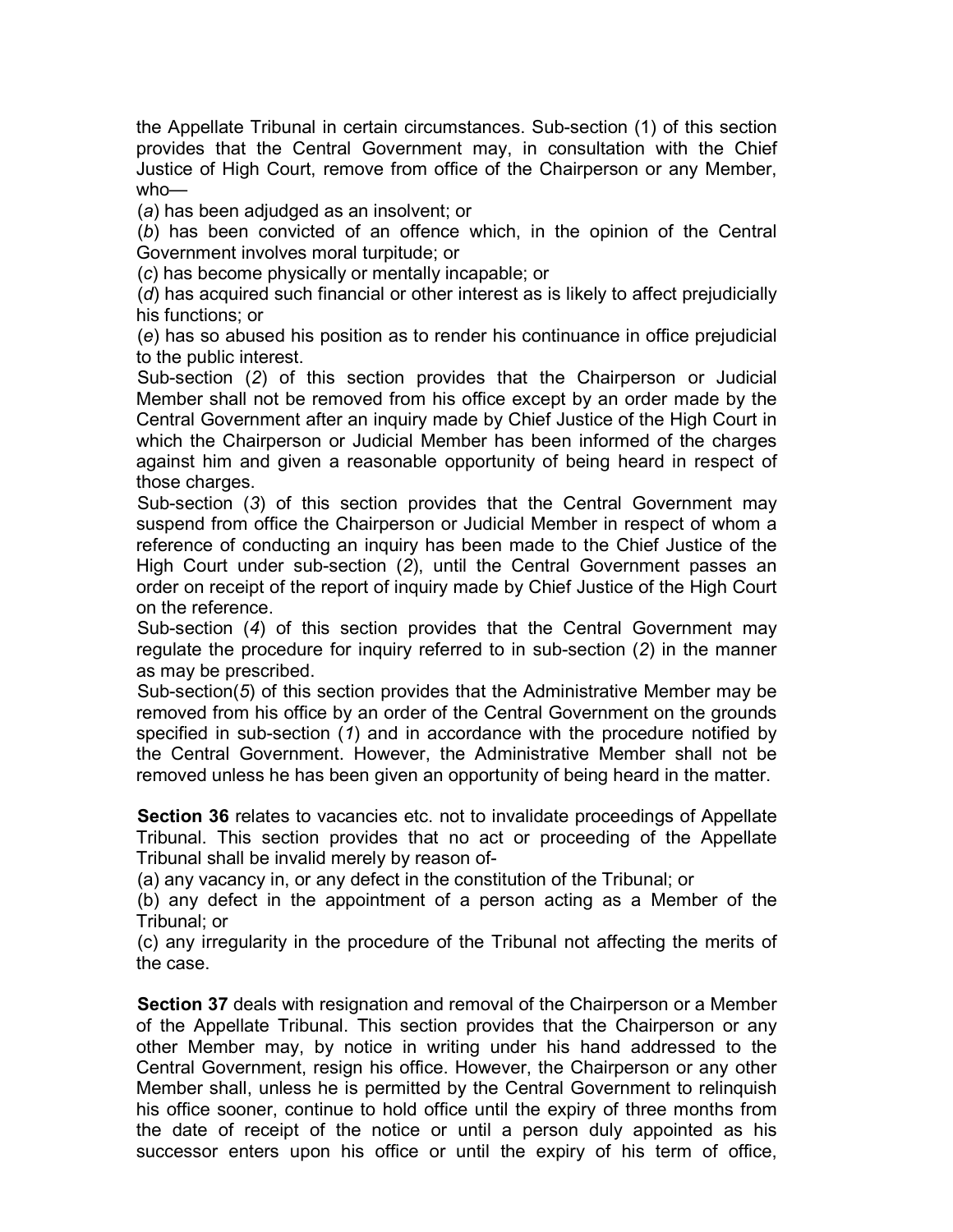whichever is earlier.

**Section 38** provides for circumstances in which Member may act as the Chairperson of the Appellate Tribunal. This section provides that in the event of the occurrence of any vacancy in the office of the Chairperson by reason of his death, resignation or otherwise, the senior-most Member shall act as the Chairperson until the date on which a new Chairperson, appointed in accordance with the provisions of this Act to fill such vacancy, enters upon his office.

Sub-section (2) of this section provides that when the Chairperson is unable to discharge his functions owing to absence, illness or any other cause, the senior-most Member shall discharge the functions of the Chairperson until the date on which the Chairperson resumes his duties.

**Section 39** provides for staff of the Appellate Tribunal. Sub-section (1) of this section provides that the Central Government shall provide the Appellate Tribunal with such officers and employees as that Government may think fit.

Sub-section (2) of this section provides that the officers and employees of the Appellate Tribunal shall discharge their functions under the general superintendence of the Chairperson.

Sub-section (3) of this section provides that the salaries and allowances and other conditions of service of the officers and employees of the Appellate Tribunal shall be such as may be prescribed.

**Section 40** lays down the procedure and powers of Appellate Tribunal. Subsection (1) of this section provides that the Appellate Tribunal shall not be bound by the procedure laid down by the Code of Civil Procedure, 1908, but shall be guided by the principles of natural justice and, subject to the other provisions of this Act, the Appellate Tribunal shall have powers to regulate its own procedure.

 Sub-section (2) of this section provides that the Appellate Tribunal shall, for the purposes of discharging its functions under this Act,have the same powers as are vested in a civil court under the Code of Civil Procedure, 1908 while trying a suit, in respect of the following matters, namely:—

(a) summoning and enforcing the attendance of any person and examining him on oath;

(b) requiring the discovery and production of documents;

(c) receiving evidence on affidavits;

(d) subject to the provisions of sections 123 and 124 of the Indian Evidence Act, 1872, requisitioning any public record or document or copy of such record or document from any office;

(e) issuing commissions for the examination of witnesses or documents;

(f) reviewing its decisions;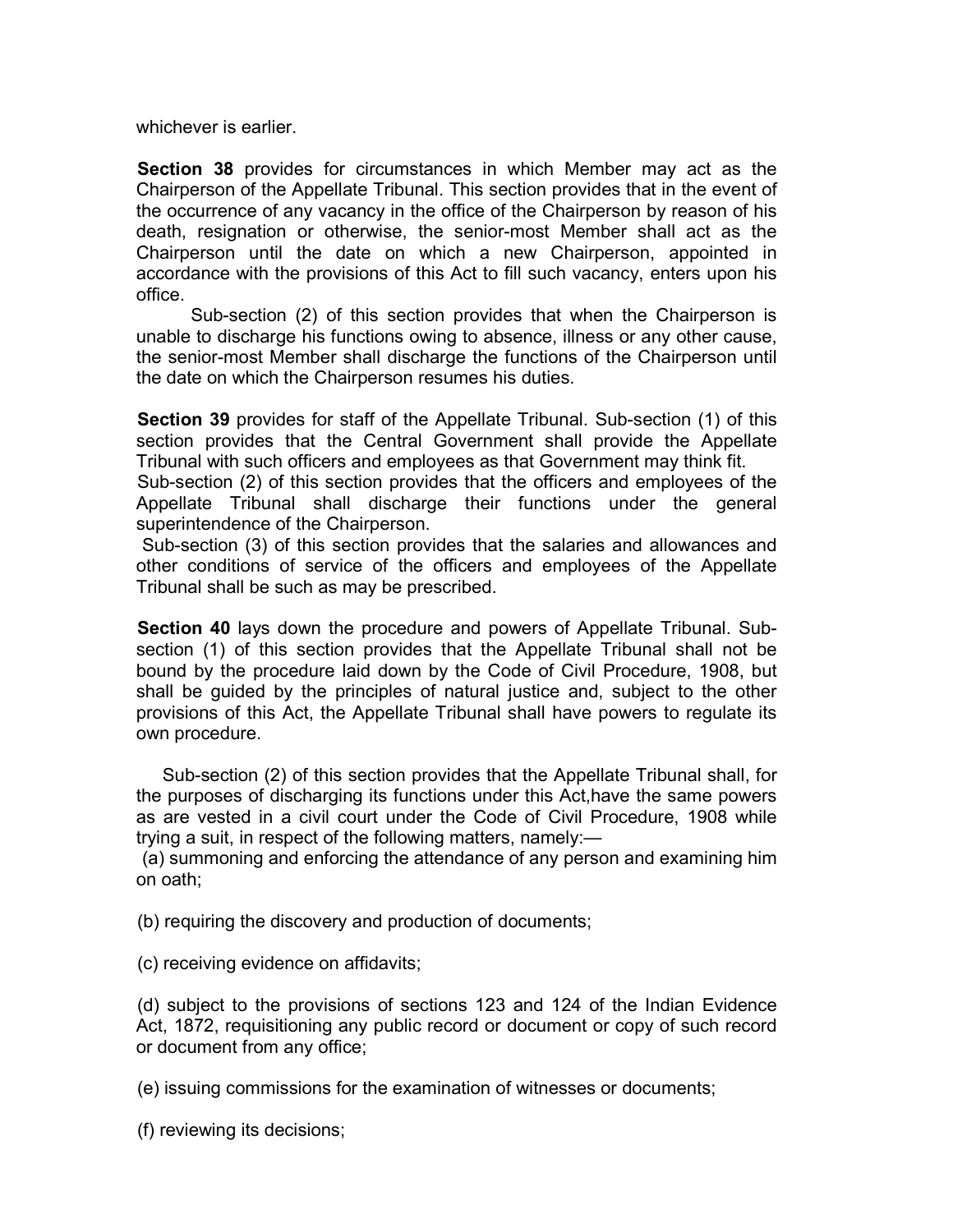(g) dismissing a representation for default or deciding it ex parte;

(h) setting aside any order of dismissal of any representation for default or any order passed by it ex parte; and

(i) any other matter, which may be, prescribed by the Central Government.

 Sub-section (3) of this section provides that an order made by the Appellate Tribunal under this Act shall be executable by the Appellate Tribunal as a decree of civil court and, for this purpose, the Appellate Tribunal shall have all the powers of a civil court.

 Sub-section (4) of this section provides that notwithstanding anything contained in sub-section (3), the Appellate Tribunal may transmit any order made by it to a civil court having local jurisdiction and such civil court shall execute the order as if it were a decree made by that court.

 Sub-section (5) of this section provides that all proceedings before the Appellate Tribunal shall be deemed to be judicial proceedings within the meaning of sections 193 and 228 of the Indian Penal Code and the Appellate Tribunal shall be deemed to be a civil court for the purposes of sections 345 and 346 of the Code of Criminal Procedure, 1973.

**Section 41** relates to distribution of business amongst Benches of Appellate Tribunal. This section provides that where any Benches are constituted, the Chairperson may, from time to time, by notification, make provision as to the distribution of the business of the Appellate Tribunal amongst the Benches and also provide for the matters which may be dealt with by each Bench.

**Section 42** relates to power of Chairperson of Appellate Tribunal to transfer cases. This section provides that on the application of any of the parties and after notice to the parties, and after hearing them, or on his own motion without any notice, the Chairperson of the Appellate Tribunal may transfer any case pending before one Bench, for disposal, to any other Bench.

**Section 43** relates to decision to be by majority. This section provides that if the Members of a Bench consisting of two Members differ in opinion on any point, they shall state the point or points on which they differ, and make a reference to the Chairperson who shall either hear the point or points himself or refer the case for hearing on such point or points by one or more of the other Members of the Appellate Tribunal and the point or points shall be decided according to the opinion of the majority of the Members of the Appellate Tribunal who have heard the case, including those who first heard it.

**Section 44** provides that the Chairperson, Members and other officers and employees of the Appellate Tribunal, the Adjudicating Authority, Approving Authority, Initiating Officer, Administrator and the officers subordinate to all of them shall be deemed to be public servants within the meaning of section 21 of the Indian Penal Code.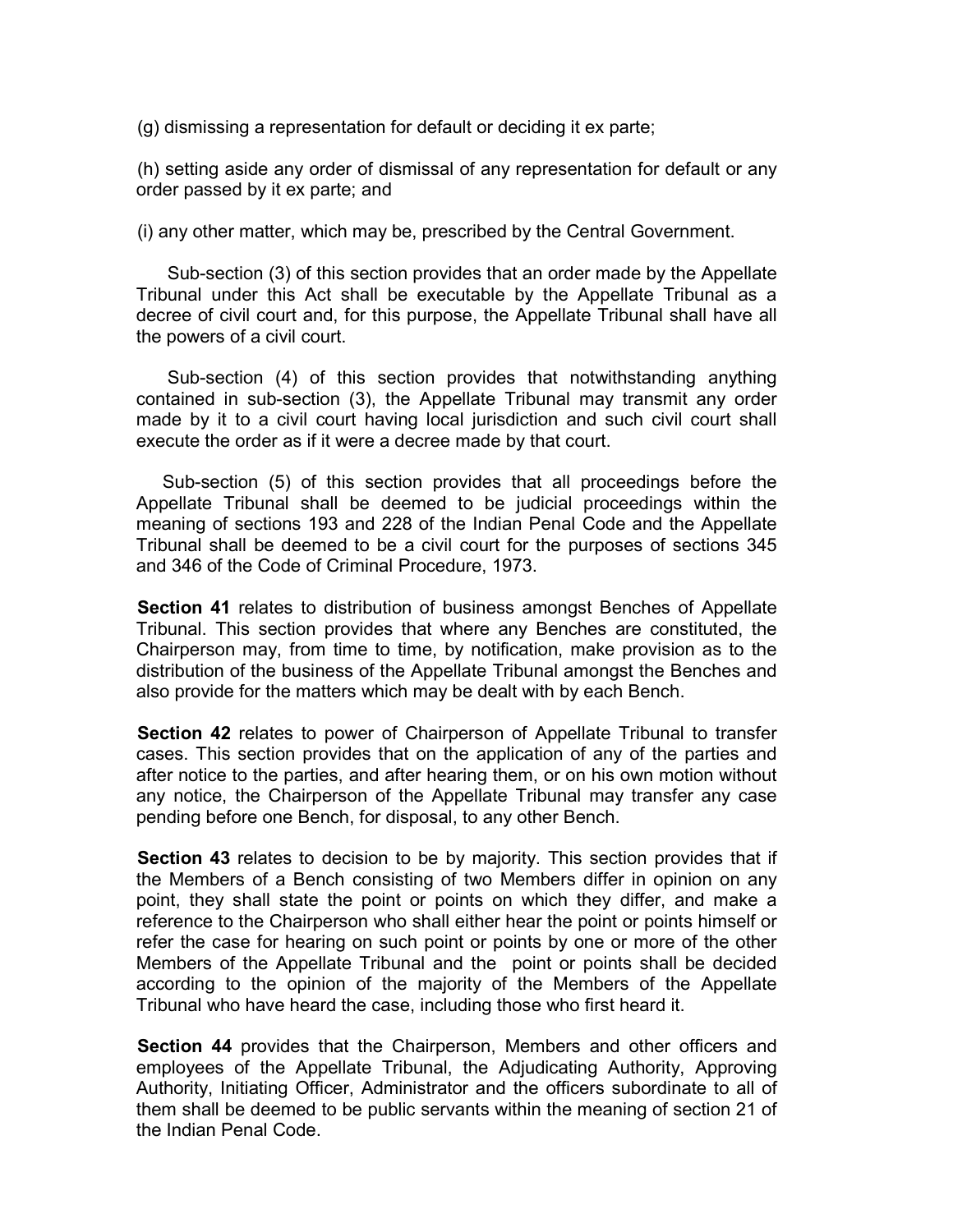**Section 45** deals with bar of jurisdiction of civil courts. This section provides that no civil court shall have jurisdiction to entertain any suit or proceeding in respect of any matter which any of the authorities, an Adjudicating Authority or the Appellate Tribunal is empowered by or under this Act to determine, and no injunction shall be granted by any court or other forum in respect of any action taken or to be taken in pursuance of any power conferred by or under this Act.

**Section 46** relates to appeals to Appellate Tribunal. Sub-section (1) of this section provides that any person, including the Initiating Officer, aggrieved by an order of the Adjudicating Authority may prefer an appeal in such form and along with such fees, as may be prescribed, to the Appellate Tribunal against the order passed by the Adjudicating Authority under sub-section (3) of section 26 within a period of forty-five days from the date of the order.

 Sub- section(2) of this section provides that the Appellate Tribunal may entertain any appeal after the said period of forty-five days, if it is satisfied that the appellant was prevented, by sufficient cause, from filing the appeal in time.

 Sub- section(3) of this section provides that on receipt of an appeal under sub-section (1), the Appellate Tribunal may, after giving the parties to the appeal an opportunity of being heard, pass such orders thereon as it thinks fit.

Sub- section(4) of this section provides that An Appellate Tribunal while deciding the appeal shall have the power—

(*a*) to determine a case finally, where the evidence on record is sufficient;

(*b*) to take additional evidence or to require any evidence to be taken by the Adjudicating Authority, where the Adjudicating Authority has refused to admit evidence, which ought to have been admitted;

(*c*) to require any document to be produced or any witness to be examined for the purposes of proceeding before it;

(*d*) to frame issues which appear to the Appellate Tribunal essential for adjudication of the case and refer them to the Adjudicating Authority for determination;

(*e*) to pass final order and affirm, vary or reverse an order of adjudication passed by the Adjudicating Authority and pass such other order or orders as may be necessary to meet the ends of justice.

 Sub- section (5) of this section provides that the Appellate Tribunal, as far as possible, may hear and decide such appeal within a period of one year from the last date of the month in which the appeal is filed.

**Section 47** relates to rectification of mistakes. Sub-section (1) of this section provides that the Appellate Tribunal or the Adjudicating Authority may, in order to rectify any mistake apparent on the face of the record, amend any order made by it under section 26 and section 46 respectively, within a period of one year from the end of the month in which the order was passed.

 Sub-section (2) of this section provides that no amendment shall be made under sub-section (1) if such amendment is likely to affect any person prejudicially, unless he has been given notice of intention to do so and has been given an opportunity of being heard.

**Section 48** relates to right to representation*.* Sub-section (1) of this section provides that a person preferring an appeal to the Appellate Tribunal under this Act may either appear in person or take the assistance of an authorised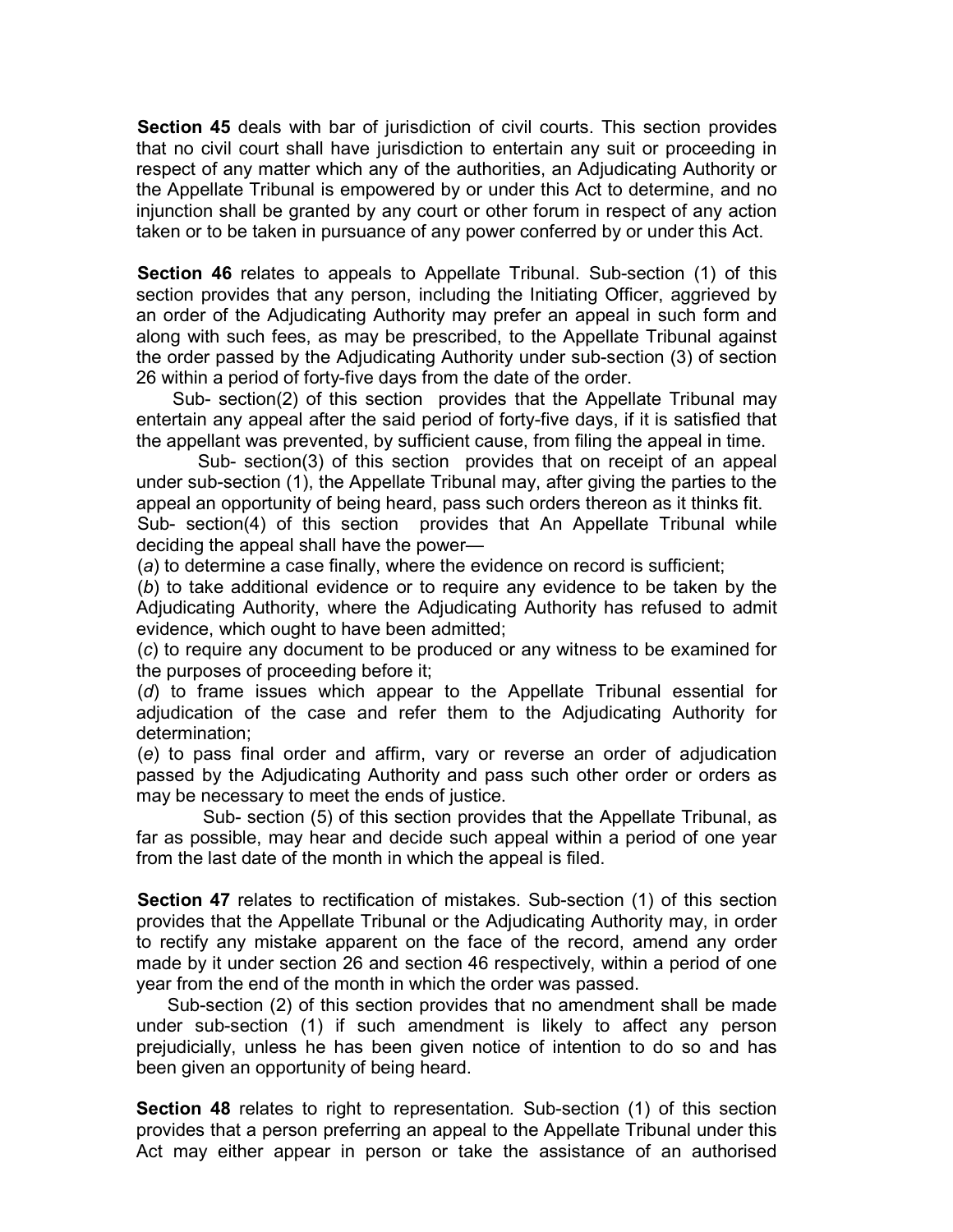representative of his choice to present his case before the Appellate Tribunal.

 Sub-section (2) of this section seeks to provide that the Central Government may authorise one or more authorised representatives or any of its officers to act as presenting officers on its behalf, and every person so authorised may present the case with respect to any appeal before the Appellate Tribunal.

 Sub-section (2) defines "authorised representative" to mean a person authorised by the assessee in writing to appear on his behalf, being

*i*) a person related to the assessee in any manner, or a person regularly employed by the appellant; or

(*ii*) any officer of a scheduled bank with which the appellant maintains a current account or has other regular dealings; or

(*iii*) any legal practitioner who is entitled to practise in any civil court in India; or

(i*v*) any person who has passed any accountancy examination recognized in this behalf by the Board; or

(*v*) any person who has acquired such educational qualifications as the Board may prescribe for this purpose.

**Section 49** relates to appeal to High Court. Sub-section (1) of this section provides that any party aggrieved by any decision or order of the Appellate Tribunal may file an appeal to the High Court within sixty days from the date of communication of the decision or order of the Appellate Tribunal to him on any question of law arising out of such order.

Sub-section (2) of this section provides that the High Court may entertain any appeal after the said period of sixty days, if it is satisfied that the appellant was prevented by sufficient cause from filing the appeal within the period specified in sub-section (1).

Sub-section (3) of this section provides that where the High Court is satisfied that a substantial question of law is involved in any case, it shall formulate that question.

Sub-section (4) of this section provides that the appeal shall be heard only on the question so formulated, and the respondents shall, at the hearing of the appeal, be allowed to argue that the case does not involve such question.

Sub-section (5) of this section provides that nothing in this sub-section shall be deemed to take away or abridge the power of the court to hear, for reasons to be recorded, the appeal on any other substantial question of law not formulated by it, if it is satisfied that the case involves such question.

Sub-section (6) of this section provides that the High Court shall decide the question of law so formulated and deliver such judgment thereon containing the grounds on which such decision is founded and may award such cost as it deems fit.

Sub-section (7) of this section provides that the High Court may determine any issue which  $-$  (a) has not been determined by the Appellate Tribunal; or (b) has been wrongly determined by the Appellate Tribunal, by reason of a decision on such question of law as is referred to in sub-section (1).

Sub-section (8) of this section provides that save as otherwise provided in this Act, the provisions of the Code of Civil Procedure, 1908, relating to appeals to the High Court shall, as far as may be, apply in the case of appeals under this section.

**Chapter VI** deals with the provisions relating to Special Courts.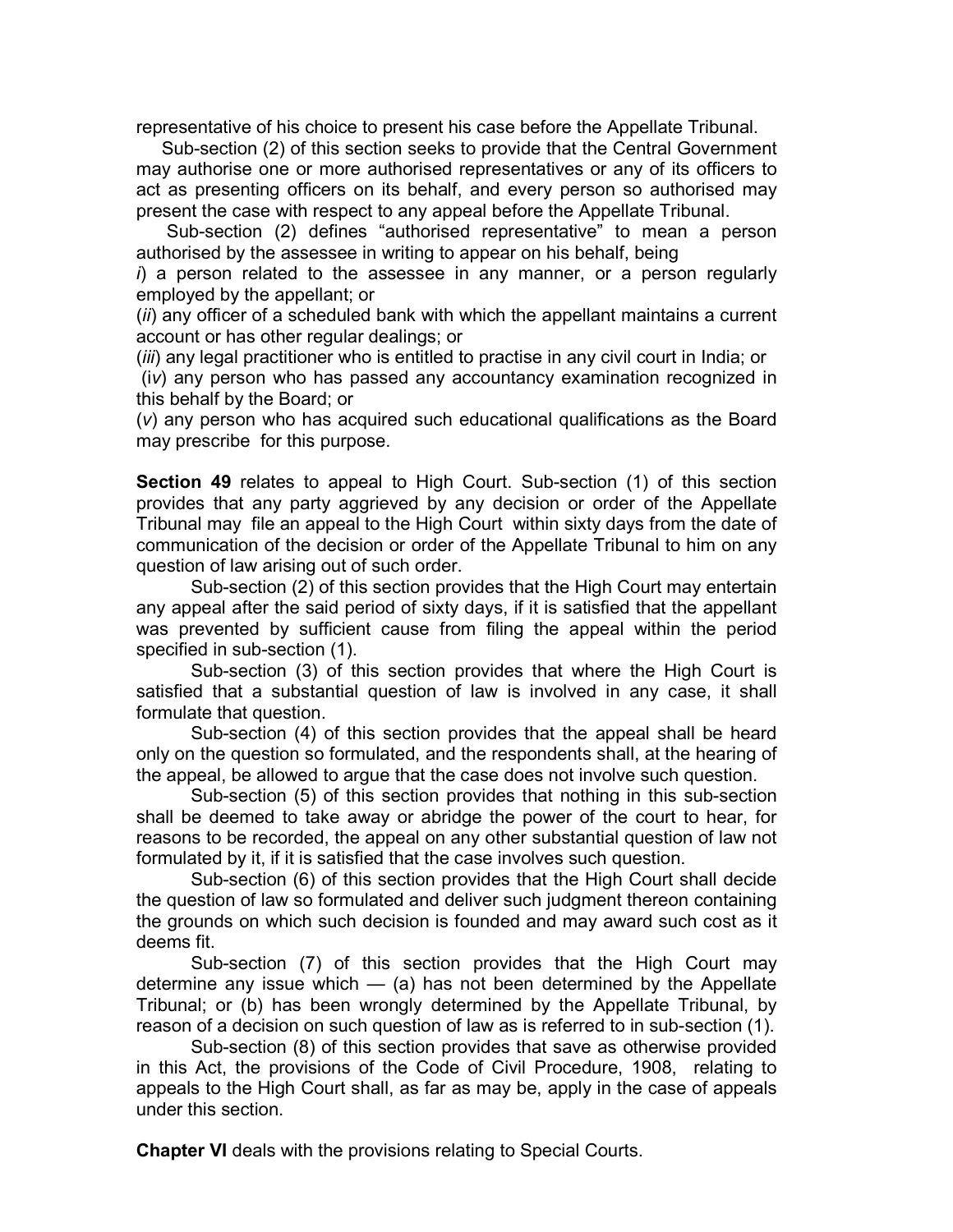**Section 50** relates to Special Courts. Sub-section (1) of this section provides that the Central Government, in consultation with the Chief Justice of the High Court, shall for trial of an offence punishable under this Act, by notification, designate one or more Courts of Session as Special Court or Special Courts for such area or areas or for such case or class or group of cases as may be specified in the notification.

Sub-section (2) of this section provides that while trying an offence under this Act, a Special Court shall also try an offence other than an offence referred to in sub-section (1), with which the accused may, under the Code of Criminal Procedure, 1973, be charged at the same trial.

Sub-section (3) of this section provides that the Special Court shall not take cognizance of any offence punishable under this Act except upon a complaint in writing made by - (i) the authority; or (ii) any officer of the Central Government or State Government authorised in writing by that Government by a general or special order made in this behalf.

Sub-section (4) of this section provides that every trial under this section shall be conducted as expeditiously as possible and an endeavour shall be made by the Special Court to conclude the trial within six months from the date of filing of the complaint.

**Section 51** relates to application of Code of Criminal Procedure, 1973 to proceedings before Special Court. Sub-section (1) of this section provides that save as otherwise provided in this Act, the provisions of the Code of Criminal Procedure, 1973, shall apply to the proceedings before a Special Court and the persons conducting the prosecution before the Special Court, shall be deemed to be Public Prosecutors. However, the Central Government may also appoint for any case or class or group of cases a Special Public Prosecutor.

Sub-section (2) of this section provides that a person shall not be qualified to be appointed as a Public Prosecutor or a Special Public Prosecutor under this section unless the Public Prosecutor has been in practice as an advocate for not less than seven years, and the Special Public Prosecutor has been in practice as an advocate for not less than ten years in any Court.

Sub-section (3) of this section provides that every person appointed as a Public Prosecutor or a Special Public Prosecutor under this section shall be deemed to be a Public Prosecutor within the meaning of clause (u) of section 2 of the Code of Criminal Procedure, 1973 and the provisions of that Code shall have effect accordingly.

**Section 52** relates to appeal and revision. This section provides that the High Court may exercise, so far as may be applicable, all the powers conferred by Chapter XXIX or Chapter XXX of the Code of Criminal Procedure, 1973,on a High Court, as if a Special Court within the local limits of the jurisdiction of the High Court were a Court of Session trying cases within the local limits of the jurisdiction of the High Court.

*Chapter VII* deals with the provisions relating to offences and prosecution.

**Section 53** relates to penalty for *benami* transaction. Sub-section (1) of this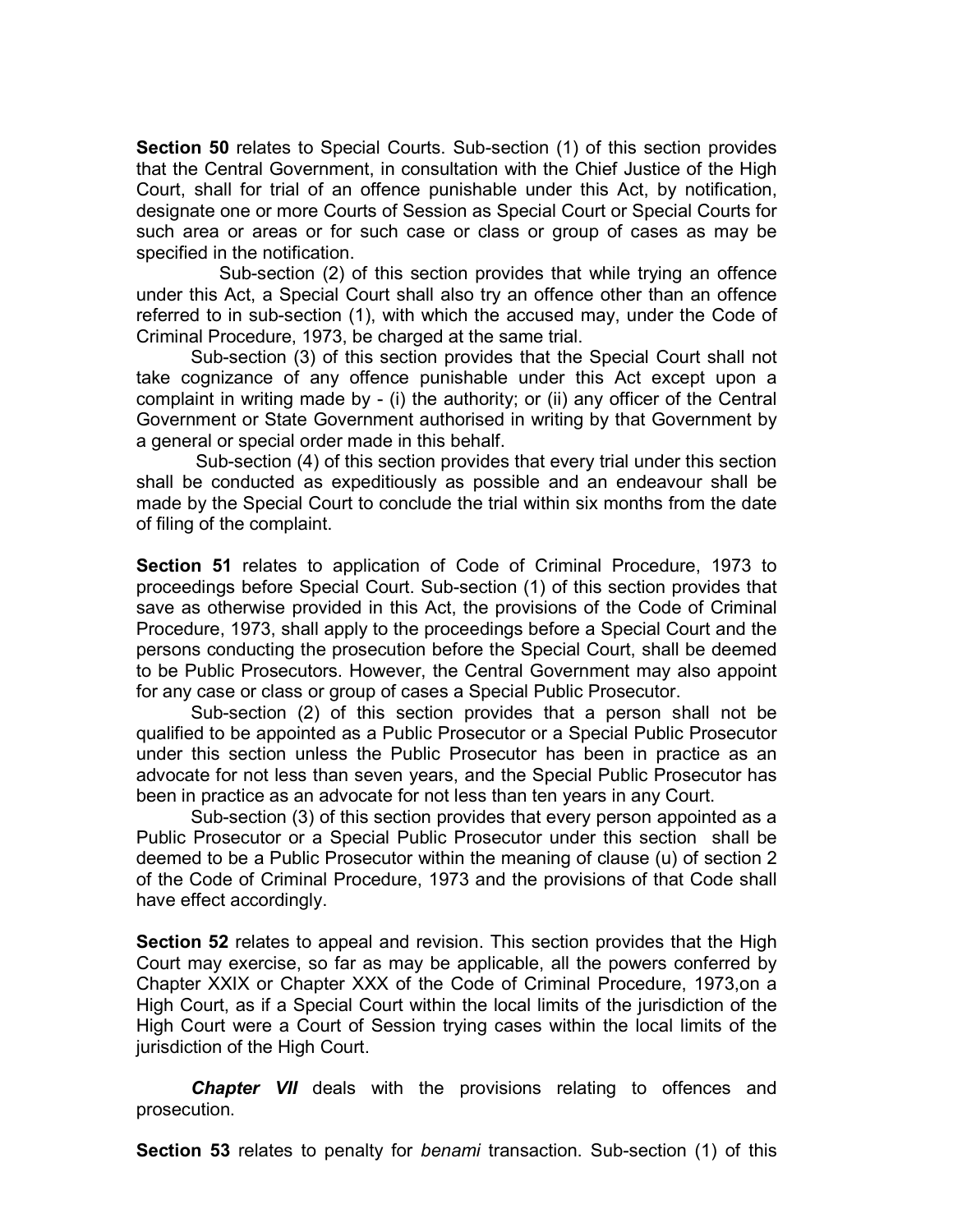section provides that where any person enters into a *benami* transaction in order to defeat the provisions of any law or to avoid payment of statutory dues or to avoid payment to creditors, the beneficial owner, *benamidar* and any other person who abets or induces any person to enter into such *benami* transaction, shall be guilty of the offence of *benami* transaction.

Sub-section (2) of this section provides that whoever is found guilty of the offence of *benami* transaction referred to above shall be punishable with rigorous imprisonment for a term which shall not be less than one year , but which may extend to seven years and shall also be liable to fine which may extend to twenty-five per cent. of the fair market value of the property.

**Section 54** relates to penalty for false information. This section provides that any person who is required to furnish information under this Act knowingly gives false information to any authority or furnishes any false document in any proceeding under this Act, shall be punishable with rigorous imprisonment for a term which shall not be less than six months but which may extend to five years and shall also be liable to fine which may extend to ten per cent. of the fair market value of the property .

**Section 55** relates to previous sanction*.* This section provides that no prosecution shall be instituted against any person in respect of any offence under sections 3,53 or section 54 without the previous sanction of the Board.

**Clause 10** seeks to substitute new Chapter VIII for sections 7 and 8 in the principal Act.

**Chapter VIII** deals with miscellaneous provisions.

**Section 56** deals with Repeal of provisions of certain Acts. Sub-section (1) of this section provides that sections 81, 82 and 94 of the Indian Trusts Act, 1882, section 66 of the Code of Civil Procedure, 1908 and section 281A of the Income-tax Act, 1961, are hereby repealed.

Sub-section (1) of this section provides that for the removal of doubts, it is hereby declared that nothing in sub-section (*1*) shall affect the continued operation of section 281A of the Income-tax Act, 1961 in the State of Jammu and Kashmir.

**Section 57** provides for certain transfers to be null and void. This section provides that notwithstanding anything contained in the Transfer of Property Act, 1882 or any other law for the time being in force, where, after the issue of a notice under section 24, any property referred to in the said notice is transferred by any mode whatsoever, such transfer shall, for the purposes of the proceedings under this Act, be ignored and if the property is subsequently confiscated by the Central Government under section 27, then, the transfer of such property shall be deemed to be null and void.

**Section 58** relates to exemption. Sub-section (1) of this section provides that the Central Government may, by notification, exempt any property relating to charitable or religious trusts from the operation of this Act.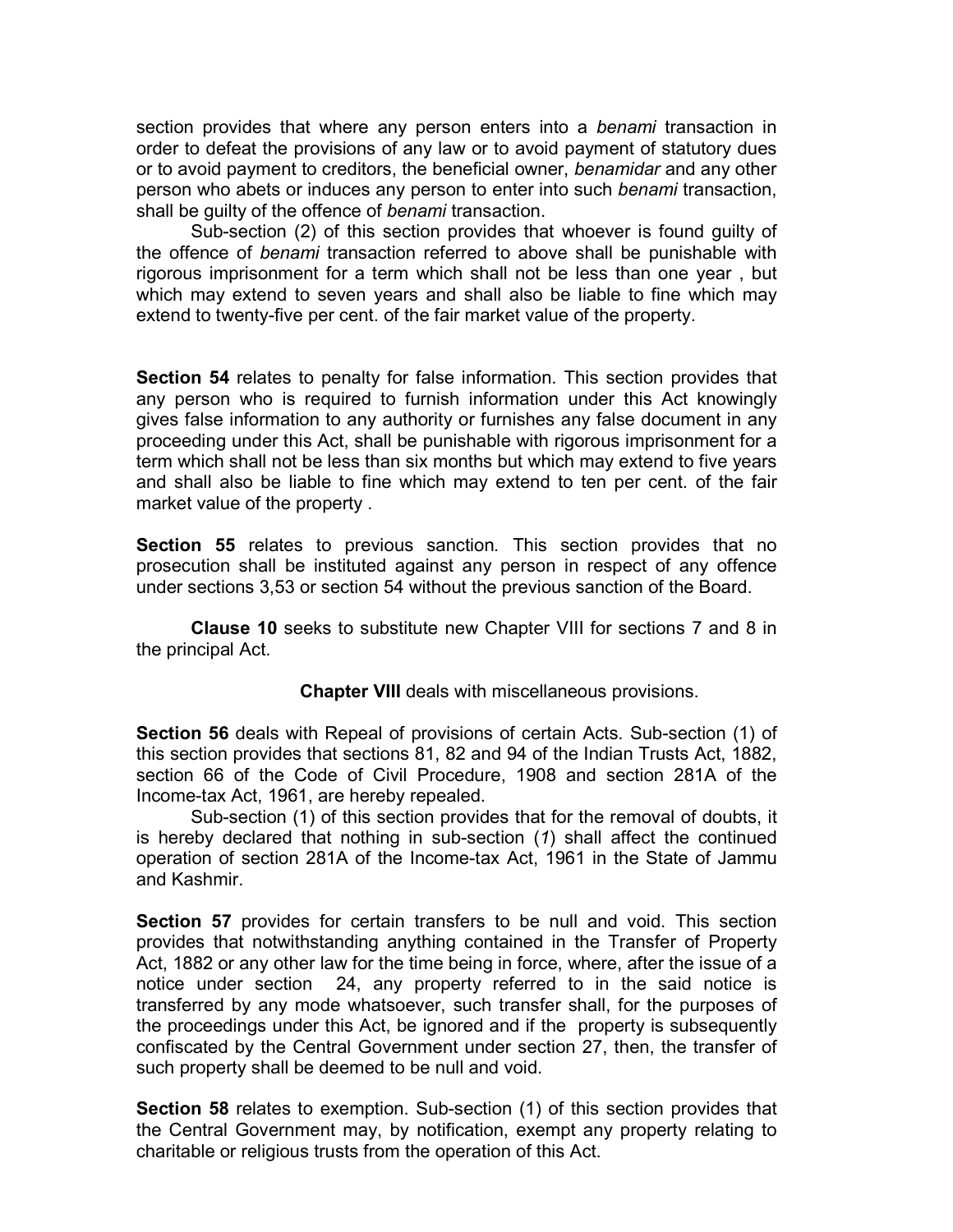Sub-section (2) of this section provides that every notification issued under sub-section (1) shall be laid before each House of Parliament.

**Section 59** seeks to empower the Central Government to issue directions etc. Sub-section (1) of this section provides The Central Government may, from time to time, issue such orders, instructions or directions to the authorities or require any person to furnish information as it may deem fit for the proper administration of this Act and such authorities and all other persons employed in execution of this Act shall observe and follow the orders, instructions and directions of the Central Government.

Sub-section (2) of this section provides that in issuing the directions or orders referred to in sub-section (*1*), the Central Government may have regard to any one or more of the following criteria, namely:—

*(a)* territorial area;(*b*) classes of persons;(*c*) classes of cases; and(*d*) any other criterion that may be specified by the Central Government in this behalf.

Sub-section (3) of this section provides that no orders, instructions or directions under sub-section (*1*) shall be issued so as to—(*a*) require any authority to decide a particular case in a particular manner; or (*b*) interfere with the discretion of the Adjudicating Authority in the discharge of its functions.

**Section 60** relates to application of other laws .This section provides that the provisions of this Act shall be in addition to, and not, save as hereinafter expressly provided, in derogation of any other law for the time being in force.

**Section 61** seeks to provide that notwithstanding anything contained in the Code of Criminal Procedure, 1973, an offence under this Act shall be noncognizable.

**Section 62** relates to consequences in case of offences by companies. Subsection (1) of this section provides that where a person committing a contravention of any of the provisions of this Act or of any rule, direction or order made thereunder is a company, every person who, at the time the contravention was committed, was in charge of, and was responsible to, the company, for the conduct of the business of the company as well as the company, shall be deemed to be guilty of the contravention and shall be liable to be proceeded against and punished accordingly.

Sub-section (2) of this section provides that nothing contained in subsection (1) of this section shall render any person liable to punishment, if he proves that the contravention took place without his knowledge.

Sub-section (3) of this section provides that notwithstanding anything contained in sub-section (1), where a contravention of any of the provisions of this Act or of any rule, direction or order made thereunder has been committed by a company and it is proved that the contravention has taken place with the consent or connivance of, or is attributable to any neglect on the part of any director, manager, secretary or other officer of the company, such director, manager, secretary or other officer shall also be deemed to be guilty of the contravention and shall be liable to be proceeded against and punished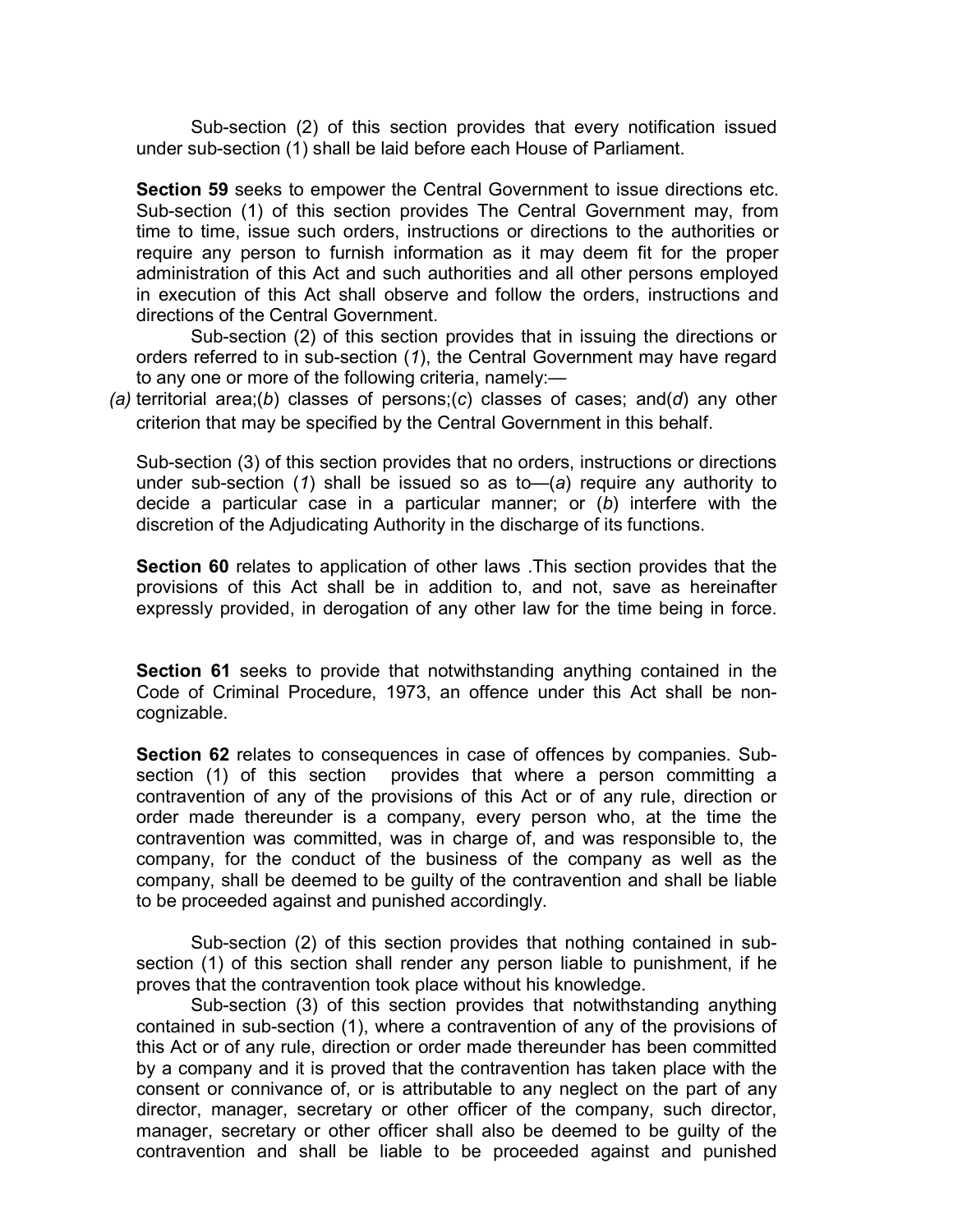accordingly.

For the purpose of this section,

(a) a "company" means a body corporate, and includes(i) a firm; and (ii) an association of persons or a body of individuals whether incorporated or not; and (b) "director", in relation to—

(i) a firm, means a partner in the firm;

(ii) any association of persons or a body of individuals, means any member controlling the affairs thereof.

**Section 63** relates to notice, etc., not to be invalid on certain grounds. This section provides that no notice, summons, order, document or other proceeding, furnished or made or issued or taken or purported to have been furnished or made or issued or taken in pursuance of any of the provisions of this Act shall be invalid, or shall be deemed to be invalid merely by reason of any mistake, defect or omission in the notice, summons, order, document or other proceeding if the notice, summons, order, document or other proceeding is in substance and effect in conformity with or according to the intent and purpose of this Act.

**Section 64** relates to protection of action taken in good faith. This section provides that no prosecution, suit or other proceeding shall lie against the Government or any officer of the Government or the Appellate Tribunal or the Adjudicating Authority established under this Act, for anything done or intended to be done in good faith under this Act.

**Section 65** deals with transfer of pending cases**.** Sub-section (1) of this section provides that every suit or proceeding in respect of a *benami* transaction pending in any Court (other than a High Court) or Tribunal or before any forum on the date of the commencement of this Act shall stand transferred to the Adjudicating Authority or the Appellate Tribunal, as the case may be, having jurisdiction in the matter.

Sub-section (1) of this section provides that where any suit, or other proceeding stands transferred to the Adjudicating Authority or the Appellate Tribunal under sub-section (*1*),—

(*a*) the court, Tribunal or other forum shall, as soon as may be, after the transfer, forward the records of the suit, or other proceeding to the Adjudicating Authority or the Appellate Tribunal, as the case may be;

(*b*) the Adjudicating Authority may, on receipt of the records, proceed to deal with the suit, or other proceeding, so far as may be, in the same manner as in the case of a reference made under sub-section (*5*) of section 24, from the stage which was reached before the transfer or from any earlier stage or *de novo* as the Adjudicating Authority may deem fit.

**Section 66** relates to proceedings etc. against legal representative. Subsection (1) of this section provides that Where a person dies during the course of any proceeding under this Act, any proceeding taken against the deceased before his death shall be deemed to have been taken against the legal representative and may be continued against the legal representative from the stage at which it stood on the date of the death of the deceased.

Sub-section(2) of this section provides that any proceeding which could have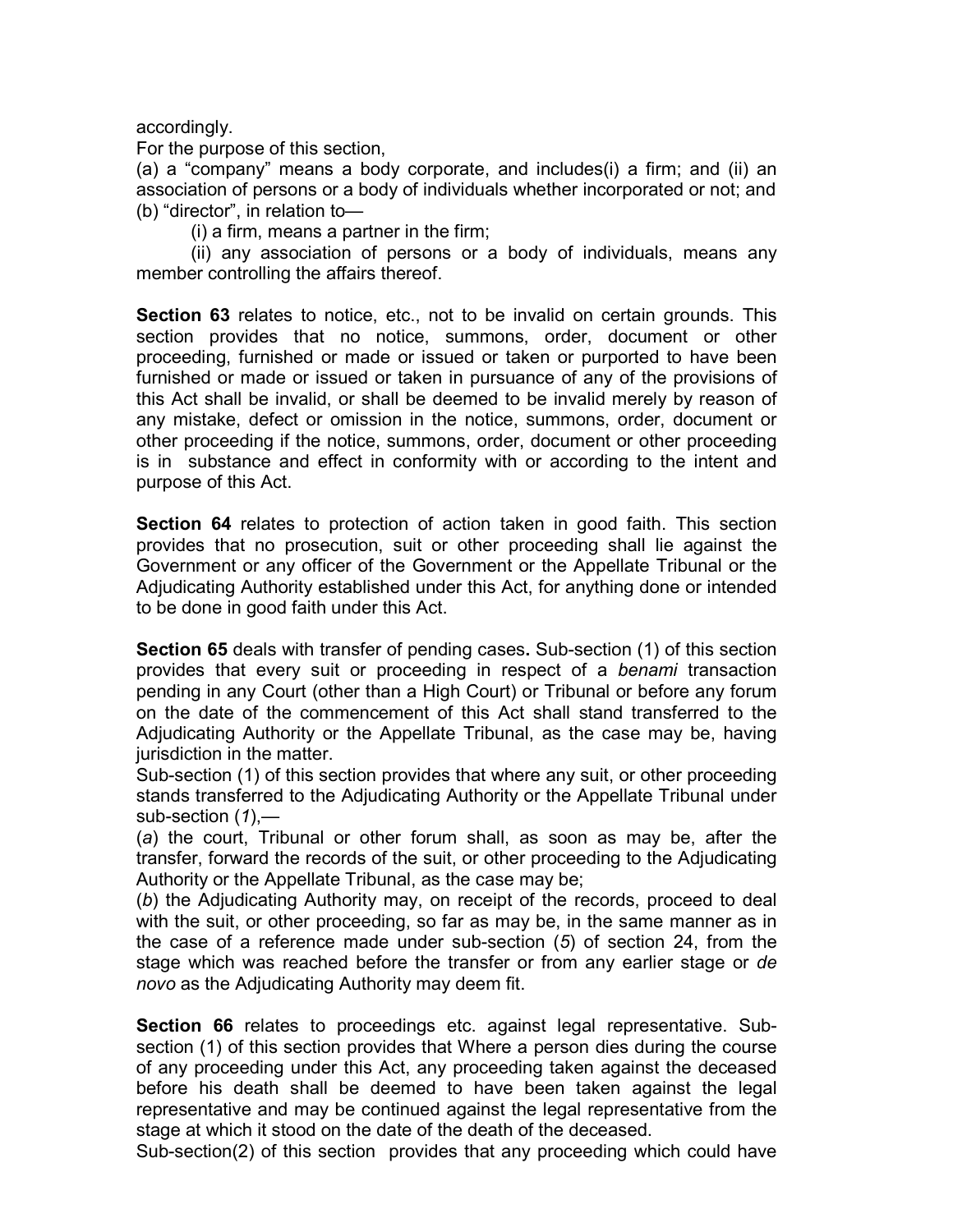been taken against the deceased if he had survived may be taken against the legal representative and all the provisions of this Act, except sub-section (*2*) of section 3 and the provisions of Chapter VII, shall apply accordingly.

Sub-section (3) of this section provides that where any property of a person has been held *Benami* under sub-section (*3*) of section 26, then, it shall be lawful for the legal representative of the person to prefer an appeal to the Appellate Tribunal, in place of the person and the provisions of section 46 shall, so far as may be, apply, or continue to apply, to the appeal.

**Section 67** relates to overriding effect of this Act. This section provides that the provisions of this Act shall have effect notwithstanding anything inconsistent therewith contained in any other law for the time being in force.

**Section 68** relates to power to make rules. This section empowers the Central Government to make rules relating to the implementation of this Act. This section provides that the Central Government may, by notification, make rules for carrying out the provisions of this Act.

**Section 69** relates to laying of rules and notifications before Parliament. This section provides that every rule made and notification issued under this Act shall be laid, as soon as may be after it is made or issued, before each House of Parliament, while it is in session, for a total period of thirty days which may be comprised in one session or in two or more successive sessions, and if, before the expiry of the session immediately following the session or the successive sessions aforesaid, both Houses agree in making any modification in the rules or notifications, as the case may be, both Houses agree that the rules or notifications, as the case may be, should not be made or issued, the rule or notification, as the case may be, shall thereafter have effect only in such modified form or be of no effect, as the case may be; so, however, that any such modification or annulment shall be without prejudice to the validity of anything previously done under that rule or notification, as the case may be.

**Section 70** relates to power to remove difficulties. Sub-section (1) of this section provides that if any difficulty arises in giving effect to the provisions of this Act, the Central Government may, by order, published in the Official Gazette, make such provisions not inconsistent with the provisions of this Act as may appear to be necessary for removing the difficulty.

Sub-section (2) of this section provides that no order shall be made under this clause after the expiry of two years from the commencement of this Act.

Sub-section (3) of this section every order made under this clause shall be laid, as soon as may be after it is made, before each House of Parliament.

**Section 71** relates to transitional provision. This section provides the Central Government may, by notification, provide that until the Adjudicating Authorities are appointed and the Appellate Tribunal is established under this Act, the Adjudicating Authority appointed under sub-section (*1*) of section 6 of the Money-Laundering Act, 2002 and the Appellate Tribunal established under section 25 of that Act may discharge the functions of the Adjudicating Authority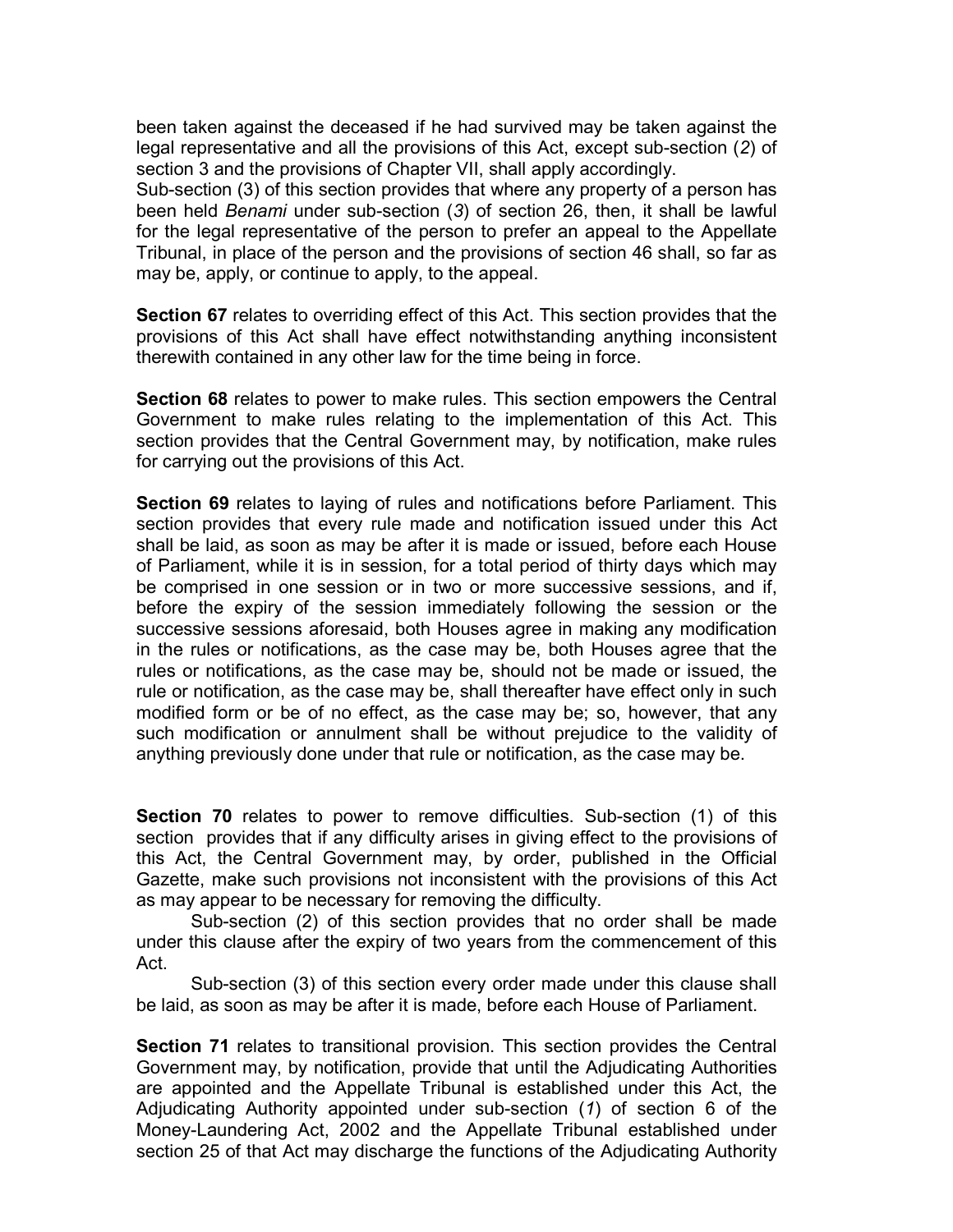and Appellate Tribunal, respectively, under this Act.

**Clause 11** seeks to amend section 9 of the principal Act. This clause seeks to provide that section 9 of the principal Act shall be renumbered as section 72 thereof.

### **B. Major Issues related to the provisions of the Bill**

The major issues discussed during the sittings of the Committee with the representatives of Ministry of Finance (Department of Revenue), State Governments, Institute of Chartered Accountants of India (ICAI) and Experts related to the provisions of the Bill are as under :

### **Alternative Approach to the Bill**

9.1 The expert on the alternative approach to the Benami Transactions (Prohibition) Amendment Bill, 2015 has stated that the Benami Transactions (Prohibition) Act, 1988 did not perform because of absence of administrative mechanism/rules. It is therefore submitted that the proposed bill, to the extent it provides for such administrative mechanism, be permitted to be enacted. What could be provided for there is necessary safeguards. There could be provision for time bound resolution of litigation with appeals to the Supreme Court directly from the Tribunal much in the manner of appeals against orders of the CESTAT. The question which also arises is whether the objectives sought to be achieved i.e. whether curbing the growth of black money in real estate transactions or prevention of transfers to defeat ceiling laws or the claims of creditors - cannot be much better met by the existing definition given to the term under the existing 1988 Act along with the provisions of the Prevention of Money Laundering Act, 2002 and the Income-tax Act, 1961. If the latter two enactments are inadequate, can these be suitably amended so as to achieve the desired results? In other words, how can the aforesaid statutes be strengthened to make them more effective to deal with the menace of black money resulting from spurious property transactions?

9.2 Before enacting the subject Bill into an Act, exploration of alternative approaches are felt required for an important reason: the proposed legislation (Bill) is draconian. If enacted it would generate considerable unrest in rural India, where land records are often in disarray. Ostensible and real owners of property are often different, but matters may currently be quiet because people have quietly accepted the status quo. However, if the actual owners are declared benamidars of someone else in whose name the property stands,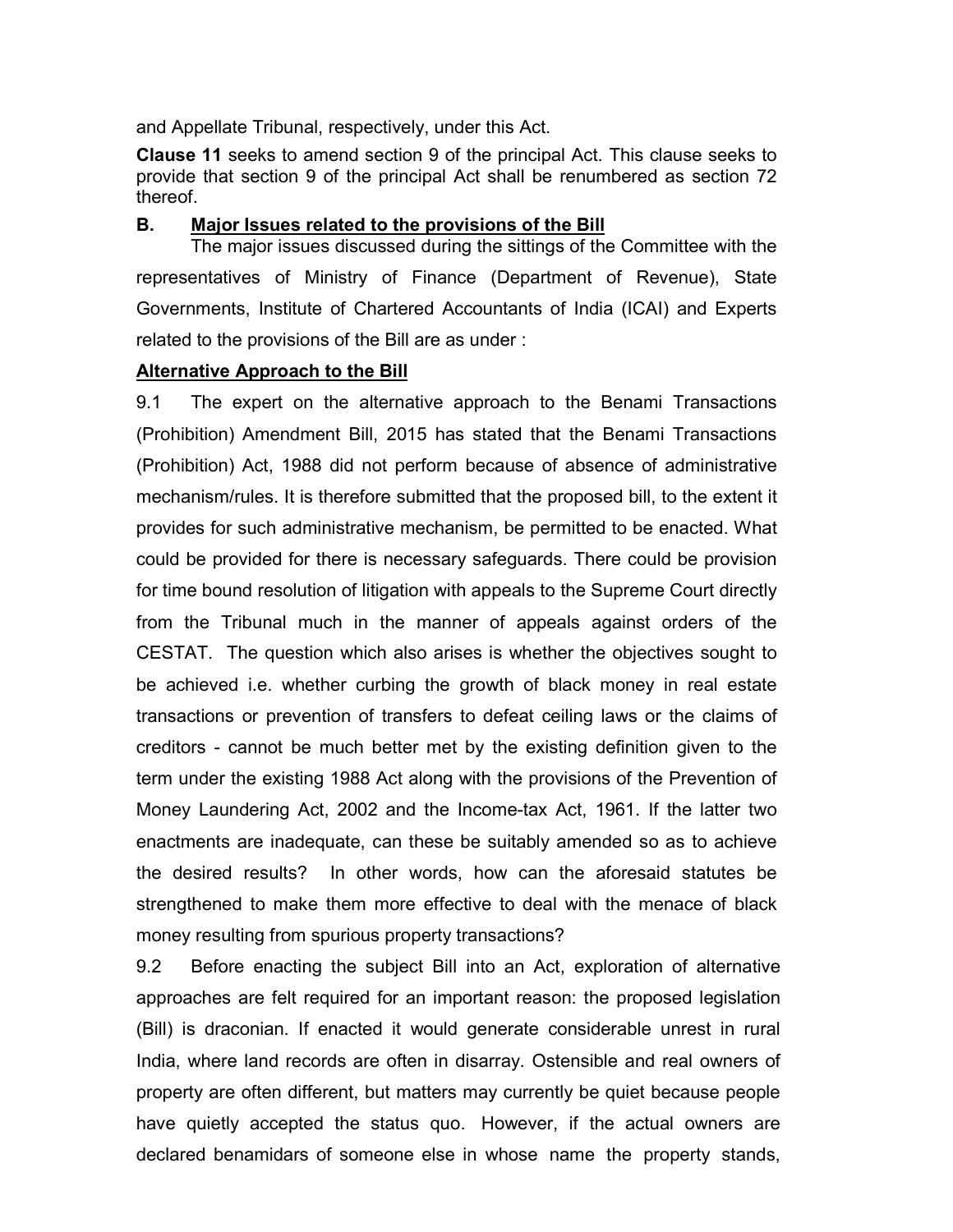upheavals of all kinds may result. Inevitably, in any such conflict between the rich and the poor or between the strong and the weak, it is always the latter who suffer.

9.3 Similarly, in urban India, particularly the metropolitan cities, the legislation is also bound to generate another kind of conflict between nominal holders of property and the power of attorney holders. Disturbing the status quo without careful thought to these and other implications could prove disastrous and may perhaps be eschewed. But then, if the Bill is dropped, what alternative amendments can be proposed to the legislations named above viz. the Prevention of Money Laundering Act, 2002 (PMLA) and the Income Tax Act, 1965 (IT Act) which we may possibly need to consider.

9.4 The existing legislative framework could be strengthened suitably in order to achieve the objectives sought to be achieved by means of a new legislation. Some suitable amendments would be required with a view to addressing the situation of benami transactions being entered into to escape laws such as ceiling laws and transactions entered into to defeat creditors. The present amendment Bill, if legislated, shall result not only in multiplicity of proceedings but also a clash of Government orders of attachment and confiscation of the same property. However, the need for separate legislation is not at all warranted. On the contrary, it is bound to lead to multiplicity of proceedings as well as clash of orders of attachment and confiscation in respect of the same property. This is because if the property which shall be a subject matter of the PMLA shall be, in all probabilities a benami property and shall also be subject matter of The Benami Transactions (Prohibition) Amendment Bill, 2015 after the Bill comes into being. This is particularly relevant in view of Section 60 of the proposed amendment Bill to The Benami Transactions (Prohibition) Amendment Bill, 2015 which envisages that application of any other Law shall be in addition to provisions of The Benami Transactions (Prohibition) Act. Therefore, as the provisions exist duplicacy is bound to occur and there is a need of preventing the same.

9.5 Enlargement of scope of the PMLA can itself meet the requirement of dealing with benami properties. It may be noted that entire procedural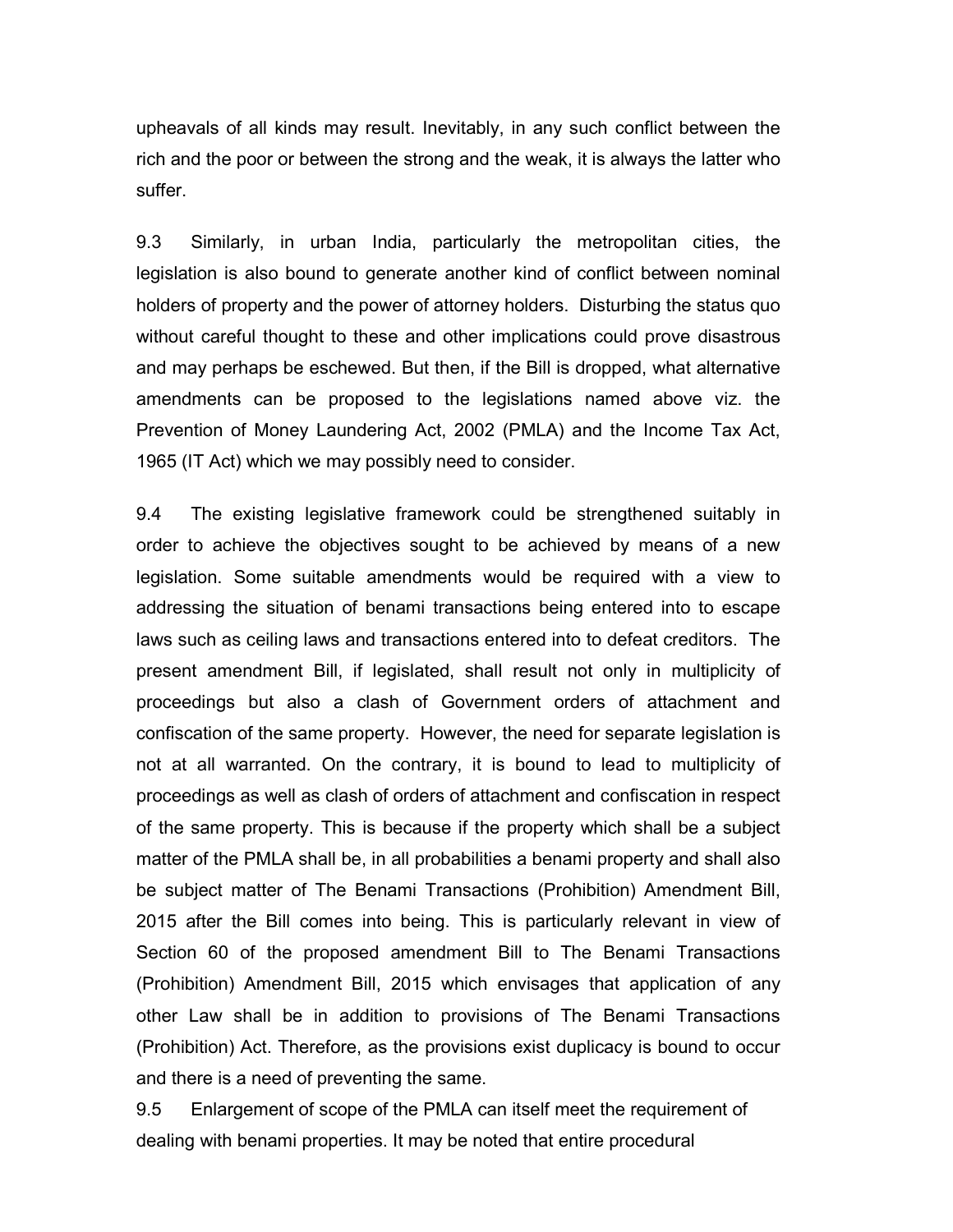mechanism in both the scheme of things is parallel and shall require a duplicacy of hierarchical mechanism which is uncalled for.

9.6 Considerable powers under the Income-tax Act ('IT Act') have been conferred on the administration to deal with benami transactions. If the authorities under the tax laws are satisfied that a device has been entered into to defeat the tax laws, it can proceed to recover tax demands ignoring the façade of apparent or real ownership, as the case may be. As observed in Kanga and Palkhivala's Law and Practice of Income-tax (10th edition), where a taxpayer enters into such a transaction i.e. in the name of another without intending to pass on the benefit to such other person, the revenue is entitled to hold that the transaction is not genuine and the property in question as well as the income that arises therefrom belongs to the taxpayer concerned and not his nominee (Mohan Singh v.CIT 88 ITR 53(SC); Dalchand v. CIT 12 ITR 458 (Lahore); Hazarilal v. CIT 47 ITR 516( AP) ). This conclusion follows from the basic principle that income is taxable in the hands of the person who earns it; or to whom it really belongs (ITO v. Ch. Atchiah 218 ITR 239(SC) (The A.O. "can, and must, tax the right person and the right person alone").

9.7 Income Tax Act confers sufficient powers on tax authorities to deal with all manner of sham transactions including those which are benami. If at all any amendment is required, it would have to be to sections 69 and 69-B, and this only need clarify that for the removal of all doubts the expression "investments made by the assessee" would also include investments made by him in benami names.

9.8 On being asked to offer their suggestions on the above issue, the Ministry of Finance (Department of Revenue) submitted as under :

"The Benami Transaction (Prohibition) Amendment Bill provides for a mechanism to confiscate property which is held to be Benami property. Benami property is a property which is a subject matter of benami transaction. A transaction where a property is held in the name of one person and the consideration for such property has been provided or paid by some other person and such property is used for immediate or future benefit of the person paying the consideration will qualify as a benami transaction. The underlying principle of making such action of holding<br>property in someone else's name as an offence is not provided in the property in someone else's name Income-tax Act or the PMLA. There is no provision in either of these Acts which creates a prohibition for a benami transaction. Since such transaction is not prohibited, no action can be contemplated under the two Acts for such properties. The benami law seeks to address this issue and provides a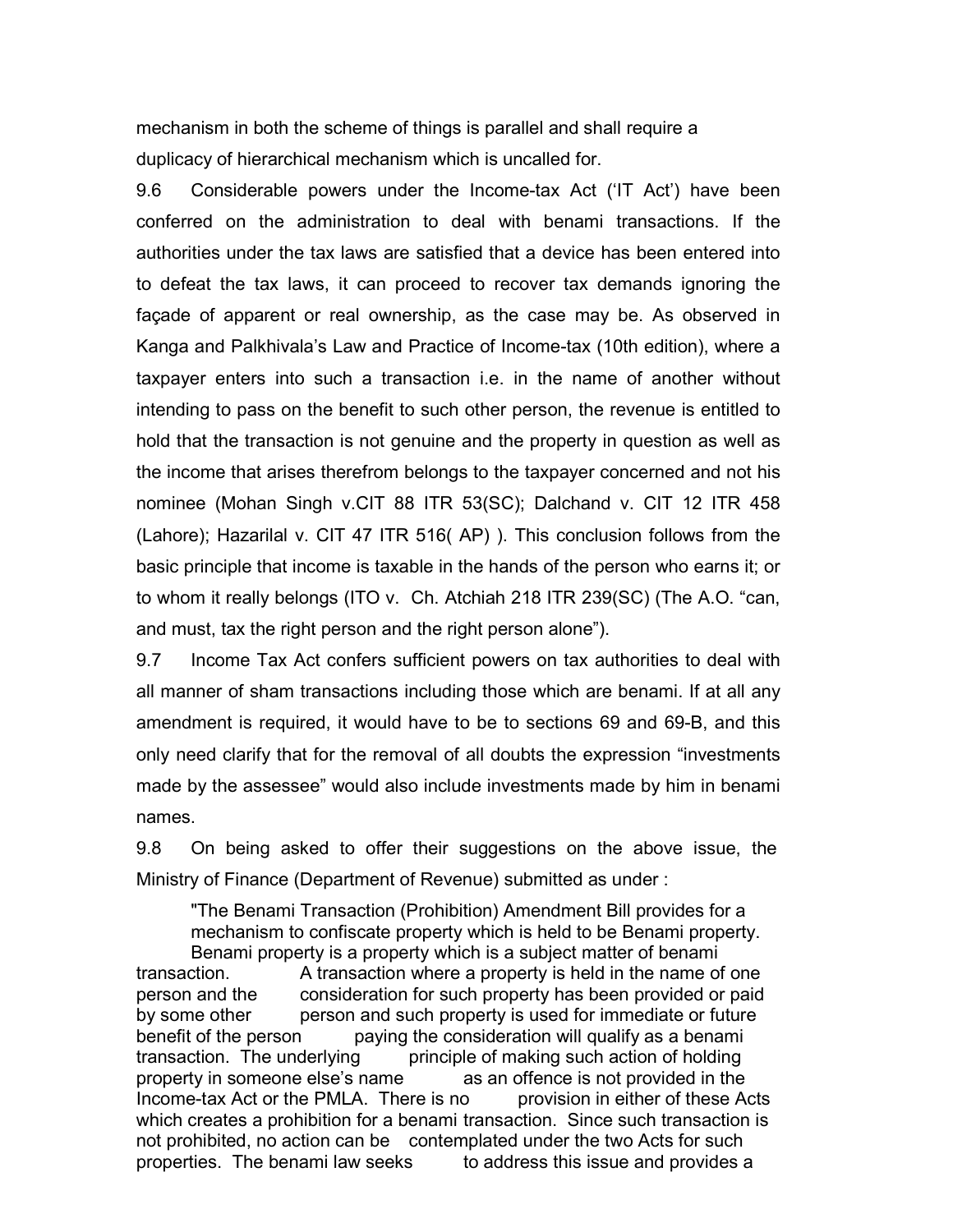mechanism for confiscation of properties which are held benami. With detailed procedures and mechanisms provided in the Amendment Bill, the issue of black money being invested in a benami property would be tackled".

### **Impact of the Bill on Rural and Urban Properties**

9.9 On the issue of impact of the bill on rural and urban properties, the Expert in his written submission stated that the proposed Bill is likely to have serious impact on rural India because of large number of cash transactions and poor state of land records; even genuine land owners may find it difficult to establish their title and even genuine property owners may be declared as benamidars of someone else. Similarly, a large number of properties are purchased on Power of Attorney in Urban Areas particularly in unauthorised colonies and after the enactment of the law these properties would be declared benami properties.

9.10 When asked about the safeguard mechanism the Ministry would suggest in such a scenario so as to protect the genuine land owners particularly considering the state of land records and how will a common citizen understand and cope with this legislation, the Ministry in their post evidence replies stated as under:

"'A' Benami transaction has been carefully defined in the proposed Bill so as to avoid undue hardship in genuine cases. A property held by a person for a consideration provided by another person will be held to be benami only if it is **held for the benefit (present or future) of the person providing the consideration** and not if the holder of property is holding it for his own benefit. Moreover, a specific exception has been created when the property is held by a Karta or a member of the HUF and it is held for the benefit of other members of the HUF, so long as the consideration for such property was paid out of the known sources of income of the HUF. A large number of safeguards have been built into the Act to avoid action against bona fide transactions. The Initiating Officer can act only on the basis of information in his possession. He has to record the reasons in writing; he has to issue a show cause notice and give adequate opportunity of being heard; prior approval of the Approving Authority is required both for provisional attachment and for passing of order by the Initiating Officer. All actions are time-bound; an independent Adjudicating Authority has been constituted; appeal to an Appellate Tribunal headed by a retired Judge of the High Court has been provided for; confiscation of property can only take place after confirmation by Appellate Tribunal; previous sanction from the CBDT is required for launch of prosecution; all offences are non-cognizable and no power of arrest has been given to any authority under the Act.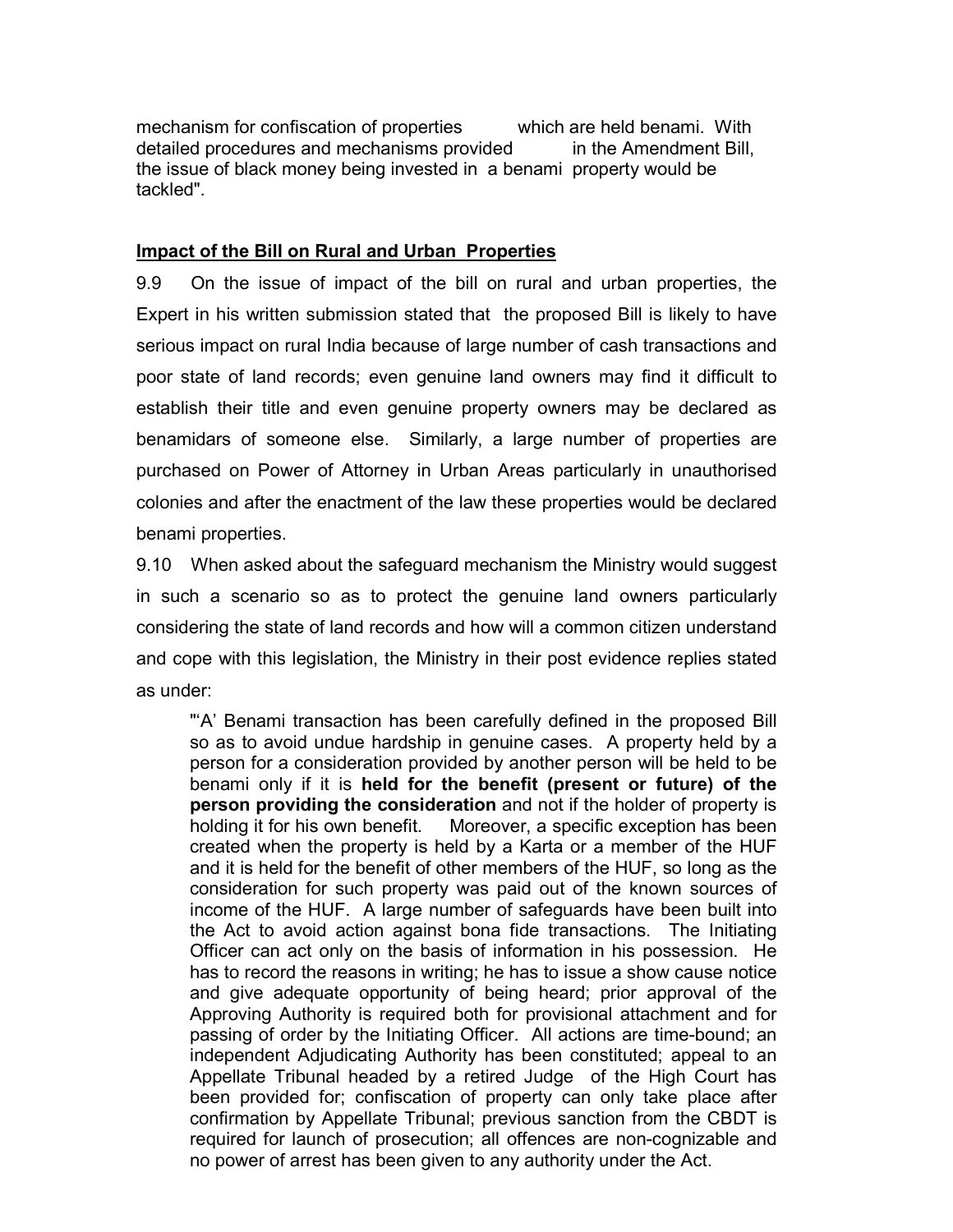As regards purchase of property through Power of Attorney, the Supreme Court, in its decision in the case of *Suraj Lamp & Industries Pvt. Ltd. vs. State of Haryana* (Order dated 11-10-2011) has categorically held that immovable property can be legally and lawfully transferred/conveyed only by a registered deed of conveyance. Transactions of the nature of 'GPA sales' or 'Sale Agreement /General Power of Attorney/Will transfers' do not convey title and do not amount to transfer, nor can they be recognized or valid mode of transfer of immovable property. The courts will not treat such transactions as completed or concluded transfers or as conveyances as they neither convey title nor create any interest in an immovable property. In view of this decision the Supreme Court Power of Attorney cannot be treated as a legitimate means of purchase or transfer of property.

As for the implications of such a transaction under the proposed Bill, a power of attorney would fall within the ambit of "a transaction or arrangement" and therefore, if such a transaction or arrangement falls within the definition of "benami transaction" namely, that the property is held by one person, and the consideration for the same has been provided or paid by another person **and the property is held for the benefit of the person providing the consideration,** the same will constitute a benami transaction unless the case falls under one of the specified exceptions under clause 9 (A)."

### **Definition of Benami Transaction**

9.11 The expert in a written note submitted to the Committee has stated that the objectives behind the Amending Bill are liable, the provisions themselves are quite draconian and there appear to be hardly any safeguards against their misuse. The definition of what constitutes a benami transaction is itself somewhat one-sided and unfair. In G. Mahalingappa v. G.M. Savitha (Civil Appeal 2867 of 2000) the Supreme Court has noted the essential features of a benami transaction. Very briefly these are :

- $\triangleright$  The real owner should have purchased the property in the name of the ostensible owner;
- The property should have been purchased by the benamidar **for his own benefit** - in the case in hand the fact that the real owner, the father of the benamidar daughter, bought the property for his own benefit supported the inference that the father was the real owner;
- $\triangleright$  The fact that the father and mortgaged the property to raise a loan also supported this inference;
- $\triangleright$  That he had let out the property also shows that he was in control of the same.

The definition of Benami transaction under the Bill radically departs from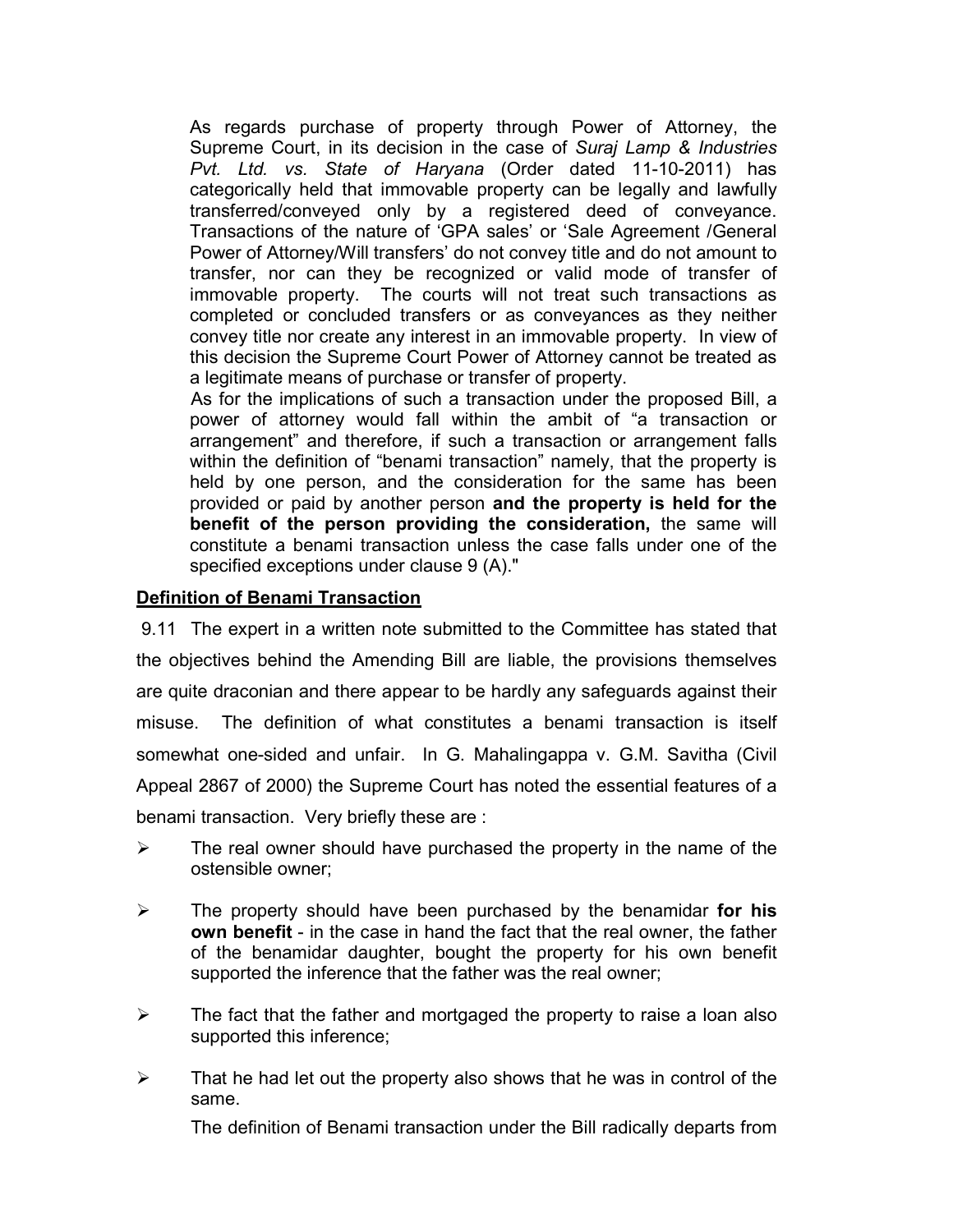the above definition approved by the Supreme Court.

9.12 On the above issue, the Ministry of Finance (Department of Revenue) in their post evidence replies, stated as under:

"In the said case, the transaction took place in 1970 and the suit was filed in 1984, before the definition provided in the 1988 Act came into force. The present Bill further proposes to amend the definition provided in the 1988 Act. Therefore, the view taken by the Apex Court in that case is not relevant in the context of the present Bill."

## **Exception to Benami Transactions**

9.13 The Institute of Chartered Accountants of India (ICAI), in their written submission stated that the exception to benami transaction as laid down in section 2(1) of the Bill uses the expression consideration paid on provided for the property by the Karta or member of HUF out of the known sources of income of HUF in sub clause (i) and in case of individual out of the known sources of income of the individual is of wider import and contemplates situations where loan funds may be provided for acquiring the property. Loan funds are not income and therefore expression "out of known sources" can be used instead of "known source of income" to bring in clarity in such cases.

9.14 In this context the Ministry of Finance, furnished their following views:

"The term ''known source of income'' was used in consultation with Ministry of Law and Justice to provide for investment where the source of funding was clearly identifiable. However if the Committee recommends, the matter shall be examined in consultation with Ministry of Law and Justice.

Although the intention of the provision is that the source of funds should be explained, ambiguity may arise on account of the present language of the provision. The matter will be examined further and, if necessary, an amendment will be moved with the approval of the competent authority."

## **Detection and Identification of Benami Property**

9.15 An enabling power has been incorporated in the Bill to provide for Rules

to be made for periodic collection of information with reference to transactions

for proper detection of Benami transactions. When asked about the

mechanism for detection of benami property and also as to whether mandatory

on-line registration of properties is feasible on an all-India scale for easy

tracking of benami transactions, the Ministry in their post-evidence reply stated as under :

"The detection and identification of benami property shall be initiated on the basis of the information collected by the authorities. The nature of information required and the source of information and the manner of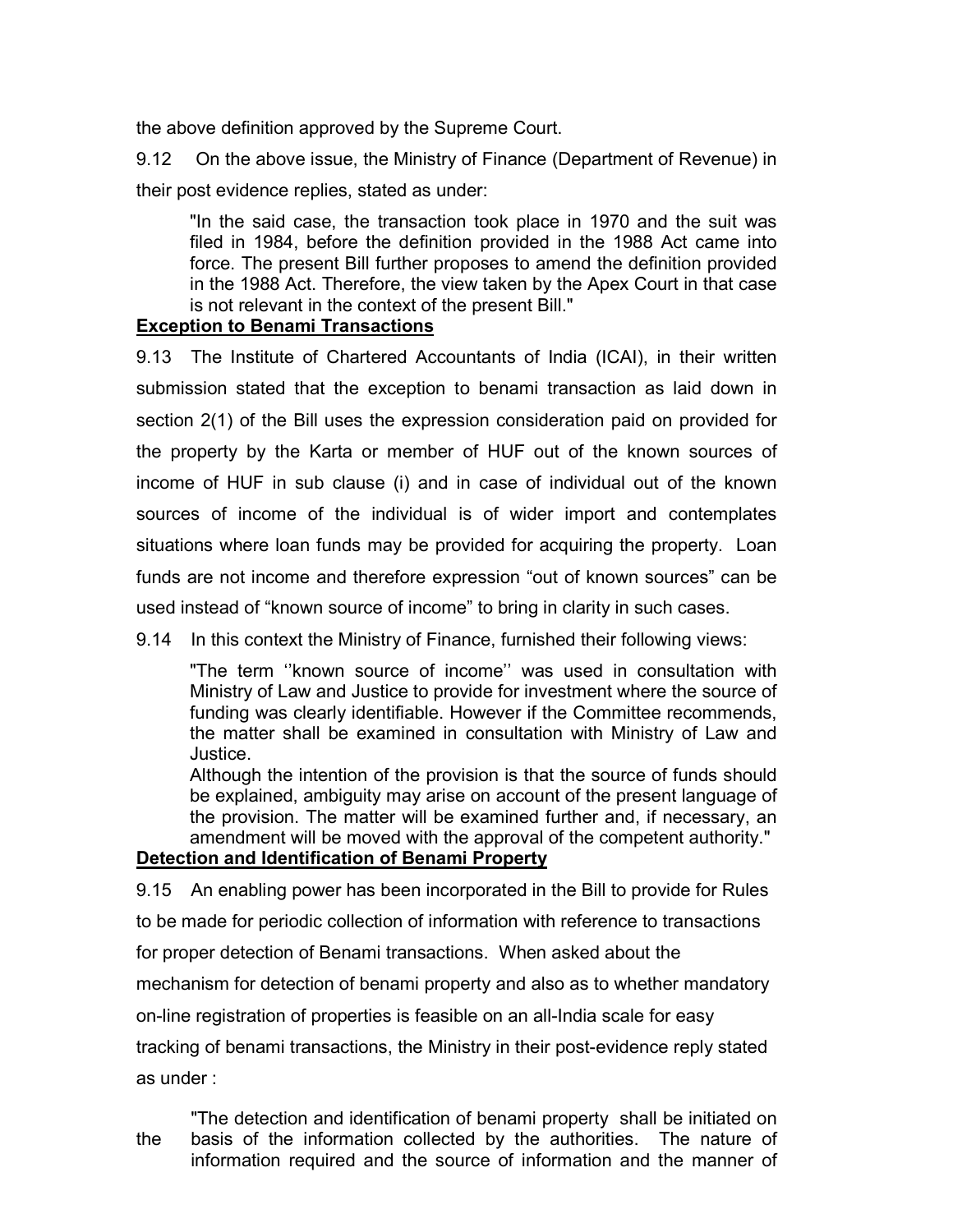collection will be notified in the rules. The information with reference to immovable properties would be collected from entities such as registration authorities, authorities responsible for collecting property tax, private builders, urban development authorities such as DDA, HUDA and other such entities. The information collected can thereafter be compared with the income details of the registered owners. In cases of mismatch further enquiry can be conducted to ascertain whether the property is being beneficially used by a person other than the registered owner. Action can also be pursued in the case of specific complaints. The Income-tax Department also collects information by way of Annual Information Returns and receives information related to suspicious transactions from the Financial Intelligence Unit. The available information with the Department would therefore be effective in dealing with the issue of detection of Benami property. Further the issue related to making online registration of property on an All India basis is not a subject matter of the present Bill under consideration. It would however assist in tracking and consolidating transactions.

9.16 On the issue of online registration of properties, the Government of NCT

of Delhi offer their following comments :

"Since, the office of the Sub-Registrar in Delhi are I.T. enabled / computerized the online registration of property on all India scale basis is feasible for tracking of benami transaction. It is suggested that the online registration of the properties should be made mandatory for easy tracking of Benami transactions on All India Scale".

9.17 On the above issue the Government of Haryana submitted as under :

"The State of Haryana is committed to the digitalization of land records and its regular updation. The State in the times to come is also committed to linking the transactions with the Aadhaar Card of the persons entering into the registration of land. Obviously, in the times to come, data sharing between the registering authority and the Central Agencies like Income Tax Department for monitoring transaction of the immovable properties would be feasible".

### **Authorities and Jurisdiction**

9.18 In Section 18 of the proposed Bill, following have been stated to be the authorities for the purpose of this Act, namely:

- a) The Initiating Officer;
- b) The Approving Authority;
- c) The Administrator; and
- d) The Adjudicating Authority.

The appointment of the Administrator has been prescribed in Section 28 of the proposed Bill where it has been stated that the Central Government may, by order published in the Official Gazette, notify as many of its officers as it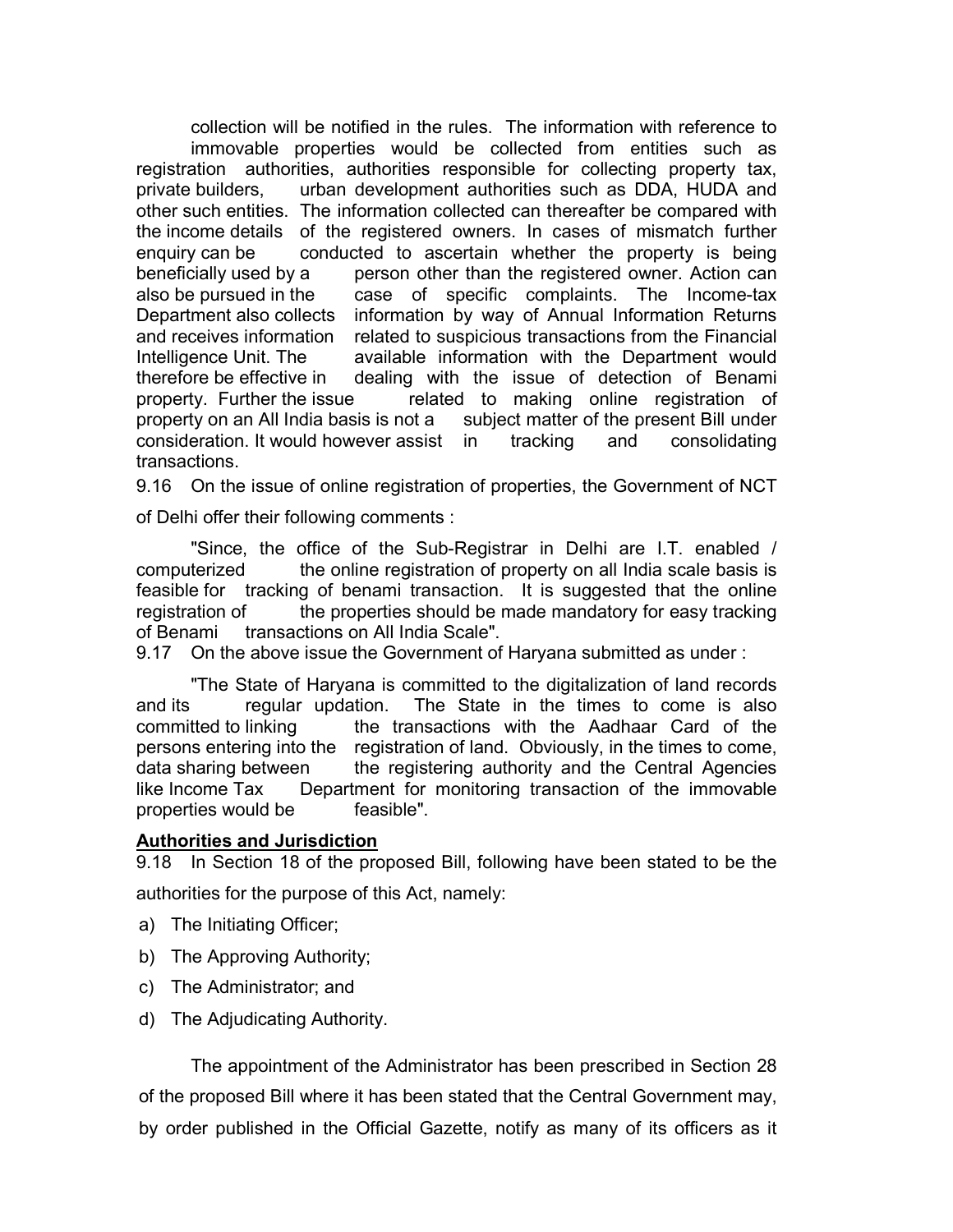thinks fit, to perform the functions of Administrators. The appointment of Adjudicating Authority has been prescribed in Section 9 whereby the Central Government shall, by notification, appoint one or more Adjudicating Authorities to exercise jurisdictions, power and authority conferred by or under this Act. However, no such mechanism has been provided for appointment of the Initiating Officer and the Approving Authority though the same have been defined in Section 2 (1) and 2(2) respectively.

9.19 When asked as to whether the proposed Bill be restructured by inserting a Chapter on Authorities on the line of Income-tax Act whereby Chapter XIII provide for appointment and control, jurisdiction and power of such authorities so as to avoid any legal hassle later on, the Ministry in their post evidence reply stated as under:

"Under the Bill, Initiating Officer means an Assistant Commissioner or a Deputy Commissioner as defined in clause (9A) and (19A) respectively of section 2 of Income Tax Act,1961. Approving Authority means an Additional Commissioner or a Joint Commissioner as defined in clauses under (1c) and (28c) respectively of section 2 of the Income tax Act. Since the authorities, namely, Assistant or Deputy Commissioner of Income tax and Additional and Joint Commissioner of Income-tax already exist under the Income-tax Act, no separate power to appoint them under the new law is required.

Clause 18 of the Bill authorises the Central Govt. to prescribe rules for assignment of jurisdiction to these authorities. Since assignment of jurisdiction is an administrative matter and the same has not been included in the Act. "

### **Attachment, Adjudication and Confiscation**

9.20 In Chapter IV on the issue of Attachment, Adjudicating and Confiscation, in section 24(1) it has been stated that the Initiating Officer shall issue a notice to the person why the property should not be treated as benami property. Further in sub-section 24(2) it has been stated that a copy of the notice shall also be served upon the other person who is a beneficial owner where a notice under sub-section 24(1) specify any property held by a benamidar. Obviously, since there has to be a beneficial owner and as such the requirement of issuing the notice to the benamidar as well as beneficial owner may be made simultaneous and not conditional as stated in section 24(2).

9.21 When asked as to whether it would not be better that instead of having two sections i.e. sub-section 24(1) and sub-section (2) the provision of section 24(1) be redrafted whereby the Initiating Officer is required to issue a notice to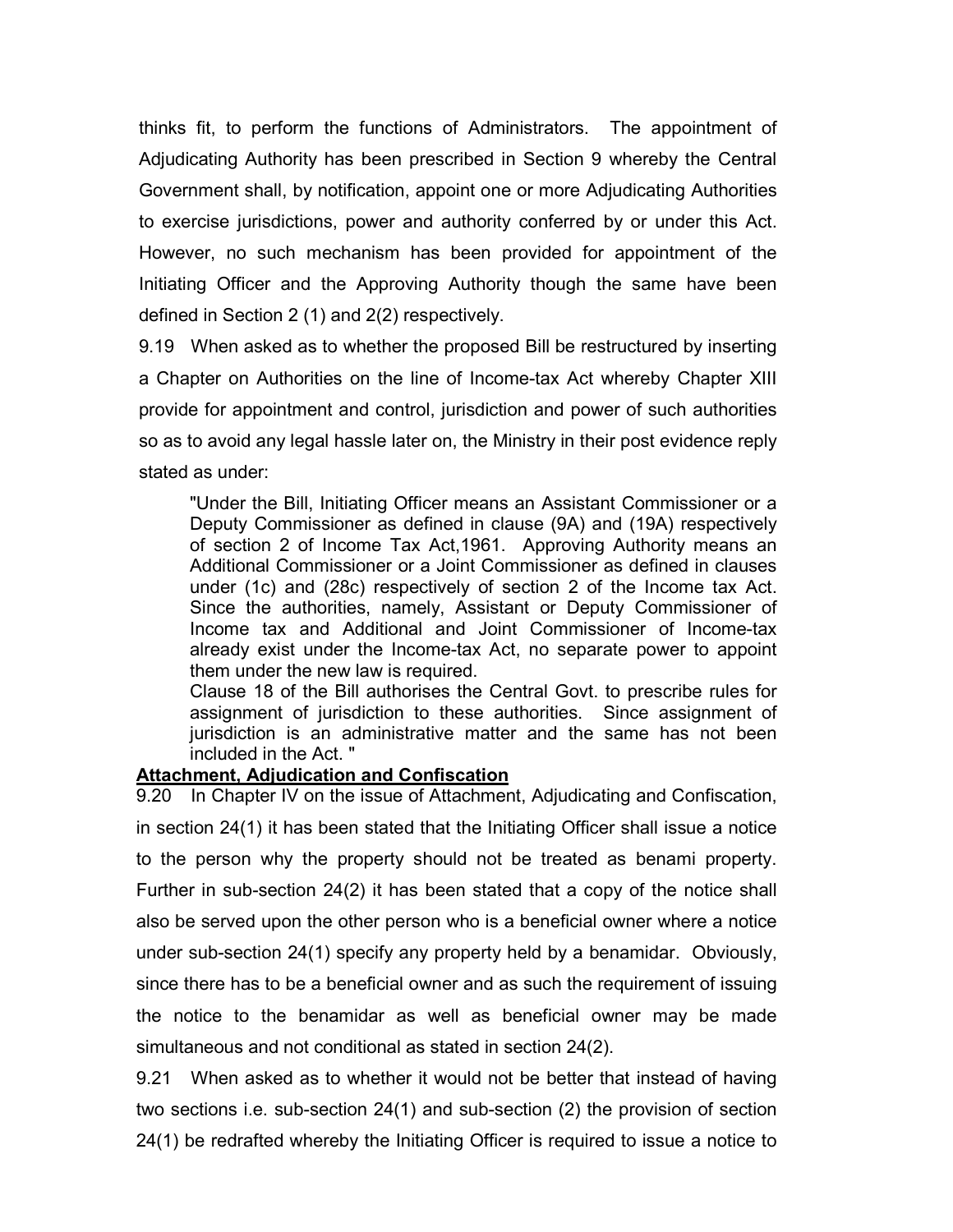the benamidar as well as beneficial owner, the Ministry of Finance in their post evidence reply stated as under:

"The provisions of S.24 require that the Initiating Officer will initiate proceedings under the Act by issuing a notice to the person who is believed to be the benamidar and a serving copy thereof on the beneficial owner. The Bill has been vetted by the Ministry of Law & Justice.However, any suggestions from the Committee for improvement or strengthening the language of the Bill will be examined carefully and the views of the Ministry of Law & Justice will be taken. "

## **Confiscation and vesting of Benami property**

9.22 Sub-section (5) of section 27 provided that where no order of confiscation is made upon the proceedings under this Act attaining finality, no claim shall lie against the Government. This sub-section apparently has been inserted so as to protect the Government from any claim of damages, etc. in case where proceedings are initiated but later on such proceedings are dropped considering the explanation and evidences.

9.23 On being asked that though objective is justified but instead of making it a sub-clause of section 27, can a separate section be introduced as is the case with the other fiscal legislation for protecting Government and its Officer from any claim for anything done or intended to be done in good faith, the Ministry of Finance in their post evidence reply stated as under:

"The Bill has been vetted by the Legislative Department, Ministry of Law and Justice. However, any suggestions which may be made by the Committee in its report with regard to drafting changes will be duly examined. The Ministry of Law and Justice will also be consulted where necessary."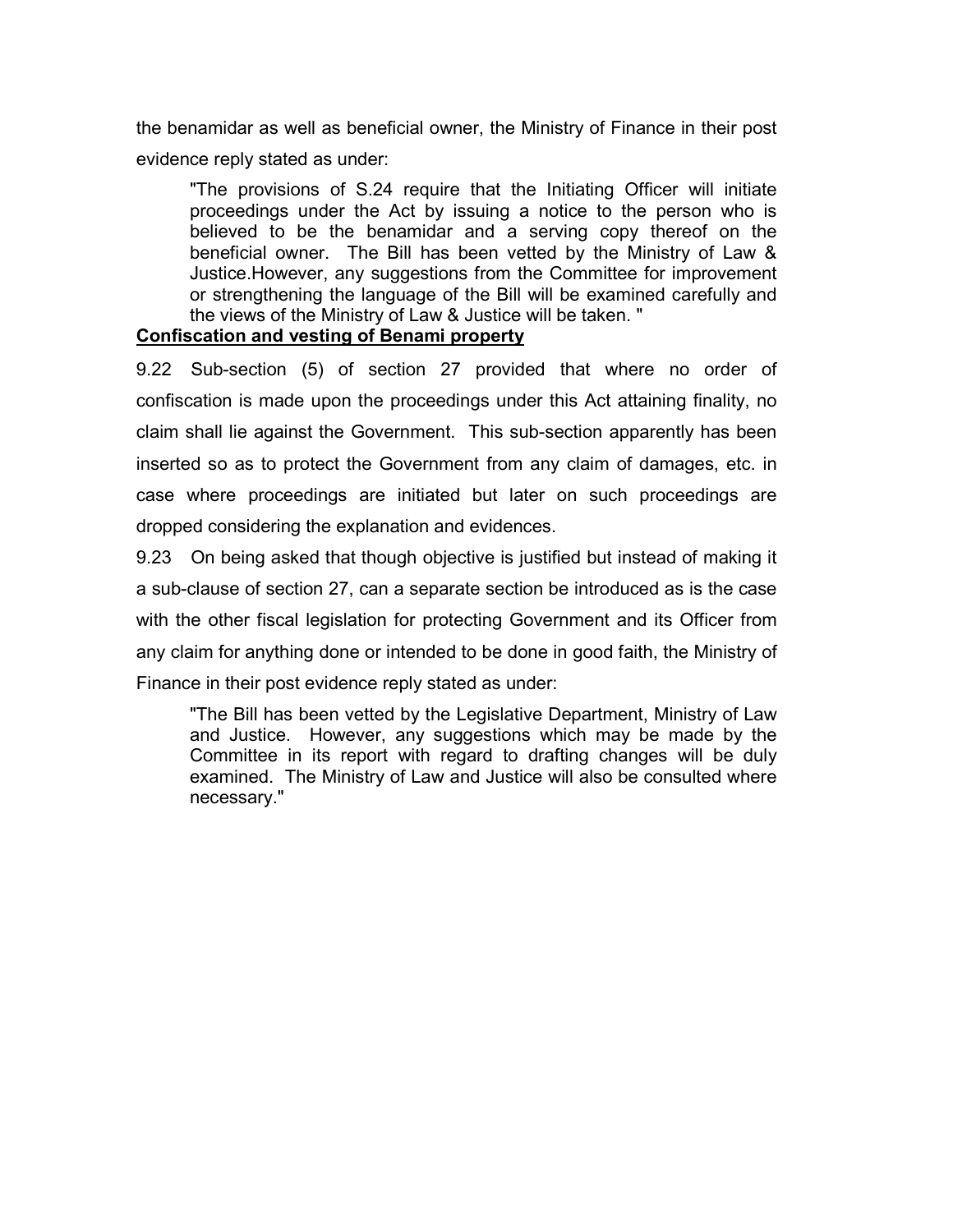## **Provision of timelines for confiscated Benami Property**

9.24 On the issue of provision of time limits for the adjudication of confiscated benami property in the proposed Bill, the Ministry of Finance (Department of Revenue) stated as under :

"It has been clearly provided in Clause 9 of the Amendment Bill, in the proposed section 26 that the adjudicating authority would be required to pass an order of a reference received for holding a property to be Benami property or otherwise within one year from the end of the month in which the reference is received . The Appellate Tribunal would be required to pass an order within one year from the end of the month in which an appeal is filed (proposed Section 46). The proposed Act also provides that the confiscation of the property shall be made after the order of the adjudicating authority and in a case an appeal is filed against such order, after the order of the Appellate Tribunal. The procedure for the confiscation shall, however, be prescribed in the rules. Therefore, adequate timelines have been provided to ensure that properties which are adjudicated as benami properties are confiscated promptly".

On the above issue, the State Government of Odisha stated as under :

"The prescription of limitation of one year provided in Clause 26(7) of the Bill appears unreasonable and may enure to the benefit of the Benamidar which will go against the spirit of the legislation".

## **Confiscation Rights**

9.25 Clause 27(3) of the Bill provides that "Where an order of confiscation has been made, al the rights and title in such property shall vest absolutely in the Central Government free of all encumbrances...."

9.26 When asked as to why the confiscation rights of a Benami property have been vested in the Central Government in the proposed Bill not with the State Governments, being the land is a State subject, the Ministry of Finance (Department of Revenue) has stated as under :

"The proposed law is being enacted by the Central Government and extends to the whole of India except the State of Jammu & Kashmir. The legislation is under Entry No. 97 of the Union List ("Any other matter not enumerated in List II or List III including any tax not mentioned in either of those lists") and inter-alia provides for confiscation of Benami property. The properties confiscated under the Act would vest with the Central Government. Parallel provisions for vesting of confiscated property in the Central Govt. already exist in section 9 of the PMLA and Section 68-I of the NDPS Act which too are central enactments. "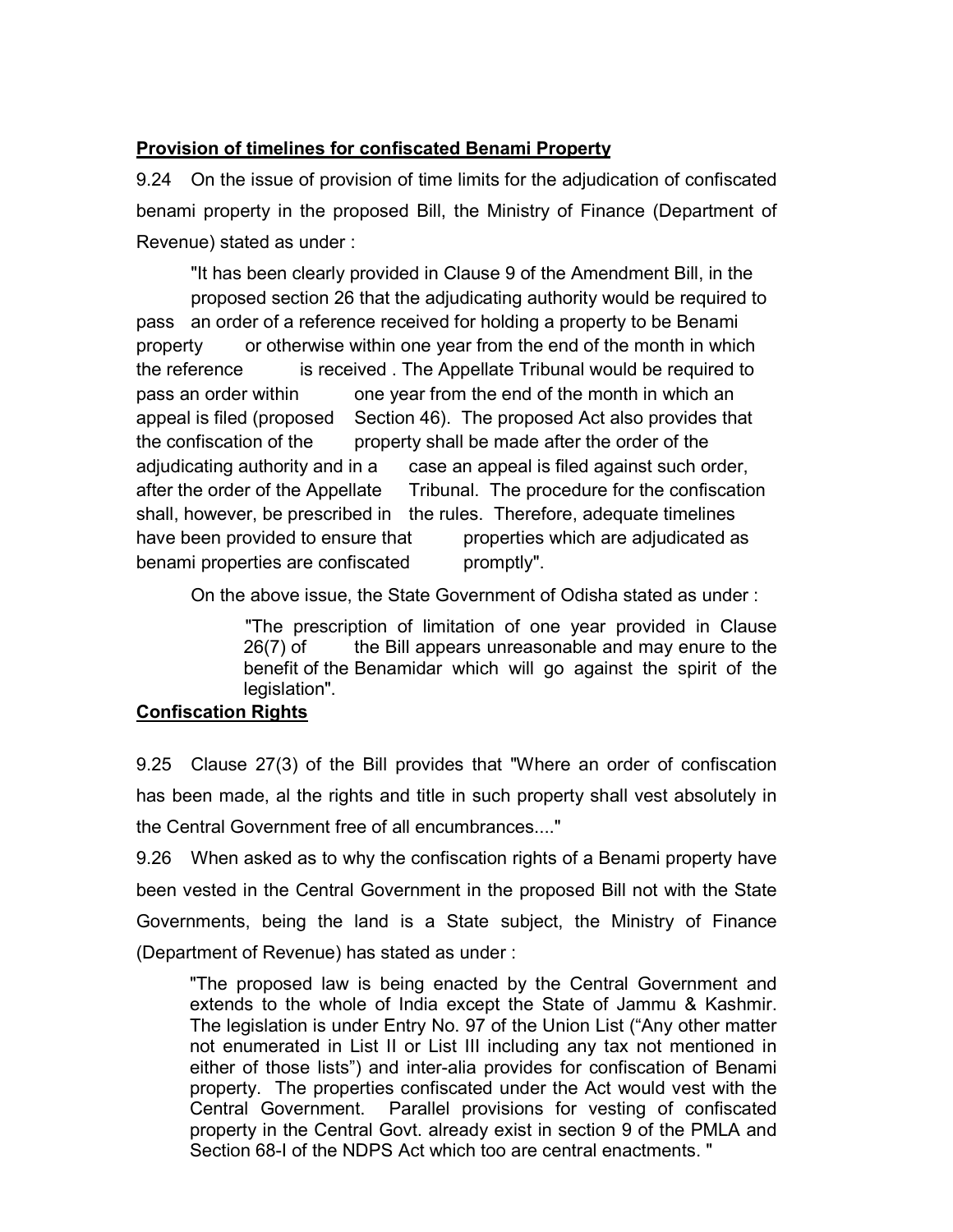9.27 On the above issue the Government of Odisha submitted as under :

"The provision contained in Clause 27(3) of the Bill where it is prescribed that the right title of the property shall vest absolutely in the Central Government free of all encumbrances, does not appear to be reasonable and it is suggested that the property should vest with the State Government instead of Central Government as the State Government is always the owner of the properties within its jurisdiction. Further, vesting with the Central Government by such confiscation will affect the federal structure enshrined in the Constitution".

## **Appellate Tribunal**

9.28 Chapter V of the proposed Amendment Bill is on the Appellate Tribunal. As per section 32 Chairperson of the Appellate Tribunal shall not be qualified for appointment unless he is or has been a Judge of a High Court.

9.29 On being asked that simply a Judge of the High Court is not an adequate requirement. Experience as a High Court Judge need to be inserted and accordingly this section may be amended so as to provide qualification as Chairperson, a person who has been a Judge or a High Court for a period of at least five years, the Ministry of Finance in their post evidence reply stated as under:

"The Ministry of Law & Justice has been consulted while preparing the Bill. However, if the Committee so recommends in its report, the requirement of a certain minimum number of years as a Judge of the High Court can be incorporated in the Bill in consultation with the Ministry of Law and Justice."

## **Right to Representation**

9.30 Under section 48, a right to representation has been given for a person preferring an appeal to the Appellate Tribunal. No similar mechanism has been provided for representation before the Adjudicating Authority

9.31 On this issue, the Ministry of Finance in their post evidence reply stated as under:

"The draft Bill was vetted by the Law Ministry. However, if the Committee makes a recommendation to this effect, the issue can be examined in consultation with the Ministry of Law & Justice. "

## **Compliance Window :**

9.32 On the provision of compliance window in the proposed Bill for regularisation of Benami properties purchased through known source of income by a genuine buyer, the Ministry of Finance (Department of Revenue) stated as under :

"There is no provision in the current law or in the proposed amendment Bill to provide for any compliance window. Moreover a Benami transaction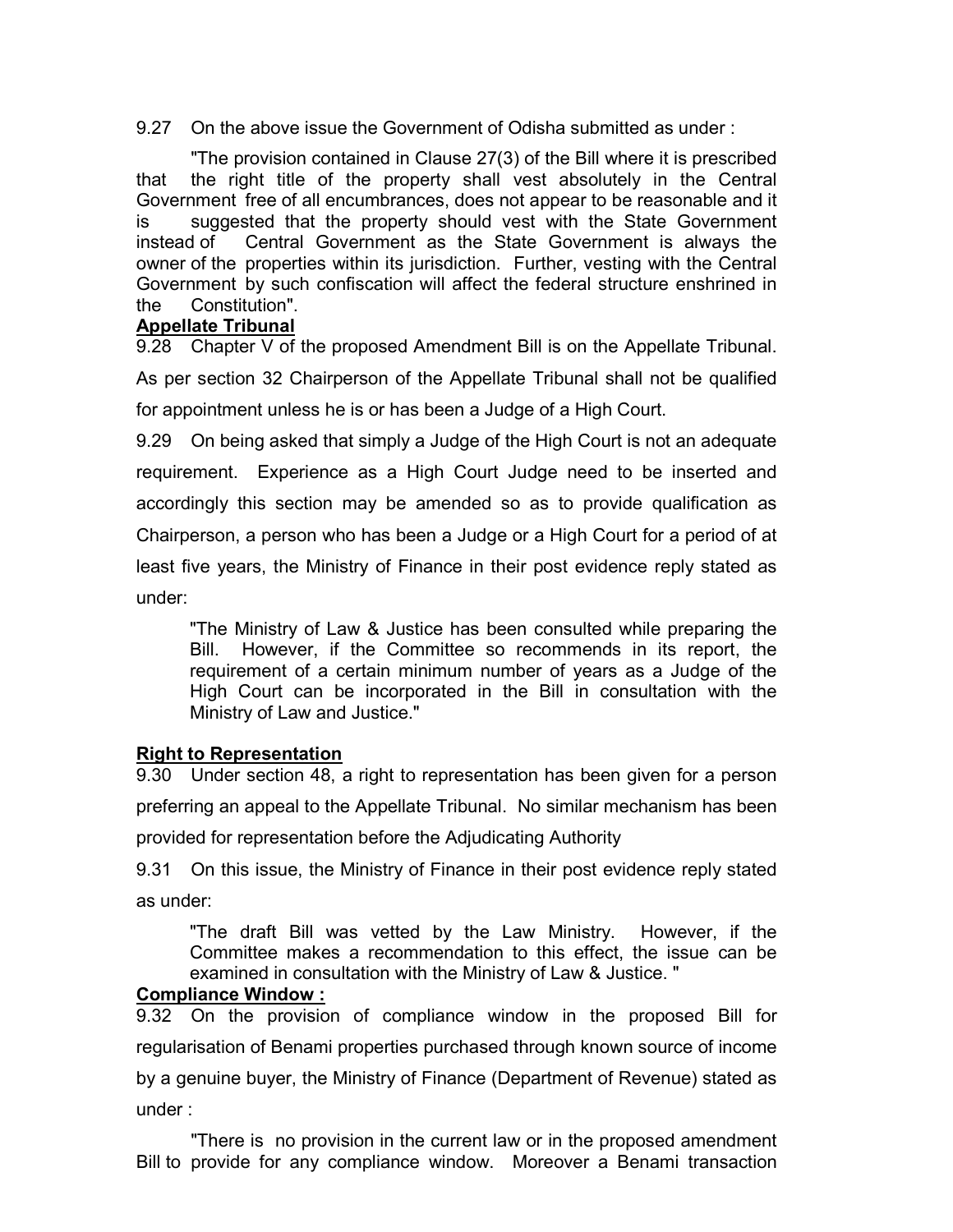continues to be an offence even under the existing Act of 1988 from the date of coming into effect of the said Act".

### **Benamidar located abroad and Role of Whistle Blower :**

9.33 The Institute of Chartered Accountants of India (ICAI) in their written submission have stated that the proposed formulation is silent on the extra territoriality where the transaction, person standing in fiduciary capacity, benamidar, beneficial owner or property is situated or located abroad. Similarly, it is also silent on role of whistle blowers which would be important to detect the Benami holdings.

9.34 On being asked to offer their comments on the above issue, the Ministry stated as under :

"The definition of "benami transaction" under the Act does not make any exception based on place of residence of the benamidar. So long as the subject matter of the transaction (i.e., benami property) is in India or the benami transaction takes place in India, the provisions of the Act will clearly apply. Such property can be proceeded against and confiscated. It may not be possible to take action against a person if he is able to avoid his physical presence in India. But this is a separate issue which applies equally to all other offences.

As for whistleblower's role, DOR will look forward to the valuable suggestions from the Committee on this issue. "

### **Self confliction in Clauses**

Clause 60 of the Bill reads as under :

"The provisions of this Act shall be in addition to, and not, save as hereinafter

expressly provided, in derogation of any other law for the time being in force".

Clause 67 of the Bill reads as under :

"The provisions of this Act shall have effect, notwithstanding anything inconsistent therewith contained in any other law for the time being in force".

It is clearly evident from the above that the provisions under Clause 60 and Clause 67 are self-conflicting.

### **Protection to Banks and Financial Institutions**

9.35 Regarding protection to Banks and Financial Institutions pertaining to the confiscation of benami property, the Institute of Chartered Accountants of India *vide* their written submission stated as under :

(i) As per provision of Section 27(1) the Adjudicating Authority shall make an order confiscating the property held to be a *benami* property.

(ii) Further in sub-section 27(2) it has been provided that such confiscation shall not apply to a property held or acquired by a person from the benamidar for adequate consideration, prior to the issue of notice under sub-section 24(1)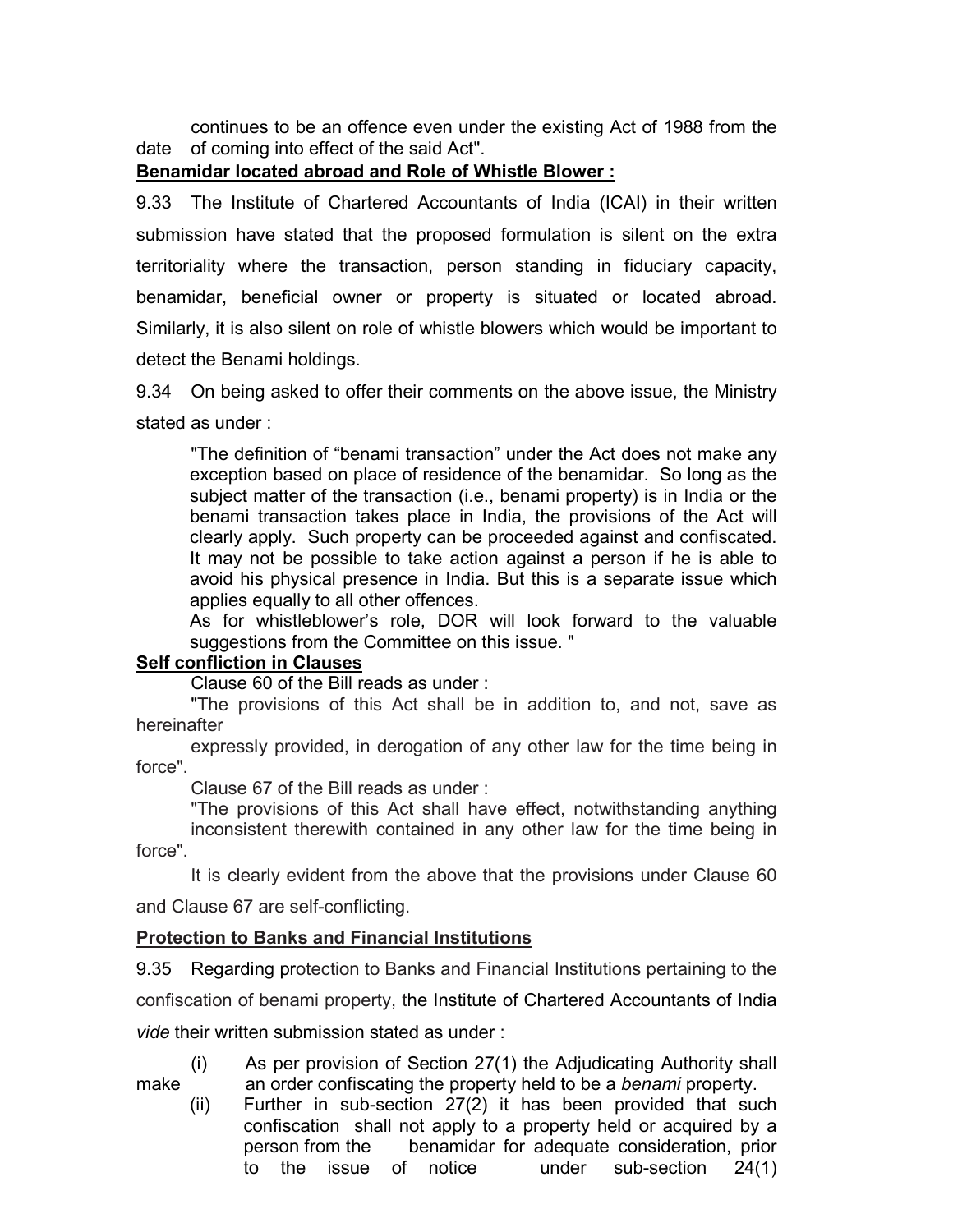without his having knowledge of the benami transaction.

 $(iii)$  It has been further stated in sub-section 27(3) that where an order of confiscation has been made, all the rights and title in such property shall vest absolutely in the Central Government free of all encumbrances and no compensation shall be payable in respect of such confiscation.

On going through the above three clauses, it transpires that sub-section (2) protects the buyer in good faith and for adequate consideration and at the same time sub-section (3) does not protect the banks or financial institutions who have financed the transaction for adequate consideration and in good faith. In order to bring parity it is suggested that in sub-section (3) also, the right of the person acquired in good faith and for adequate consideration such as banks and financial institutions be protected.

9.36 On the above issue, the Ministry furnished their following views:

"Banks are required to exercise due diligence before financing a transaction to ensure that the borrower is the lawful owner of the property.The banks also take necessary collateral as a safeguard vis-avis the loan sanctioned. The RBI has also prescribed elaborate Know Your Customer (KYC) norms which banks are required to follow. Under clause 26 of the Bill, the Adjudicating Authority is required to issue notice to any interested party, including a banking company. Insofar as the provisions of section 27(2) are concerned, the same are in line with the accepted legal principle of protection of bona fide purchaser without notice and for good consideration. All commercial entities engaged in the business of lending of money for profit are expected to exercise due care and caution before extending loans and build adequate safeguards into the terms of lending. "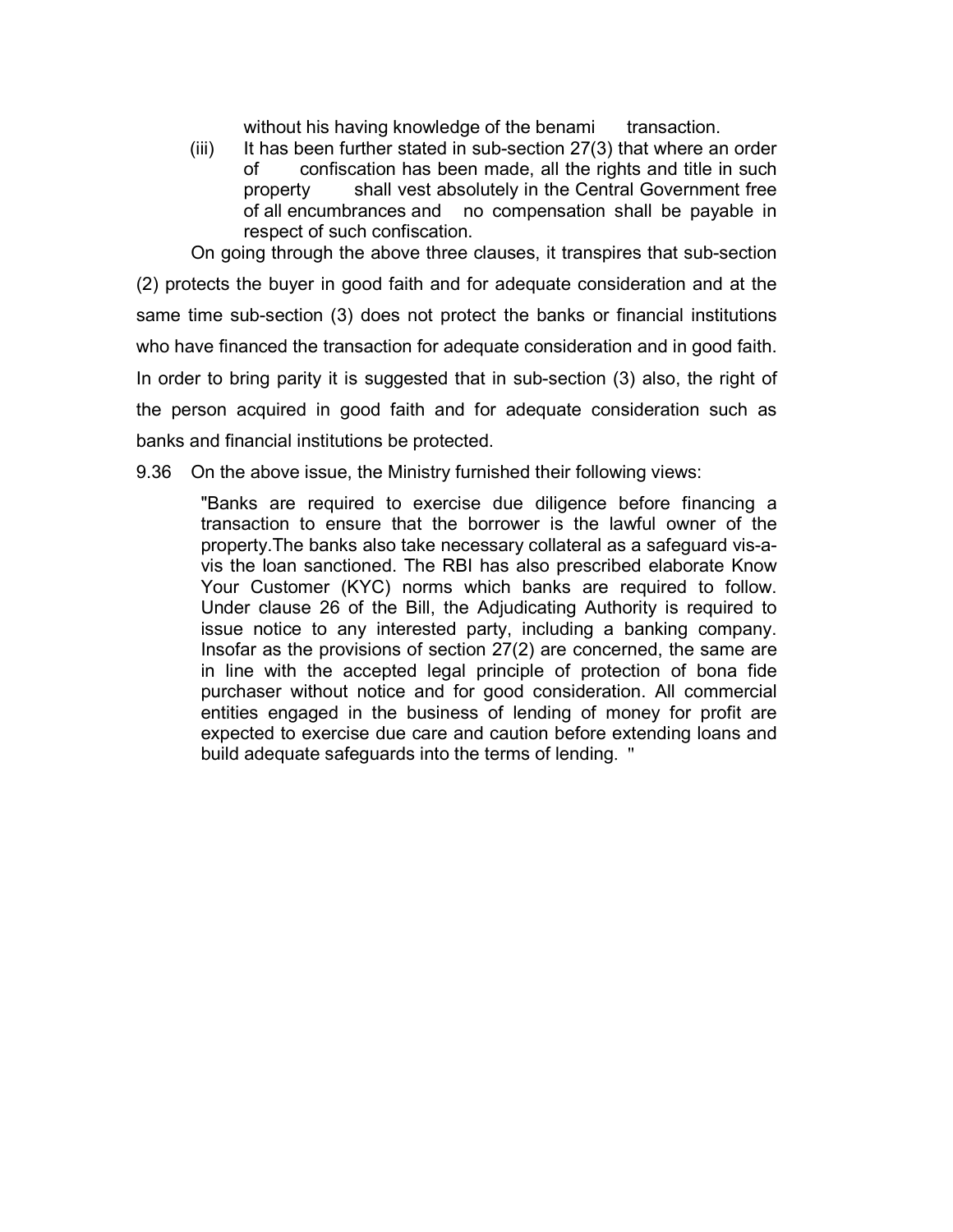## **PART- II OBSERVATIONS / RECOMMENDATIONS**

**The Committee note that the Benami Transactions (Prohibition) Amendment Bill, 2015 seeks to substantively amend the Benami Transactions (Prohibition) Act, 1988,(which was not notified) while continuing to provide a ban on benami transactions and confiscation of benami properties. The provisions of the Benami Transactions (Prohibition) Act, 1988 could not be implemented due to certain flaws and infirmities. The amending Bill, therefore, attempts** *interalia* **to remove the infirmities present in the Act of 1988 as well as to create conditions for smooth implementation of the Act. Specifically, the Bill seeks to (i) amend the definition of a benami transaction; (ii) provide for Adjudicating Authorities and a Tribunal; and, (iii) specify appropriate penalties where the ban on benami transactions is violated. However, the Committee after examining the written submissions and hearing the views of the Ministry, Institutions, Experts and State governments on the Bill find that there are key issues, concern areas and certain operational difficulties, identified in the succeeding paragraphs of the Report, which require to be squarely addressed before the Bill is enacted :**

**1. In the exception to benami transaction as laid down in Section 2(1) of the Principal Act [Section 4(9) (i), (iii) and (iv) of the proposed Bill], the expression "out of known sources of income" should be replaced by "out of known sources" so as to bring clarity in cases where loan funds, which are not income, are used as consideration for purchase of a property and not be kept out of purview of the Bill. Further, the words 'and legal' may also be inserted after 'known' so as to safeguard genuine and bonafide transactions.** 

**2. The definition of benami transactions does not cater to certain bonafide arrangements entered into in relation to transfer of immovable property. Therefore, it has to be ensured that any bonafide transaction should not be deemed as 'benami', when it involves transfer of immovable property entered into under: (i) a registered Agreement to Sale (ii) a registered irrevocable General Power of Attorney (GPA), and, (iii) a**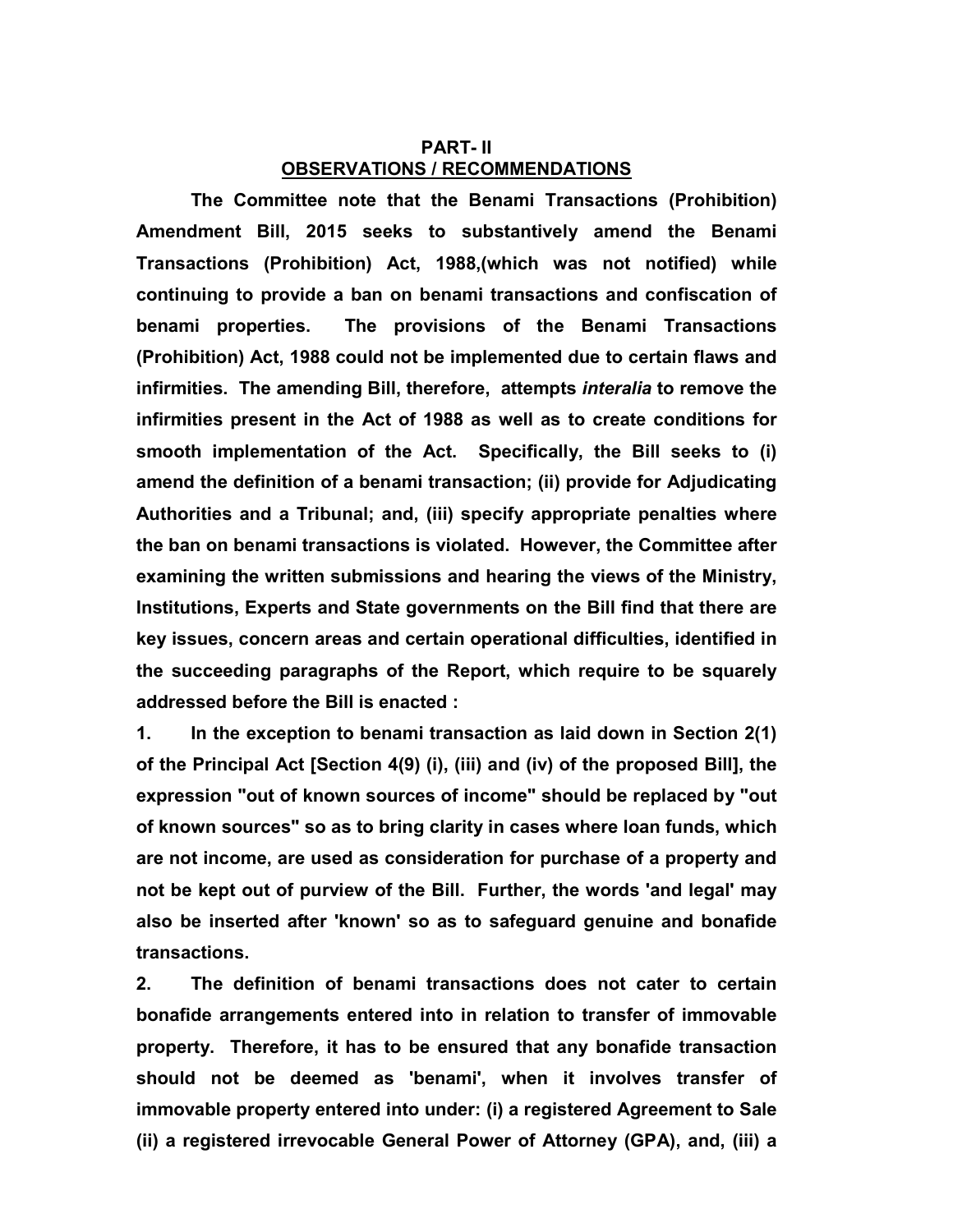**registered Development Agreement on payment of stamp duty in accordance with law applicable thereto.**

**3. Further, with regard to transfers made on Power of Attorney, possession of property through Power of Attorney and Sale Agreement etc., it may be ensured that all legitimate and genuine power of attorney holders and owners under legally valid agreements** *even though it is not registered,* **are allowed enough time period to legitimise their ownership rights through appropriate amnesty scheme.**

**4. The definition of "benami transactions" does not cater to situations where the consideration is bonafide, paid or provided by a lender under a financial arrangement. Provisions should be made in the Bill to deal with such situations as well.**

**5. There is no limitation prescribed for initiation of proceedings under Section 24 of the Bill. A certainty of time limitation, for initiating the proceeding and completing the inquiry / investigation, as provided in the Income Tax Act, may accordingly be provided in the Bill.**

**6. It has been pleaded by some States that in a federal set up like India where land is a State subject, it would be deemed appropriate that the rights of confiscated benami properties vest with State Governments instead of the Central Government as proposed in the Bill. In view of this position, the Committee would like the Government to re-examine this aspect in the light of the Constitutional provisions.**

**7. Time limit for disposing of the appeal by an Appellate Tribunal, say within 2 years from the date of filing of the appeal, should be fixed in the Bill. Any increase in this period should be an exception, made only at the instance of the High Court on an application made by the Tribunal.**

**8. It should be ensured that the provisions of the Bill are not in conflict with the provisions of the existing Tribal Land Acts administered by States in Tribal Areas and Scheduled Areas specified under the Constitution. Ground realities in these specified areas should thus be considered and duly factored in.**

**9. The amendment Bill is likely to have very serious impact in rural areas, where because of large number of cash transactions and poor**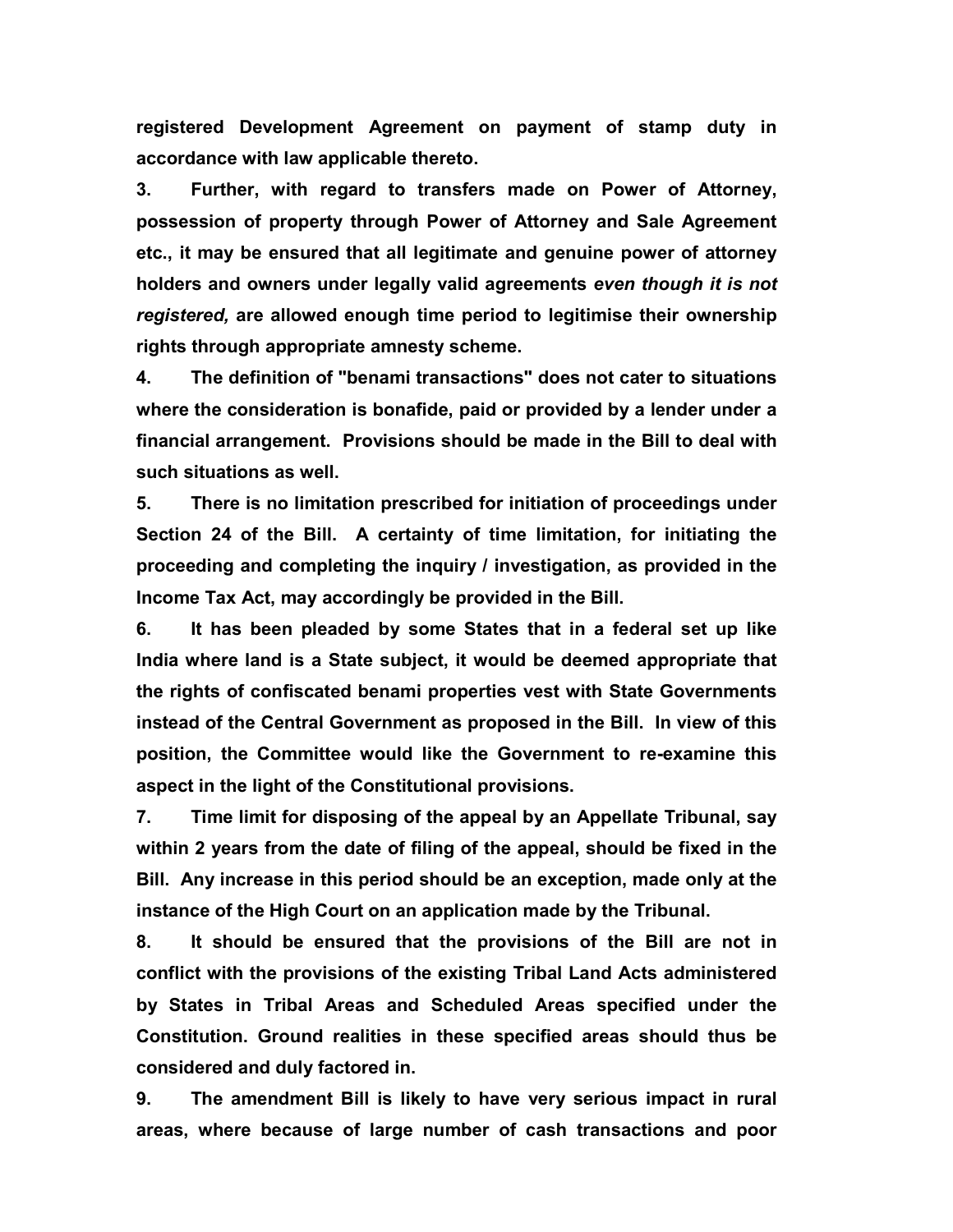**state of land records, even genuine land owners may find it difficult to establish their titles and bonafides. There may also be several cases of old title records being non-traceable. As a precaution, therefore, a thorough and serious inquiry by the Initiating Officer becomes essential before the matter goes to the Adjudicating Authority. The time taken for such inquiry should, therefore, be extended from the proposed period of thirty days to three months. This would give the affected person adequate time to prove that she / he is the genuine owner of the property in question.**

**10. The provisions of the proposed Bill are silent on the extra territoriality, where the transacting persons standing in fiduciary capacity, benamidar, beneficial owner or the property are situated or located abroad. Similarly, the provisions are also silent on the role of whistle blowers and their protection, which would be important to detect benami holdings. Adequate provisions in this regard should be incorporated in the Bill.**

**11. In the proposed Bill, the appointment of Adjudicating Authority has been prescribed in Section 9; however, no such mechanism has been provided for appointment of the Initiating Officer and the Approving Authority. The proposed Bill may, therefore, be restructured by inserting a Chapter on Authorities on the lines of Income Tax Act, wherein Chapter-XIII provides for appointment and control, jurisdiction and power of such Authorities so as to have greater clarity and avoid legal hassles.**

**12. The two Sub-Sections i.e. sub-section 24(1) and sub-section 24 (2) should be redrafted whereby the Initiating Officer is required to issue a notice to the benamidar as well as beneficial owner simultaneously. Similarly, the sub-section (5) of Section 27 should also be redrafted as a separate Section as is the case with other financial legislations for protecting the Government and its officers from any claim for anything done or intended to be done "in good faith".**

**13. In Section 32 for Qualification for appointment of Chairperson of the Appellate Tribunal, "experience as a High Court Judge for a period of at least five years" may be inserted with a view to having the services of**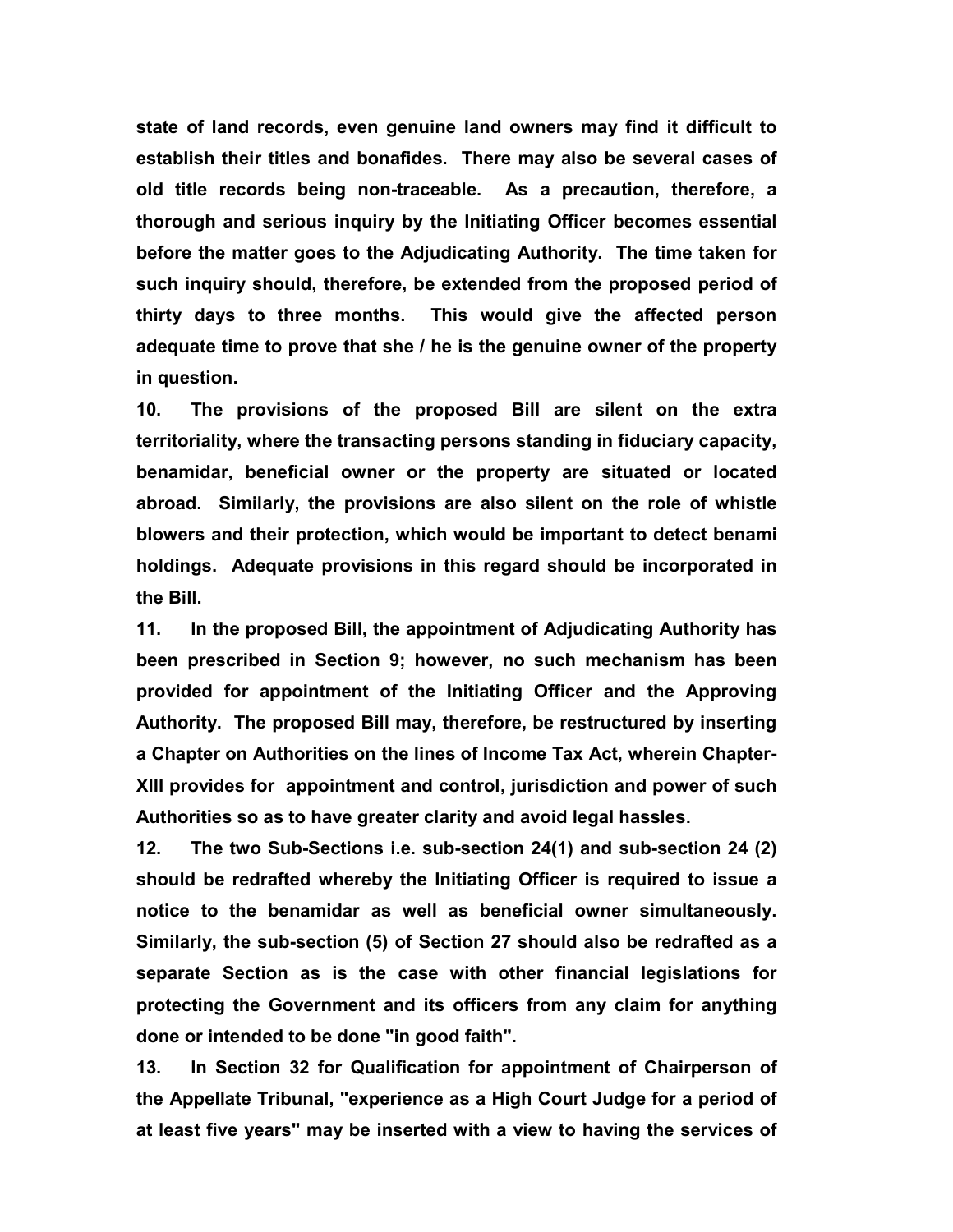**experienced judges.**

**14. A provision is needed to be inserted in the proposed Bill for right to representation for a person preferring an appeal before the Adjudicating Authority as provided under Section 48 of the Bill for preferring an appeal to the Appellate Tribunal.**

**15. The crux of the whole problem of benami transactions lies in transactions being recorded in the name of persons who are not the beneficial owners. To pre-empt and eliminate this, the Committee desire that certain consequential amendments in the Transfer of Property Act, 1882 and Registration Act, 1908 should be made, particularly making mandatory online registration of all immovable properties, linkage of Aadhar No. and Pan No. of all the parties to the transaction and sharing of data by the Registration Authorities with the Central Agencies like Income Tax Department. Stress should be laid on digitalisation of land records and its regular updation. Efforts should be made to deal with the problem systemically to the extent possible without needless discretionary intrusions. Pre-emptive Structural or Systemic measures to curb generation of black money would be more sustainable and effective from public governance perspective.**

**There should be complete coordination and intelligence sharing between different agencies such as Income Tax, Excise, Customs, Police, Banks, Stock Exchanges, Regulators, such as SEBI / RBI and investigative agencies such as CBI, ED & SFIO. This aspect should be adequately reflected in the Bill.**

**16. The Committee are of the view that this Bill should not become another coercive instrument in the hands of the Revenue Department to forcibly collect/mobilise taxes, as the existing Income Tax Act has adequate provisions and teeth to deal with issues such as tax evasion and unaccounted income/wealth. The Committee believe that multiplicity of authorities should not be created and the existing set up may be utilised for this purpose. The need of the hour is to exercise these existing powers judiciously and in a credible manner. It is very important**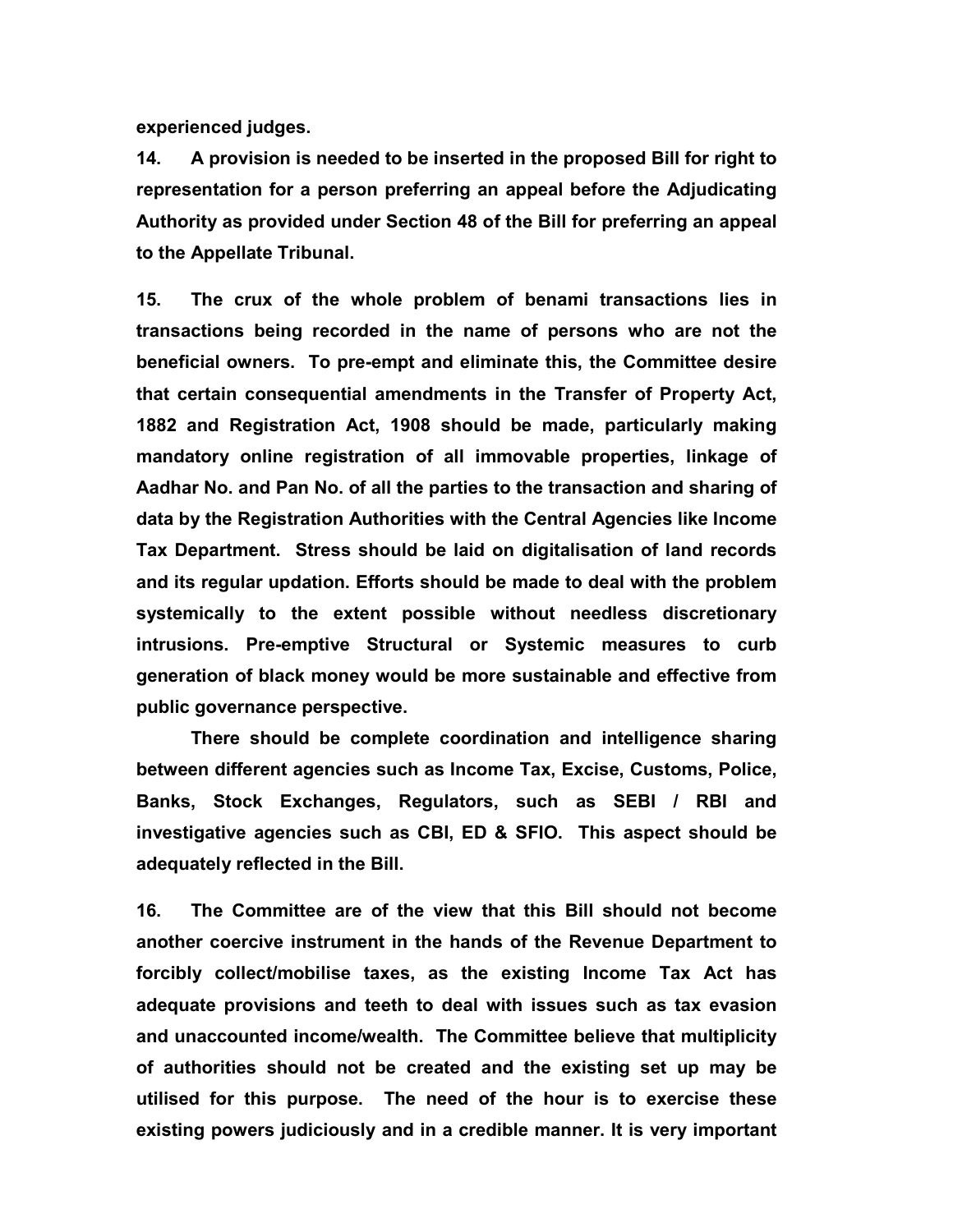**for the Tax Administration to carry conviction and credibility with the taxpaying public to increase tax buoyancy. The Committee would, therefore, like the Revenue Department to re-orient their policies and approach accordingly. As regards the need for having deterrent provisions in statutes like the proposed Bill, their possible abuse or mis-use weighs more in balance. The desire for legal deterrence should therefore be moderated. In this context, the Committee desire that the Government should seriously consider whether appropriate amendments in the existing Income Tax Act would serve the purpose better instead of having another related law in the statute book.**

**17. Even if a compelling need is felt for a separate law, considering the fact that so many substantive amendments have been proposed in the existing Benami Transactions (Prohibition) Act of 1988, it would be in the fitness of things to have a fresh Bill on the subject instead of an overhauling amendment Bill like the proposed Bill. For this reason, the Government in 2011 brought the Benami Transactions (Prohibition) Bill as it was not possible to remove all the infirmities in the original Act of 1988 by merely making some amendments. It was then felt that a fresh legislation would be required to comprehensively deal with all the issues of Benami Transactions.**

**18. The Finance Minister in his Budget Speech 2015 has stated that the purpose of the Bill is to curb the generation of domestic black money. However, the Committee find that the Statement of Objects and Reasons of the Bill is silent over this significant aspect. The intent of the Government should therefore be clearly mentioned in the Statement of Objects and Reasons of the Bill. It is also necessary that prevention of corruption and tracking of tainted money are also added as supplementary objects of the Bill.**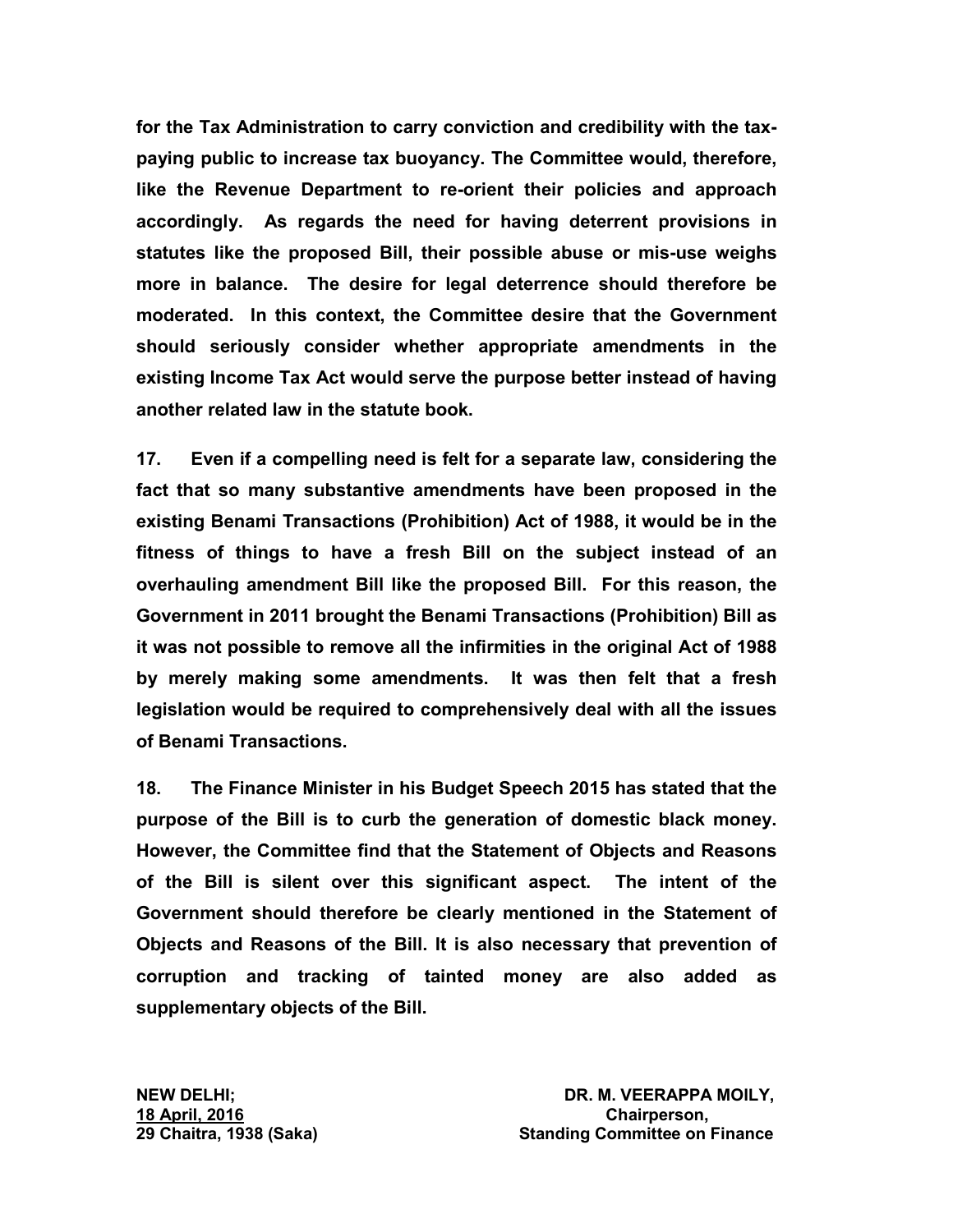## **Minutes of the Twenty-seventh sitting of the Committee on Finance**

The Committee sat on Thursday, the 4<sup>th</sup> June, 2015 at 1100 hrs. to 1300 **hrs. in Committee Room 'C', Ground Floor, Parliament House Annexe, New Delhi.**

### **PRESENT**

### **Dr. M. Veerappa Moily - Chairperson**

## **LOK SABHA**

- 2. Shri S.S. Ahluwalia
- 3. Shri P.C. Gaddigoudar
- 4. Shri Shyama Charan Gupta
- 5. Shri Prataprao Jadhav
- 6. Shri Rattan Lal Kataria
- 7. Shri Bhartruhari Mahtab
- 8. Shri Prem Das Rai
- 9. Prof. Saugata Roy
- 10. Shri Jyotiraditya M. Scindia
- 11. Shri Gajendra Singh Sekhawat
- 12. Shri Gopal Shetty
- 13. Shri Anil Shirole
- 14. Dr. Kiritbhai Solanki

## **RAJYA SABHA**

- 15. Shri Naresh Gujral
- 16. Shri Satish Chandra Misra
- 17. Dr. Mahendra Prasad
- 18. Shri K.N. Balagopal
- 19. Dr. Manmohan Singh

## **SECRETARIAT**

- 1. Smt. Abha Singh Yaduvanshi Joint Secretary
- 2. Shri P.C. Tripathi  **Director**
- 3. Shri Ramkumar Suryanarayanan Additional Director
- 4. Shri Kulmohan Singh Arora Deputy Secretary

## **WITNESSES**

### **Ministry of Finance (Department of Revenue)**

- 1. Shri Shaktikanta Das, Secretary
- 2. Ms. Anita Kapur, Chairperson (CBDT)
- 3. Smt. Rani Singh Nair, Member (L&C) CBDT
- 4. Smt. P.S. Saksena, JS (TPL-I)
- 5. Shri Anandrajan, JS (TPL-II)
- 2. At the outset, the Chairperson welcomed the Members and the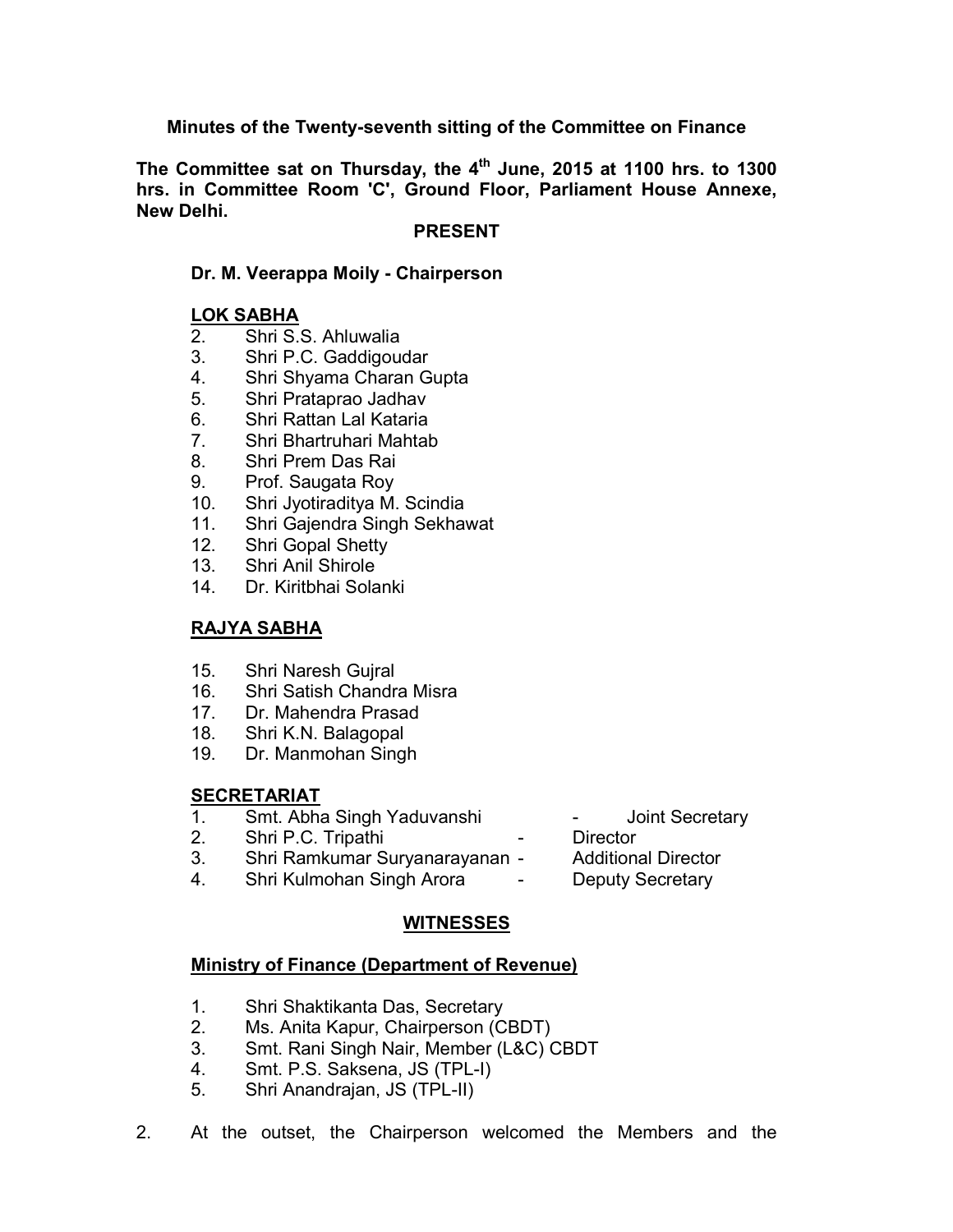representatives of the Ministry of Finance (Department of Revenue) to the sitting. After the customary introduction of the witnesses, the Committee heard the representatives of the Ministry of Finance (Department of Revenue) in connection with examination of the Benami Transactions (Prohibition) Amendment Bill, 2015. The major issues discussed during the briefing included reasons for introduction of the Benami Transactions (Prohibition) Amendment Bill, 2015, removal of the infirmities present in the Benami Transactions (Prohibition) Act, 1988, incorporation of recommendations made by the Committee on Finance in their Fifty-eighth Report on 'the Benami Transactions (Prohibition) Bill 2011 in the present Amendment Bill, exclusion or exemption from the definition of Benami transaction particularly exemption to property relating to Charitable or Religious Trust from the operation of Benami Act, synergy of the present Bill with related statutes like Transfer of Property Act, 1882, alignment of definitions of property with the recommendations of the UNCAC in the present Bill, mechanism for detection of benami property, coordination and cooperation with State Property Registering Authority, intelligence sharing among various authorities such as Income Tax , Excise and Customs, Police, Banks, Stock Exchanges, SEBI, RBI, CBI, ED and SFIO regarding Benami transactions study of comparable laws in other countries dealing with Benami transactions and also study of comparable laws in operation in States like Bihar and Jammu and Kashmir so as to incorporate best practices in the present Bill etc. The Chairperson then directed the representatives of the Department of Revenue to furnish replies to the points raised by the Members during the discussion within ten day's time.

A verbatim record of the proceedings was kept.

(The witnesses then withdrew.)

The Committee thereafter, discussed the new Study Tour programme in view of the postponement of their earlier Study Tour programme to Darjeeling and Sikkim from 10 to 13 June, 2015. They decided to undertake a Study Tour to Srinagar and Jammu during the second week of July, 2015.

### **The Committee then Adjourned.**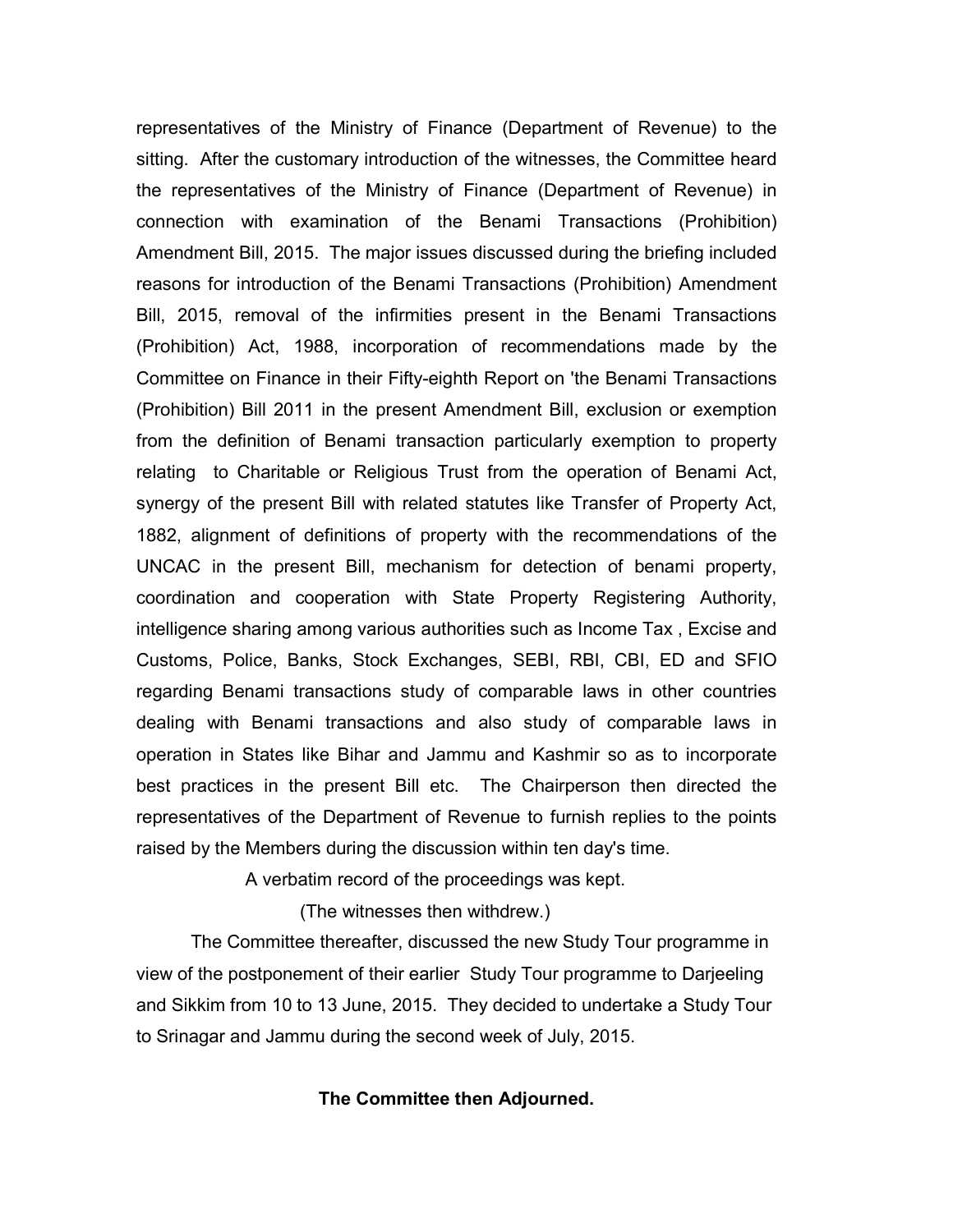## **Minutes of the Twenty-ninth sitting of the Committee on Finance**

**The Committee sat on Thursday, the 18th June, 2015 at 1100 hrs. to 1250 hrs. in Committee Room 'D', Ground Floor, Parliament House Annexe, New Delhi.**

### **PRESENT**

## **Dr. M. Veerappa Moily - Chairperson**

## **LOK SABHA**

- 2. Shri S.S. Ahluwalia
- 3. Shri P.C. Gaddigoudar
- 4. Shri Shyama Charan Gupta
- 5. Shri Prataprao Jadhav
- 6. Shri Rattan Lal Kataria
- 7. Shri Bhartruhari Mahtab
- 8. Shri Gajendra Singh Sekhawat
- 9. Shri Gopal Shetty
- 10. Shri Anil Shirole
- 11. Shri Shivkumar Udasi
- 12. Dr. Kiritbhai Solanki
- 13. Dr. Kirit Somaiya

## **RAJYA SABHA**

- 14. Shri Naresh Agrawal
- 15. Shri Naresh Gujral
- 16. Dr. Mahendra Prasad
- 17. Shri K.N. Balagopal
- 18. Shri C.M. Ramesh
- 19. Dr. Manmohan Singh

## **SECRETARIAT**

- 1. Smt. Abha Singh Yaduvanshi Joint Secretary
- 2. Shri Ramkumar Suryanarayanan Additional Director
- 3. Shri Kulmohan Singh Arora  **Deputy Secretary**

## **WITNESSES**

### **Ministry of Finance (Department of Revenue)**

- 1. Shri Shaktikanta Das, Secretary
- 2. Ms. Anita Kapur, Chairperson (CBDT)
- 3. Smt. Rani Singh Nair, Member (L&C) CBDT
- 4. Smt. Pragya S. Saksena, JS (TPL-I)
- 5. Shri Anandrajan, JS (TPL-II)

## **Ministry of Law and Justice**

Dr. N.R. Battu, Joint Secretary &LC

- 
- 
-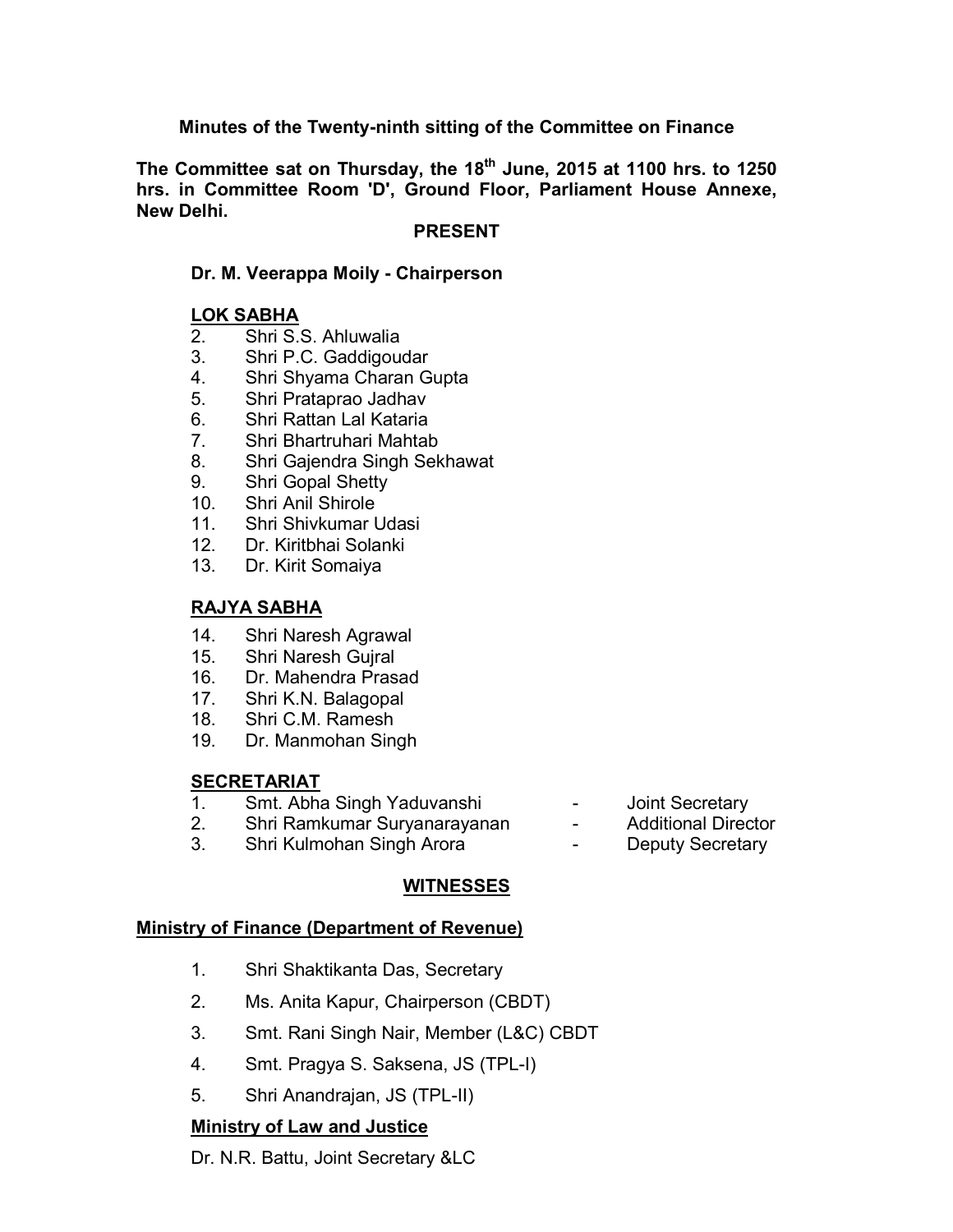2. At the outset, the Chairperson welcomed the Members and the representatives of the Ministries of Finance (Department of Revenue) and Law and Justice to the sitting. The Committee then took the oral evidence of the representatives of Ministry of Finance (Department of Revenue) on the Benami Transactions (Prohibition) Amendment Bill, 2015. The major issues discussed during the oral evidence included exemption/exclusion of religious or charitable trusts from the purview of the Act, justification for such removal/exclusions, composition of a Adjudicating Authority under the proposed amendment Bill, absolute right of Centre on confiscated properties under the Act, timeliness on the disposal of benami property, penal consequence of imprisonment under the Act, need to build adequate deterrence against corruption, need for adequate safeguards in the proposed amendment Bill to prevent the misuse of power and harassment of a genuine investor by the investigating/initiating officer etc. The Chairperson then directed the representatives of the Department of Revenue to furnish replies to the points raised by the members during the discussion within ten day's time.

### (The witnesses then withdrew)

A verbatim record of the proceedings has been kept.

Considering the importance and wider ramifications of the Bill, the Committee decided to invite and hear views/suggestions from various stakeholders/individuals/experts/institutions/organisation interested in the Bill.

### **The Committee then adjourned.**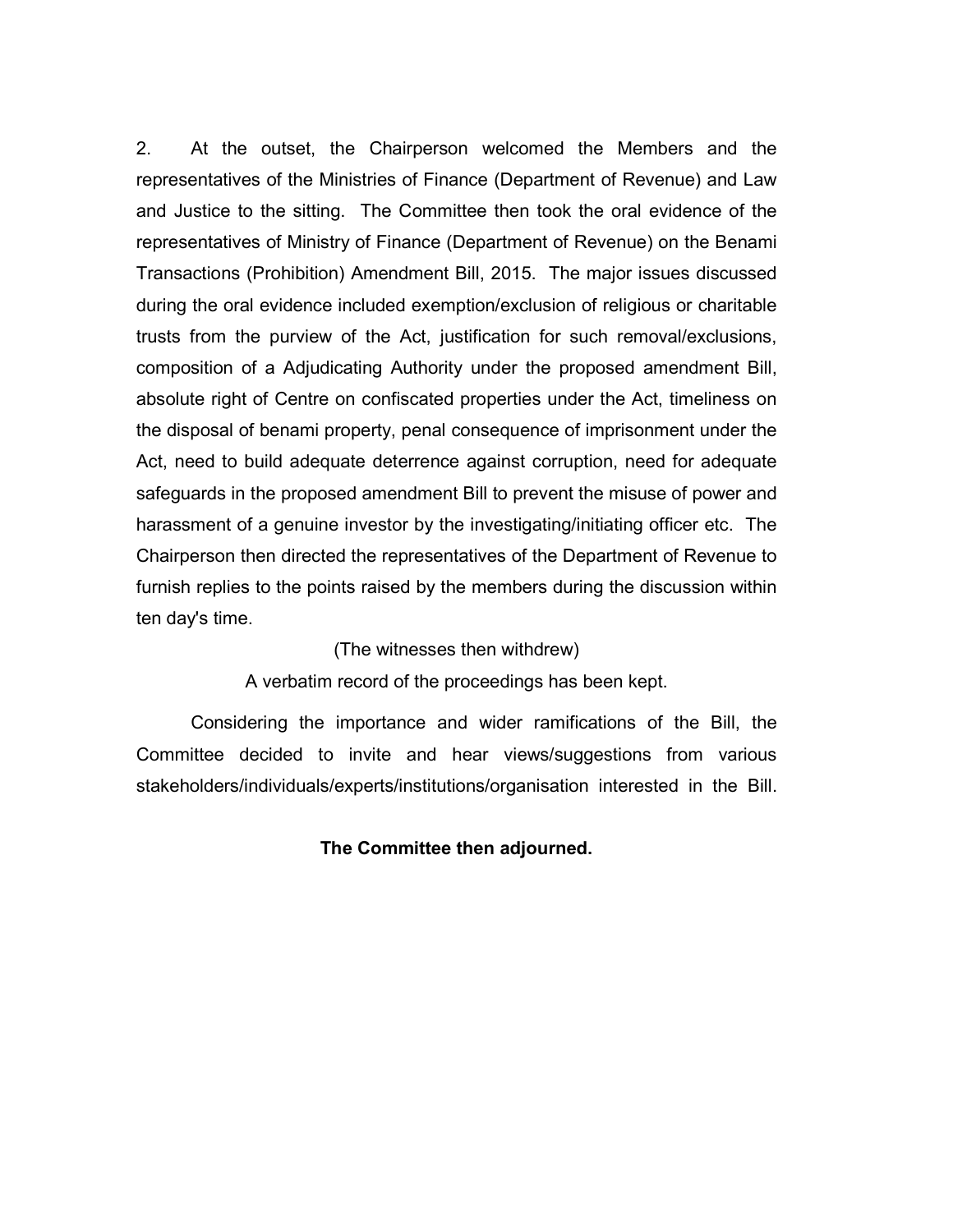### **Minutes of the Thirty-third sitting of the Committee on Finance**

### **The Committee sat on Thursday, the 27th August, 2015 from 1100 hrs. to 1245 hrs. in Committee Room 'D', Ground Floor, Parliament House Annexe, New Delhi.**

### **PRESENT**

### **Dr. M. Veerappa Moily - Chairperson**

# **LOK SABHA**<br>2. Shri S

- 2. Shri S.S. Ahluwalia
- 3. Shri Venkatesh Babu T.G.
- 4. Shri Nishikant Dubey
- 5. Shri P.C. Gaddigoudar
- 6. Shri Shyama Charan Gupta
- 7. Shri Prataprao Jadhav
- 8. Shri Rattan Lal Kataria
- 9 Shri Bhartruhari Mahtab
- 10. Prof. Saugata Roy
- 11. Shri Gajendra Singh Sekhawat
- 12. Shri Gopal Shetty
- 13. Shri Anil Shirole
- 14. Shri Shivkumar Udasi
- 15. Dr. Kirit Somaiya

### **RAJYA SABHA**

- 16. Shri Naresh Agrawal<br>17. Shri Naresh Guiral
- 17. Shri Naresh Gujral
- 18. Dr. Mahendra Prasad
- 19. Shri K.N. Balagopal
- 20. Shri C. M. Ramesh
- 21. Dr. Manmohan Singh

# **SECRETARIAT**<br>1. Shri P.C.

- 1. Shri P.C. Tripathy Director
- 2. Shri Ramkumar Suryanarayanan Additional Director<br>3. Shri Kulmohan Singh Arora Deputy Secretary
- 3. Shri Kulmohan Singh Arora

## **WITNESSES**

### **The Institute of Chartered Accountants of India**

- 1. C.A. Manoj Fadnis, President
- 2. C.A. Devaraja M. Reddy, Vice President
- 3. C.A. Ved Jain, Past-President<br>4. C.A. Naveen Gupta. Chairman
- 4. C.A. Naveen Gupta, Chairman, Committee on Economic and Commercial Law.
- 5. C.A. Dhinal Shah, Vice-Chairman, Committee on Economic and Commercial Law.
- 6. Shri V. Sagar, Secretary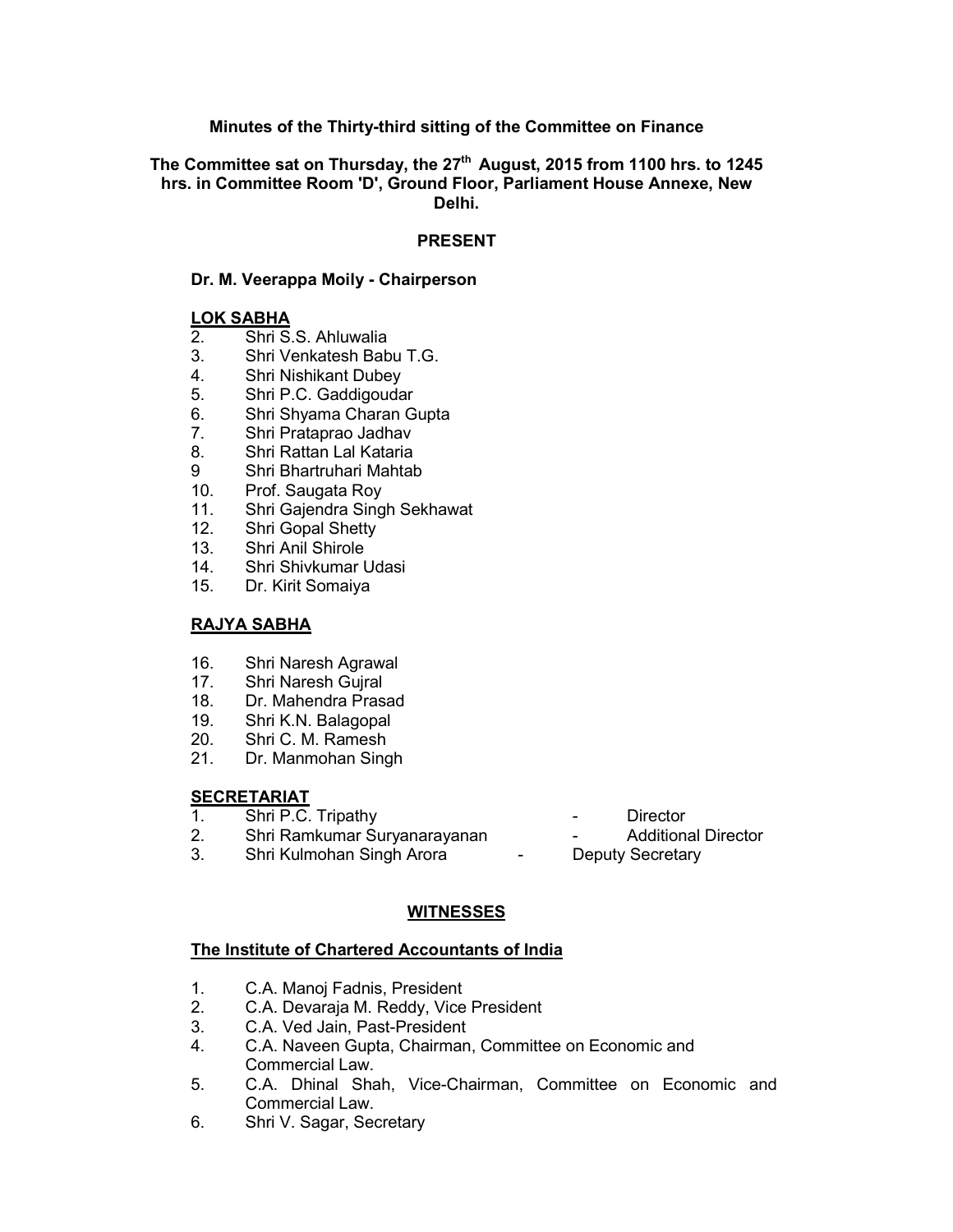2. At the outset, the Chairperson welcomed the Members to the Sitting of the Committee. After the customary welcome of the representatives of Institute of Chartered Accountants of India (ICAI), the representatives of ICAI briefed the Committee on the "Benami Transactions (Prohibition) Amendment Bill, 2015". The major issues discussed during the sitting included scope of definition of "Benami Transactions" under section 9(A)(b), extension of exemption to any relative of the individual from Benami Transaction under Section 9(A) (III) (IV) of the definition, consequential changes in the definition of Hindu Undivided Family (HUF), definition of Fair Market Value vis-a-vis Jantri Price concept in deciding fair market value of a property, Right to Representation to Authorised Representative, Compliance window in Benami Transaction etc. The Chairperson then directed the representatives of ICAI to furnish replies to the points raised by the Members during the discussion within fifteen day's time.

(The witnesses then withdrew)

A verbatim record of the proceedings has been kept.

4. Thereafter, the Committee took up the following draft Reports for consideration and adoption :

- (i) Draft Report on Action Taken by the Government on the recommendations contained in the Fourth Report of the Committee on Finance on Demands for Grants (2014-15) of the Ministry of Planning.
- (ii) Draft Report on the Subject 'Planning Process A Review'.
- (iii) Draft Report on the Subject 'Efficacy of Regulation of Collective Investment Schemes, Chit Funds, etc.

5. After deliberations, some of the Members suggested certain modifications in the above reports. Some Members requested the Chairperson to give them more time to study the said draft reports and give their suggestion thereon. The Committee then decided to consider the above draft reports at a later date as term of this Committee would end on 31 August 2015.

Thereafter, the Committee placed on record their appreciation of the significant contribution of Hon'ble Chairperson to the deliberations of the Committee and large number of reports presented by the Committee to Parliament under his able guidance during the tenure of Committee for the year 2014-15.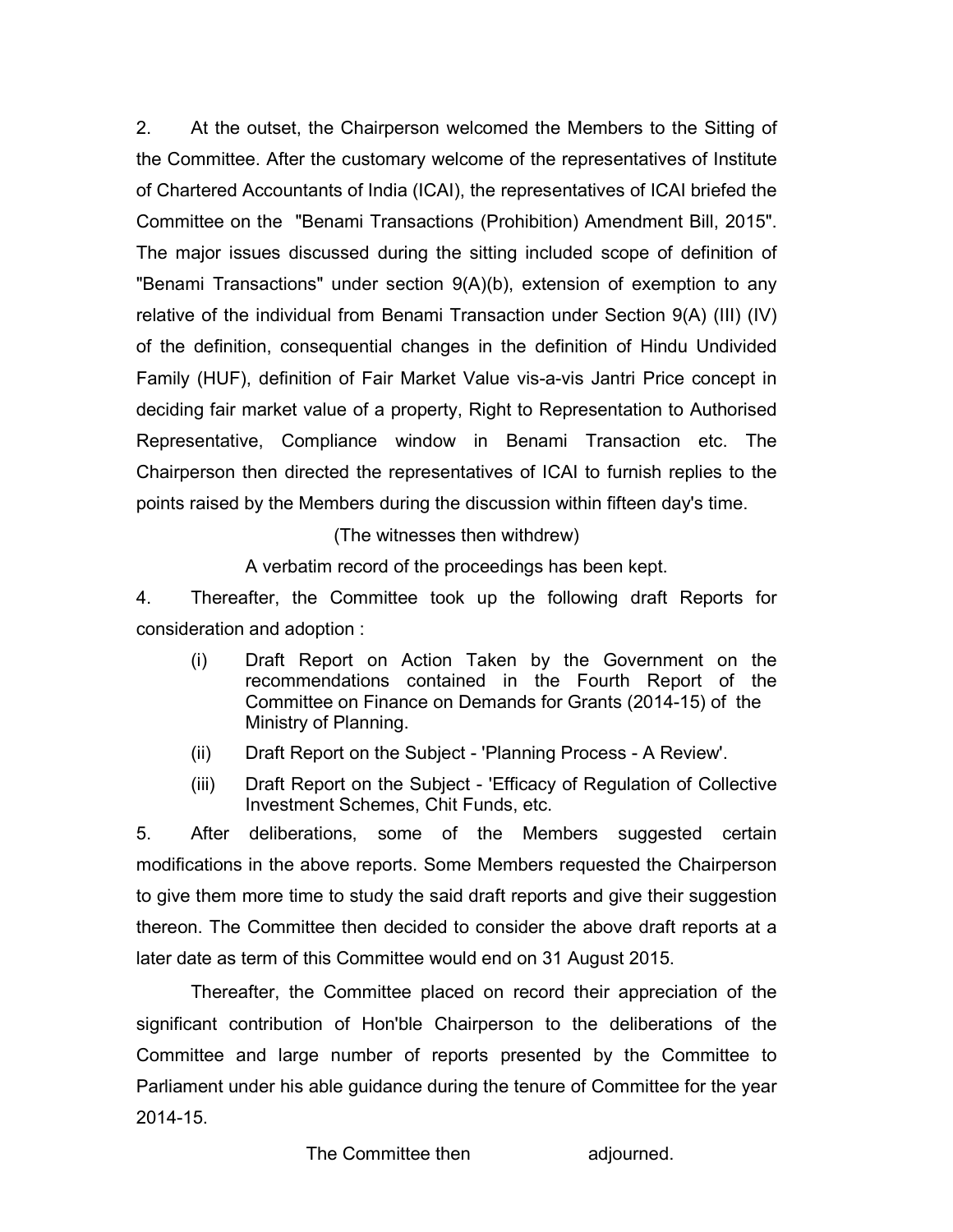## **Minutes of the Fourth sitting of the Committee on Finance**

**The Committee sat on Friday, the 16 October, 2015 from 1100 hrs. to 1300 hrs. in Committee Room 'D', Ground Floor, Parliament House Annexe, New Delhi.**

### **PRESENT**

## **Dr. M. Veerappa Moily - Chairperson**

### **LOK SABHA**

- 2. Shri S.S. Ahluwalia
- 3. Shri Venkatesh Babu T.G.
- 4. Shri Nishikant Dubey
- 5. Shri P.C. Gaddigoudar
- 6. Shri Shyama Charan Gupta
- 7. Shri Chandrakant B. Khaire
- 8. Shri Rattan Lal Kataria
- 9. Shri Prem Das Rai
- 10. Prof. Saugata Roy
- 11. Shri Gopal Shetty
- 12. Dr. Kiritbhai Solanki
- 13. Dr. Kirit Somaiya
- 14. Shri Shivkumar Udasi

## **RAJYA SABHA**

- 15. Shri Naresh Gujral
- 16. Shri Satish Chandra Misra
- 17. Dr. Mahendra Prasad
- 18. Shri C.M. Ramesh
- 19. Shri Ajay Sancheti
- 20. Shri Digvijay Singh
- 21. Dr. Manmohan Singh

## **SECRETARIAT**

- 1. Smt. Abha Singh **1. In the Secretary** of the Secretary
- 2. Shri P.C. Tripathy  **Director**
- 3. Shri Ramkumar Suryanarayanan Additional Director
- 4. Shri Kulmohan Singh Arora  **Changle Controller Controller** Deputy Secretary
- 
- 
- 
- 

## **PART I**

(1100 hrs to 1200 hrs)

## **WITNESSES**

## **M/s. B.K Khare And Co.**

1. Shri H.P. Mahajani, Partner;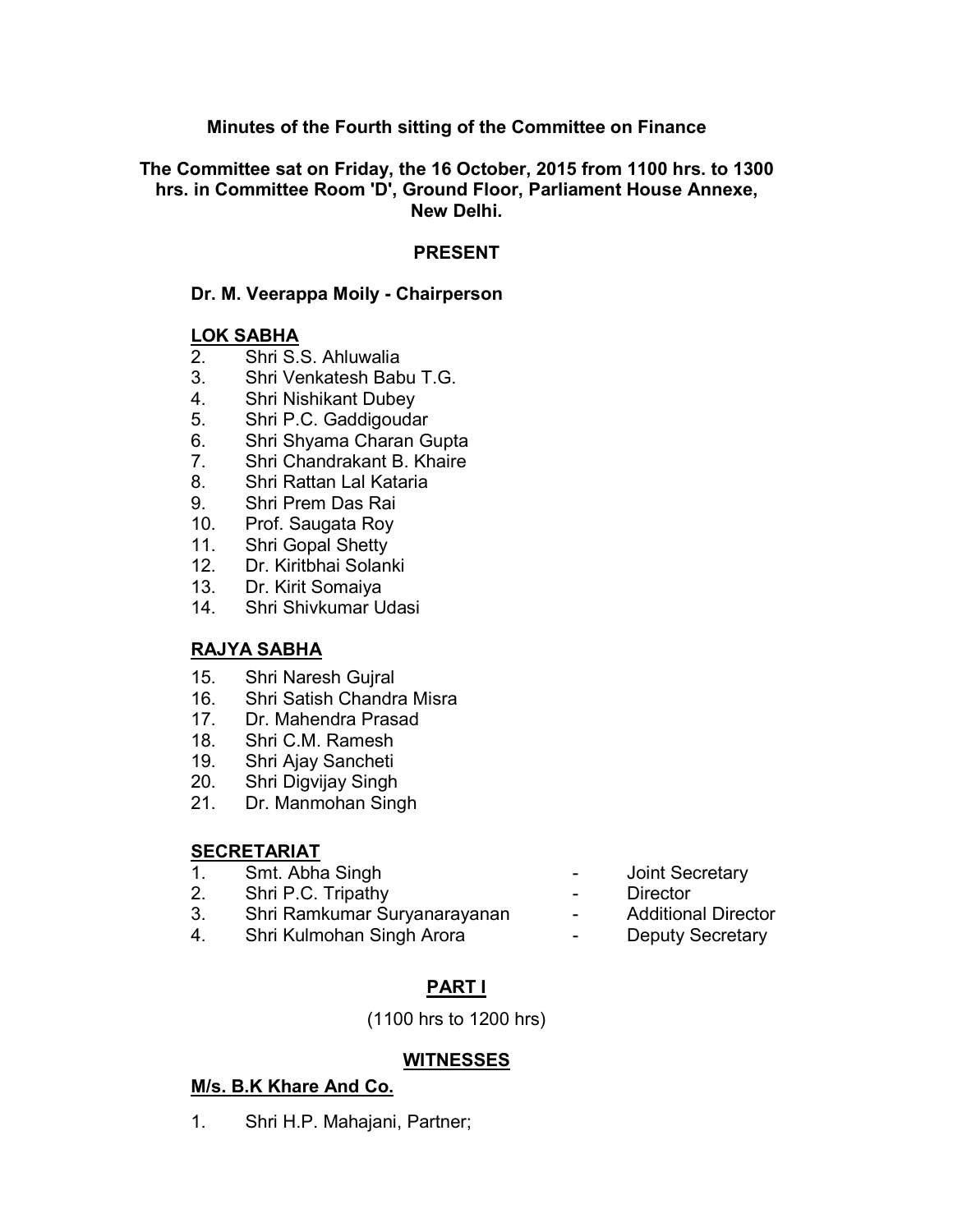- 2. Shri Hardayal Singh, Senior Consultant;
- 3. Shri Karthik Natarajan, Director

2. At the outset, the Chairman welcomed the Members to the Sitting of the Committee. After the customary welcome, the representatives of M/s B.K. Khare and Company briefed the Committee on the various provisions of the Benami Transactions (Prohibition) Amendment Bill 2015.

3. The major issue discussed during the sitting included need/justification for amending the Benami Transactions (Prohibition) Act, 1988, impact of proposed amendment bill on rural areas of the country due to poor land records, concept of locus pententia to have prospective application of provisions of proposed Bill, compulsary registration of all immovable property transactions in the country, time bound resolution of litigations in respect of confiscated benami properties, in adequate checks and balances on the power of Initiating Officer under proposed bill, lack of safeguards to protect genuine property owner under the proposed bill, duplication of hierarchical machinery for attachment and confiscation in respect of same property, strengthening of existing legislations namely the Prevention of Money Laundering Act 2002 and Income Tax Act 1956 to check the menace of benami transactions in the country etc. The Chairperson then directed the representatives of M/s B.K. Khare & Co. to furnish replies to the points raised by the Members during the discussion within a weeks time.

> (The witness then withdrew) Tea Break

## **PART II**

(1220 hrs to 1300 hrs)

## **WITNESSES**

## **Ministry of Finance (Department of Revenue)**

- 1. Dr. Hasmukh Adhia, Secretary, Department of Revenue
- 2.. Smt. Anita Kapur, Chairperson, CBDT
- 3. Smt. Rani Singh Nair, Member (L&C), CBDT
- 4. Smt. Pragya S Saksena, JS (TPL-I)
- 5. Shri Anandrajan, JS (TPL-II)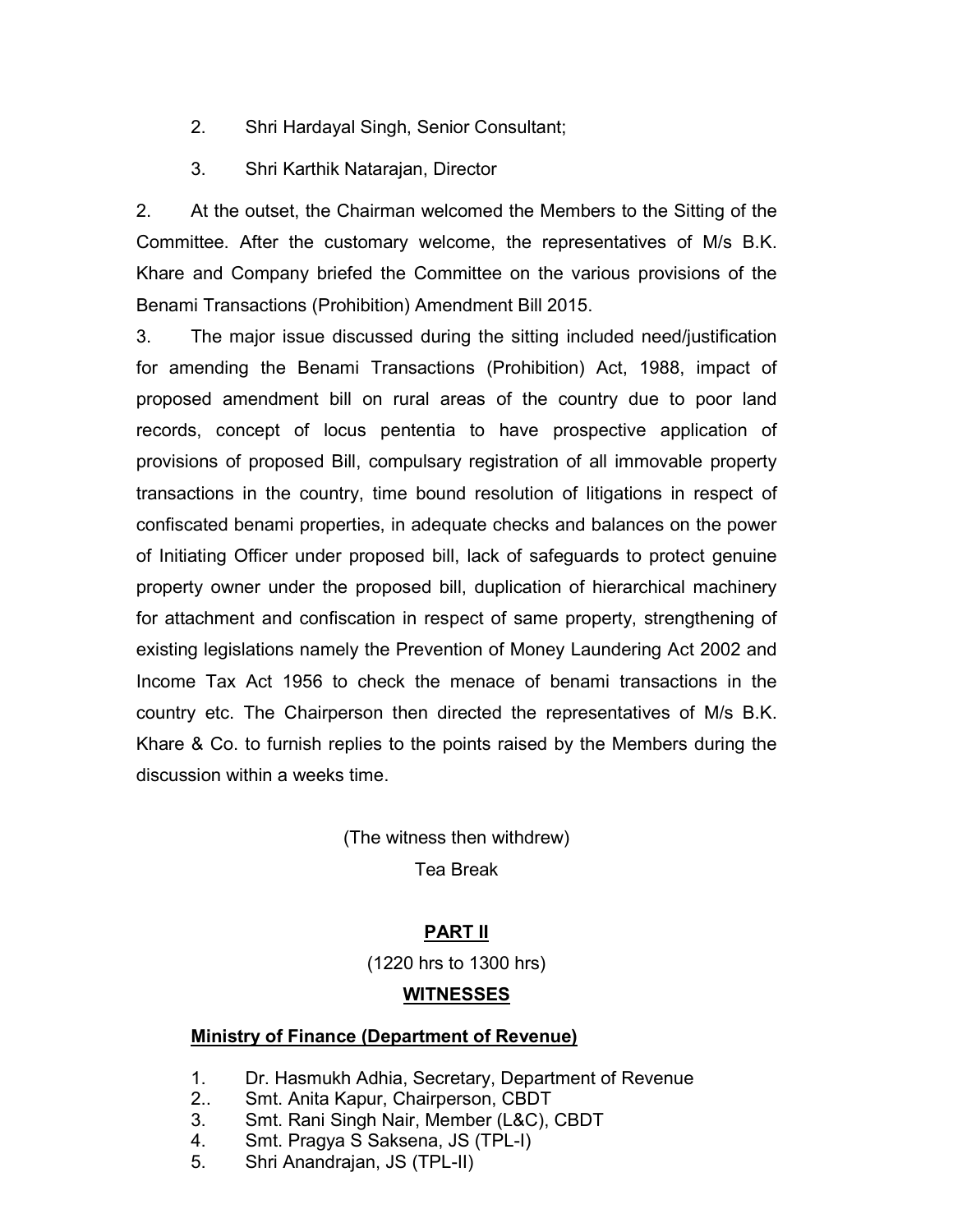4. The Committee after tea break resumed their sitting. The Chairperson welcomed the representatives of the Ministry of Finance (Department of Revenue) to the sitting. Since the proposed Bill could have wide ramifications on the Centre and State relations the Committee decided to first hear the views of Chief Secretaries of the States / UTs in batches and also to hear the views of experts and thereafter take the evidence of the Ministry on the Bill. The Committee, therefore, decided to defer the evidence of the Ministry of Finance (Department of Revenue) to a later date.

(The witnesses then withdrew)

A verbatim record of the proceedings has been kept.

Thereafter, the Committee took up the following drafts reports for consideration and adoption:

- i. Draft Report on Action taken by the Government on the recommendations contained in the 13th Report on Demands for Grants (2015-16) of the Ministry of Corporate Affairs
- ii. Draft Report on Action taken by the Government on the recommendations contained in the 14th Report on Demands for Grants (2015-16) of the Ministry of Statistics and Programme Implementation.

5. After some deliberations, the Committee adopted the above draft Reports without any modification and authorised the Chairperson to finalise them and present these Reports to Parliament.

The Committee then adjourned.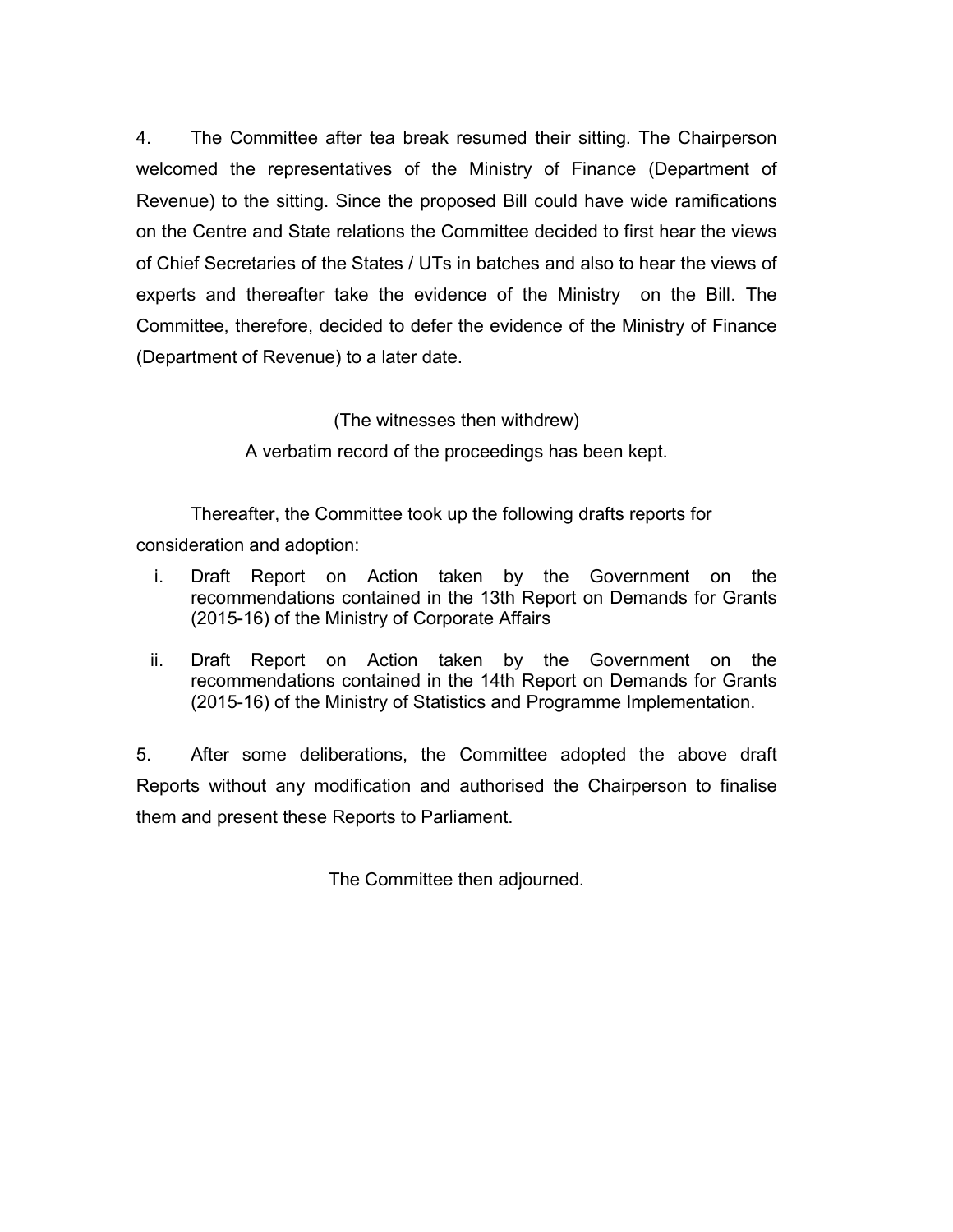## **Minutes of the Fifth sitting of the Committee on Finance**

## **The Committee sat on Thursday, the 19 November, 2015 from 1100 hrs. to 1300 hrs. in Committee Room 'D', Ground Floor, Parliament House Annexe, New Delhi.**

## **PRESENT**

## **Dr. M. Veerappa Moily - Chairperson**

## **LOK SABHA**

- 2. Shri S.S. Ahluwalia
- 3. Shri Venkatesh Babu T.G.
- 4. Shri Nishikant Dubey
- 5. Shri P.C. Gaddigoudar
- 6. Shri Chandrakant B. Khaire
- 7. Shri Rattan Lal Kataria
- 8. Shri Prem Das Rai
- 9. Shri Rayapati Sambasiva Rao
- 10. Shri Gopal Shetty
- 11. Dr. Kirit Somaiya

## **RAJYA SABHA**

- 12. Shri Naresh Agrawal
- 13. Shri Naresh Gujral
- 14. Shri Digvijay Singh
- 15. Dr. Manmohan Singh

### **SECRETARIAT**

- 1. Smt. Abha Singh **-** Joint Secretary<br>2. Shri P.C. Tripathy **-** Pirector
- 2. Shri P.C. Tripathy Director
- 3. Shri Ramkumar Suryanarayanan Additional Director
- 4. Shri Kulmohan Singh Arora  **Changle Controller Controller** Deputy Secretary
- 
- 
- 
- 

## **WITNESSES**

### **State Government of Haryana**

- 1. Shri D.S. Dhesi, Chief Secretary
- 2. Shri Sanjeev Kaushal, Additional Chief Secretary, Finance & Planning **State Government of Rajasthan**
- 1. Shri Sanjeev Kumar,D.G, State Directorate of Revenue Intelligence
- 2. Shri K.B. Gupta, Inspector General, Registration and Stamps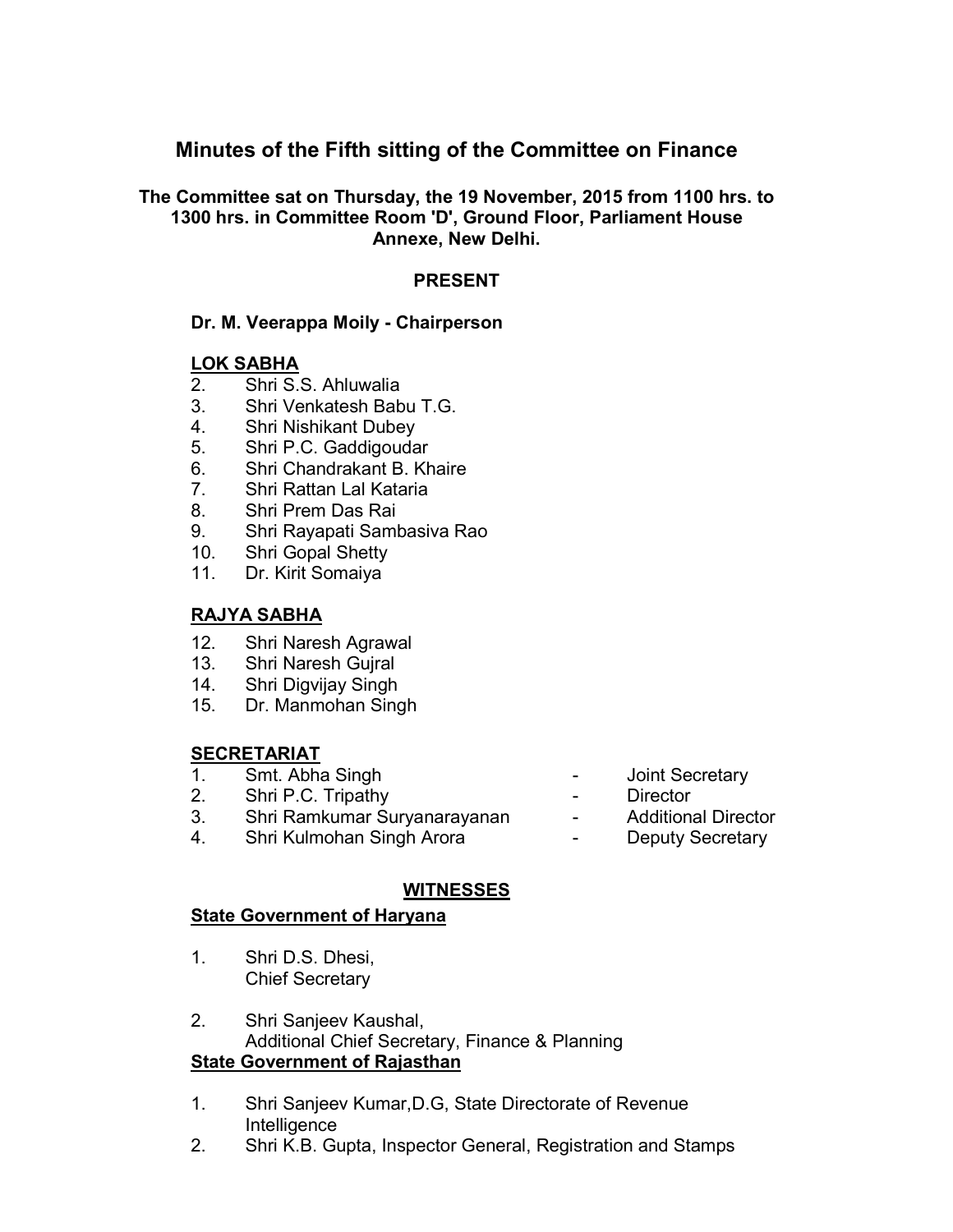## **State Government of Madhya Pradesh**

Shri Virender Singh Principal Secretary, Law

## **State Government of Chhattisgarh**

Shri A.K. Samantray, Principal Secretary, Law

2. At the outset, the Chairman welcomed the Members and the representatives of State Governments of Haryana, Rajasthan, Madhya Pradesh and Chhattisgarh to the sitting of Committee.

3. Thereafter, the witnesses put forth their views / suggestions on the Benami Transactions (Prohibition) Amendment Bill 2015. The Members then raised a number of queries relating to the various provisions of the Bill.

4. The major issues discussed during the sitting included impact of the amendment Bill on properties loacted in rural areas of the country, properties purchased on Power of Attorney, linkage of Aadhar number with online registration of property, digitalisation of land records, overlapping of the provisions of the proposed Bill with existing State Laws / Statutes, no provisions of whistleblower and benamidaar located abroad in the proposed Bill, lack of awareness amongst people about the Benami Transactions (Prohibition) Act, 1988, vesting of power of confiscation of benami property with the State Government instead of the Central Government as proposed in the Bill etc. The Chairperson then directed the representatives of State Governments to furnish replies to the points raised by the Members during the discussion within 20 days.

## (The witnesses then withdrew)

A verbatim record of the proceeding has been kept.

5. The Committee then took up the following draft Reports for consideration and adoption.

I. Draft Report on Action taken by the Government on the recommendations contained in the  $10^{th}$  report on Demands for Grants (2015-16) of the Ministry of Finance (Departments of Economic Affairs, Expenditure, Financial Services, Disinvestment).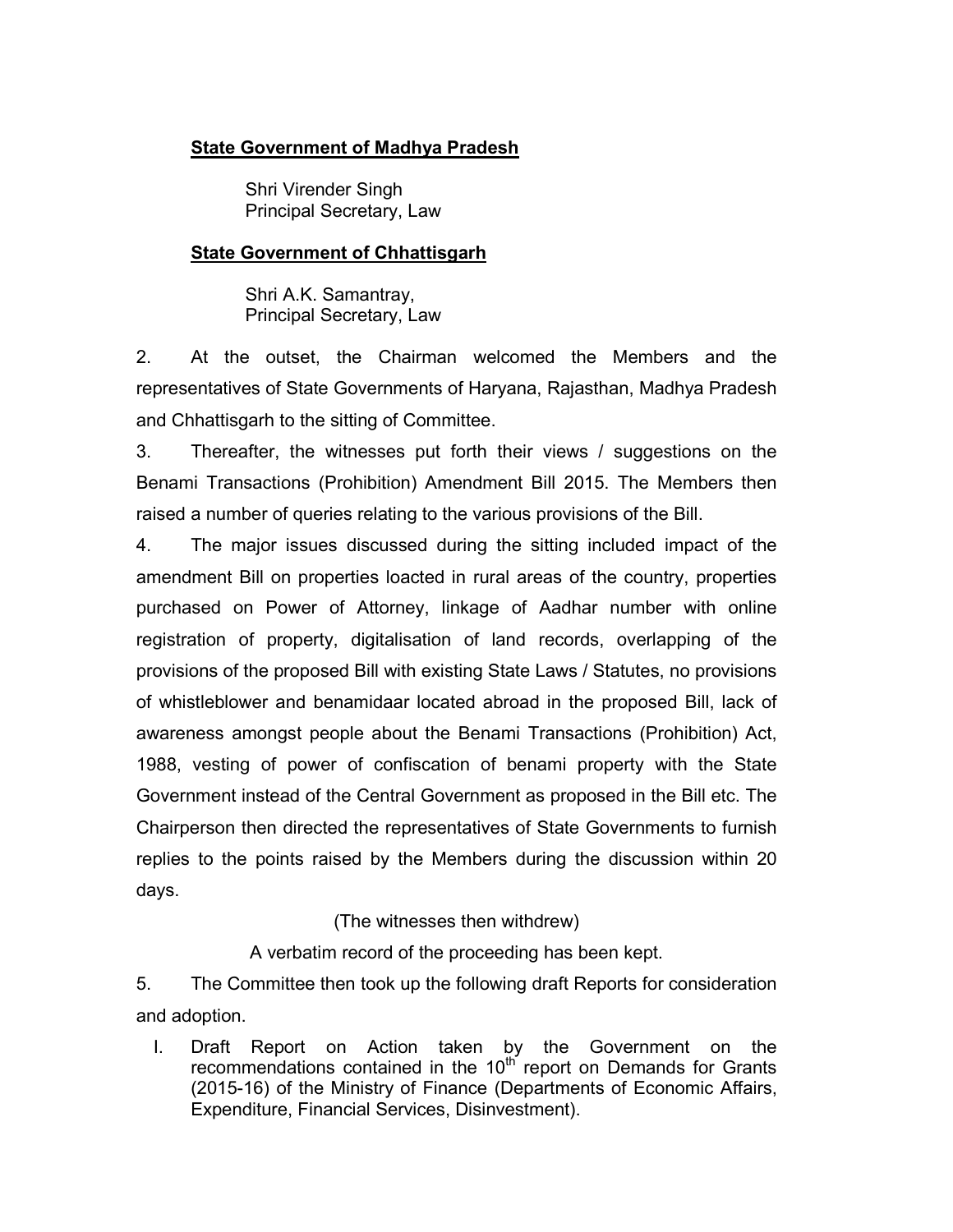- II. Draft Report on Action taken by the Government on the recommendations contained in the  $11<sup>th</sup>$  report on Demands for Grants (2015-16) of Ministry of Finance (Department of Revenue).
- III. Draft Report on Action taken by the Government on the recommendations contained in the  $12<sup>th</sup>$  report on Demands for Grants (2015-16) of Ministry of Planning.

. After some deliberations, the Committee adopted the above draft Reports with minor modification and authorised the Chairperson to finalize them and present these Reports to Parliament.

6. Thereafter, the Committee decided to undertake a study tour to Darjeeling, North- East Region including Sikkim during the month of January / February, 2016.

The Committee then adjourned.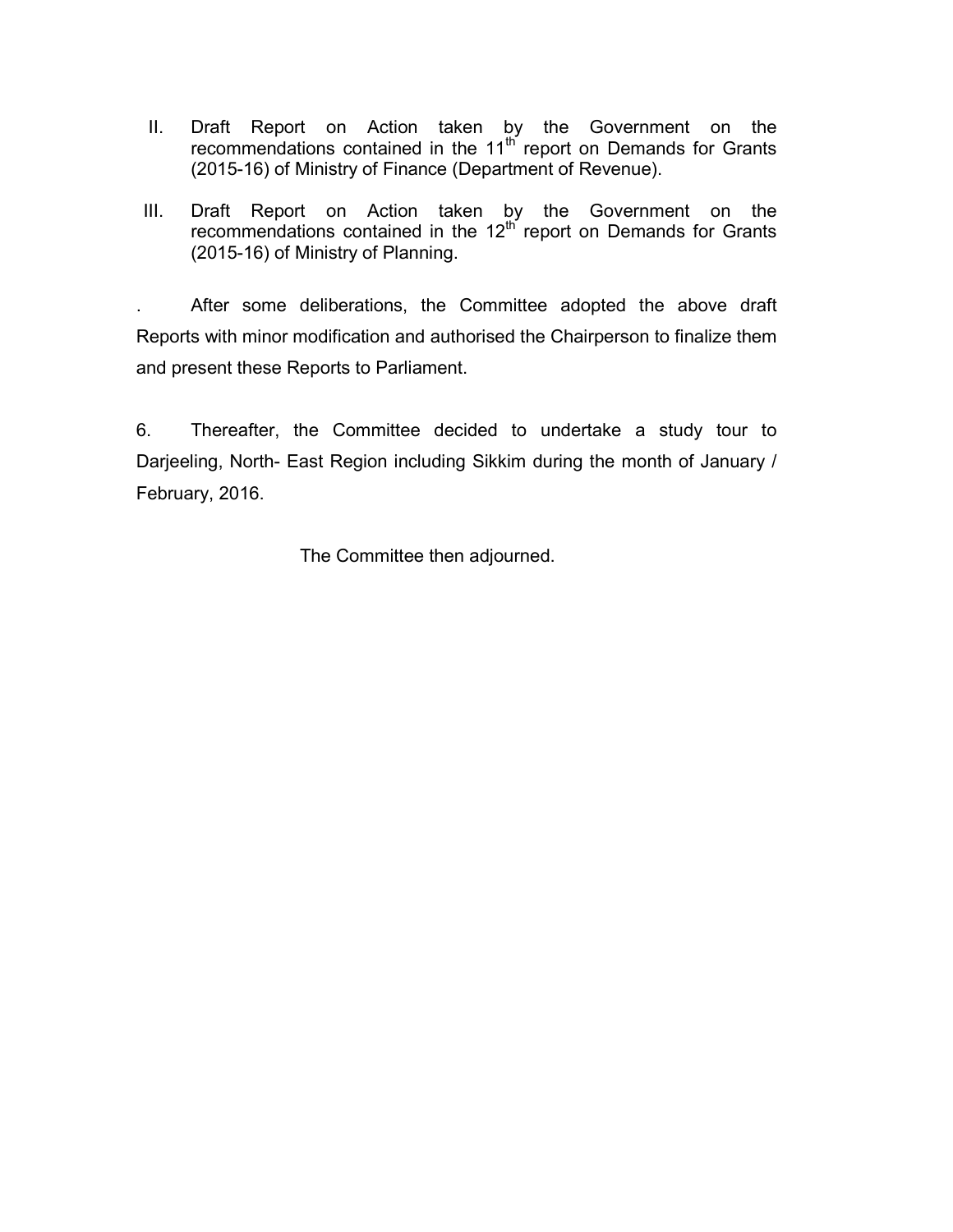### **Minutes of the Sixth sitting of the Committee on Finance**

**The Committee sat on Friday, the 20 November, 2015 from 1100 hrs. to 1315 hrs. in Committee Room 'D', Ground Floor, Parliament House Annexe, New Delhi.**

### **PRESENT**

### **Dr. M. Veerappa Moily - Chairperson**

### **LOK SABHA**

- 2. Shri Venkatesh Babu T.G.
- 3. Shri Nishikant Dubey
- 4. Shri P.C. Gaddigoudar
- 5. Shri Rattan Lal Kataria
- 6. Shri Prem Das Rai
- 7. Shri Rayapati Sambasiva Rao
- 8. Shri Jyotiraditya M. Scindia
- 9. Shri Gopal Shetty
- 10. Shri Anil Shirole
- 11. Dr. Kiritbhai Solanki

### **RAJYA SABHA**

- 12. Shri K.N. Balagopal
- 13. Shri Digvijay Singh
- 14. Dr. Manmohan Singh

### **SECRETARIAT**

- 1. Smt. Abha Singh **1. Smt. Abha Singh 1. Smt. Abha Singh 1. Solut** Secretary
- 2. Shri P.C. Tripathy **Canadian Contract Contract Contract Contract Contract Contract Contract Contract Contract Contract Contract Contract Contract Contract Contract Contract Contract Contract Contract Contract Contract C**
- 3. Shri Ramkumar Suryanarayanan Theoreton Additional Director
- 4. Shri Kulmohan Singh Arora  **Deputy Secretary**
- 
- 
- -

### **WITNESSES**

### **State Government of Odisha**

- 1. Shri R. Balakrishnan, IAS Additional Chief Secretary, Finance Govt. of Odisha
- 2. Shri B.P. Routray, Principal Secretary, Law Govt. of Odisha

### **State Government of West Bengal**

Shri Biswajit Gangopadhyay, Secretary, Finance

### **State Government of Gujarat**

- 1. Shri G.R. Aloria, Chief Secretary
- 2. Shri K. Srinivas, Principal Secretary

## **Government of NCT of Delhi**

Shri K.K. Sharma, Chief Secretary

## **State Government of Punjab**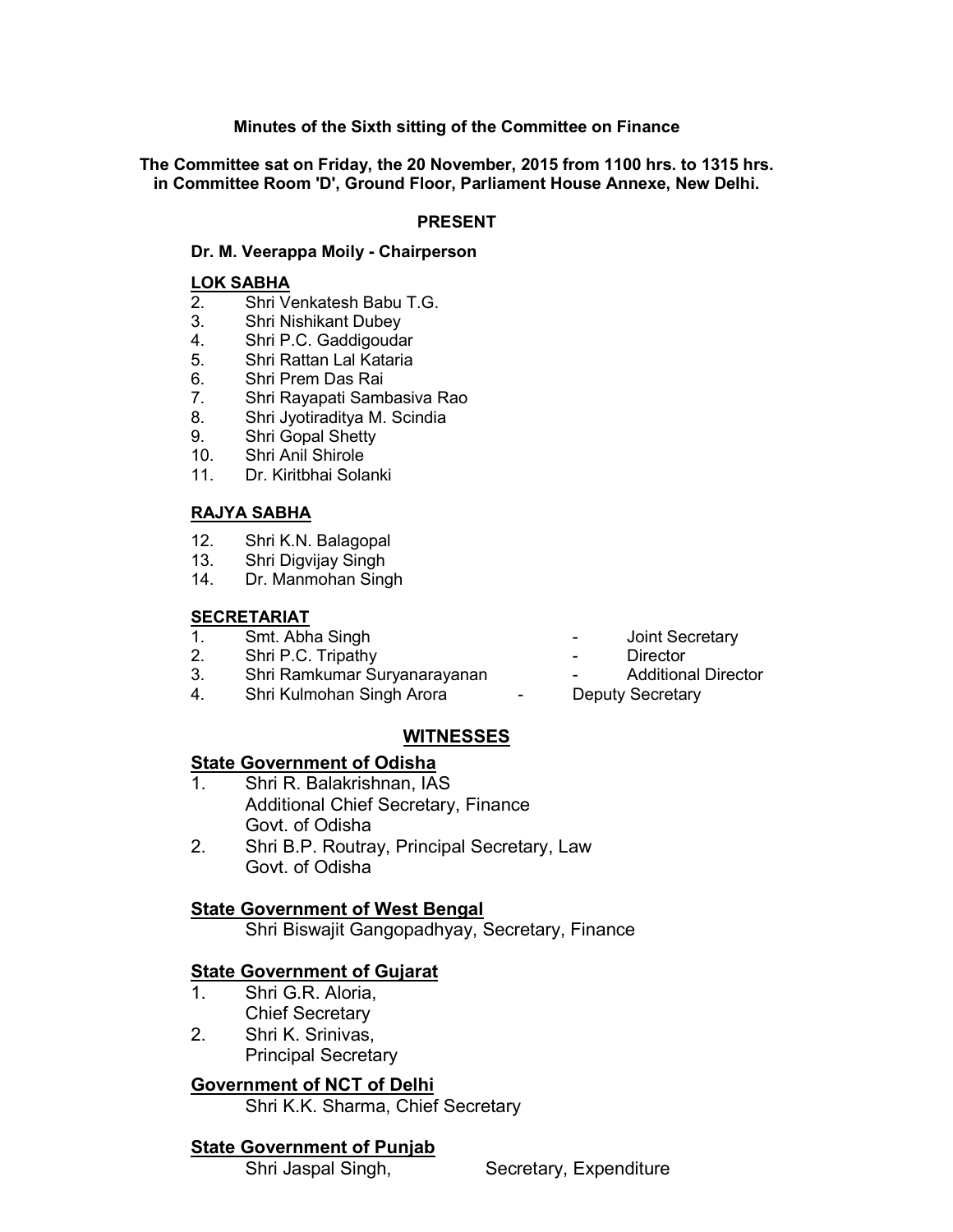## **State Government of Jharkhand**

Shri B.B. Mangalmurti, Principal Secretary, Law

## **State Government of Meghalaya**

1. Shri L. Lyngdoh, IAS Commissioner & Secretary, Home 2. Shri L.M. Sangma, Special Secretary, Law

2. At the outset, the Chairman welcomed the Members and the witnesses to the sitting of Committee.

3. Thereafter, the witnesses put forth their views / suggestions on the Benami Transactions (Prohibition) Amendment Bill 2015. The Members then raised a number of queries relating to the various provisions of the Bill.

4. The major issues discussed during the sitting included conflict of the provisions of the Bill with the provisions of the State Acts, Synergy of the proposed Bill with statutes administered by States like Transfer of Property Act, Tenancy Act and Transfer of Land Act, transaction of Property between tribals and non-tribals, conflict of judgment between Special Courts and Confiscating Authorities / Adjudicatory Authority, cumbersome culminating procedure of confiscation of property, vesting of confiscated property with the State Governments instead of Central Government as proposed in the Bill, contradiction between clauses 60 and 67 in the proposed Bill, no provisions in the proposed Bill regarding benami property in JJ and unauthorised colonies etc. The Chairperson then directed the witnesses to furnish replies to the points raised by the Members during the discussion within 20 days.

(The witnesses then withdrew)

A verbatim record of the proceeding has been kept.

5. Considering the wider ramifications of the provisions of the Bill, the Committee decided to hear and obtain the views of more stakeholders on the provisions of the Bill. The Committee, thereafter, decided to seek extension of time from Hon'ble Speaker for presentation of the Report on the Benami Transactions (Prohibition) Amendment Bill, 2015 during the Second part of the Budget Session.

The Committee then adjourned.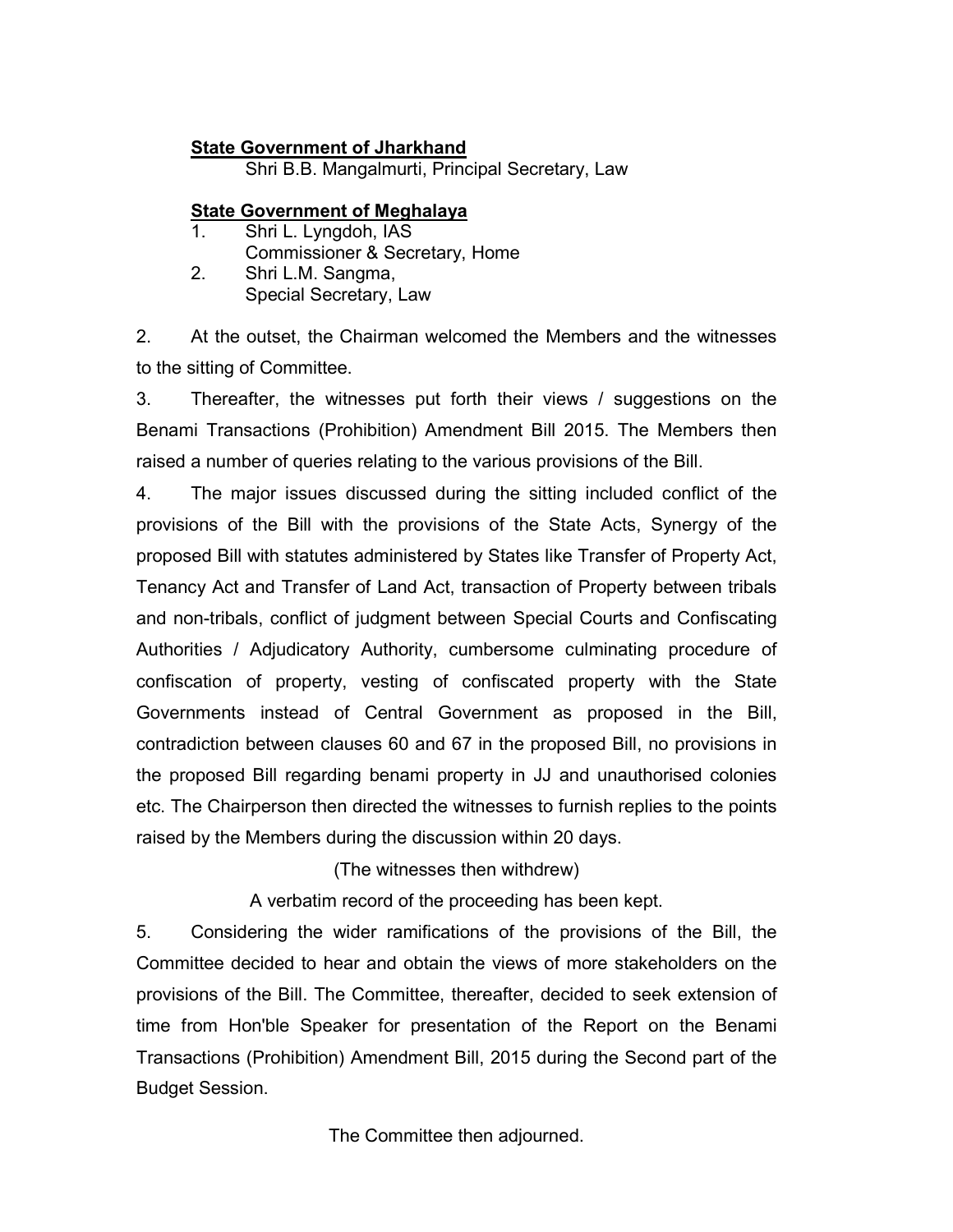## **Minutes of the Tenth sitting of the Committee on Finance**

**The Committee sat on Friday, the 05 February, 2016 from 1500 hrs. to 1630 hrs. in Committee Room 'B', Parliament House Annexe, New Delhi.**

## **PRESENT**

## **Dr. M. Veerappa Moily - Chairperson**

## **LOK SABHA**

- 2. Shri Venkatesh Babu T.G.
- 3. Shri Nishikant Dubey
- 4. Shri Rattan Lal Kataria
- 5. Shri Rayapati Sambasiva Rao
- 6. Prof. Saugata Roy
- 7. Shri Gajendra Singh Sekhawat
- 8. Shri Gopal Shetty
- 9. Dr. Kiritbhai Solanki
- 10. Dr. Kirit Somaiya

## **RAJYA SABHA**

- 11. Shri Naresh Gujral
- 12. Shri Ajay Sancheti
- 13. Shri Digvijay Singh
- 14. Dr. Manmohan Singh

## **SECRETARIAT**

- 1. Smt. Abha Singh Yaduvanshi Joint Secretary
- 2. Shri P.C. Tripathy **Canadian Contract Contract Contract Contract Contract Contract Contract Contract Contract Contract Contract Contract Contract Contract Contract Contract Contract Contract Contract Contract Contract C**
- 3. Shri Ramkumar Suryanarayanan Additional Director
- 4. Shri Kulmohan Singh Arora  **Charlach Charlach Deputy Secretary**
- 
- 
- -

## **WITNESSES**

### **Ministry of Finance (Department of Revenue)**

- 1. Dr. Hasmukh Adhia, Secretary, Department of Revenue
- 2. Shri Atulesh Jindal, Chairperson, CBDT
- 3. Smt. Rani Singh Nair, Member (L&C), CBDT
- 4. Smt. Pragya S Saksena, JS (TPL-I)
- 5. Shri V. Anandrajan, JS (TPL-II)

2. At the outset, the Chairperson welcomed the Members and the representatives of the Ministry of Finance (Department of Revenue) to the sitting. The Committee then took the oral evidence of the representatives of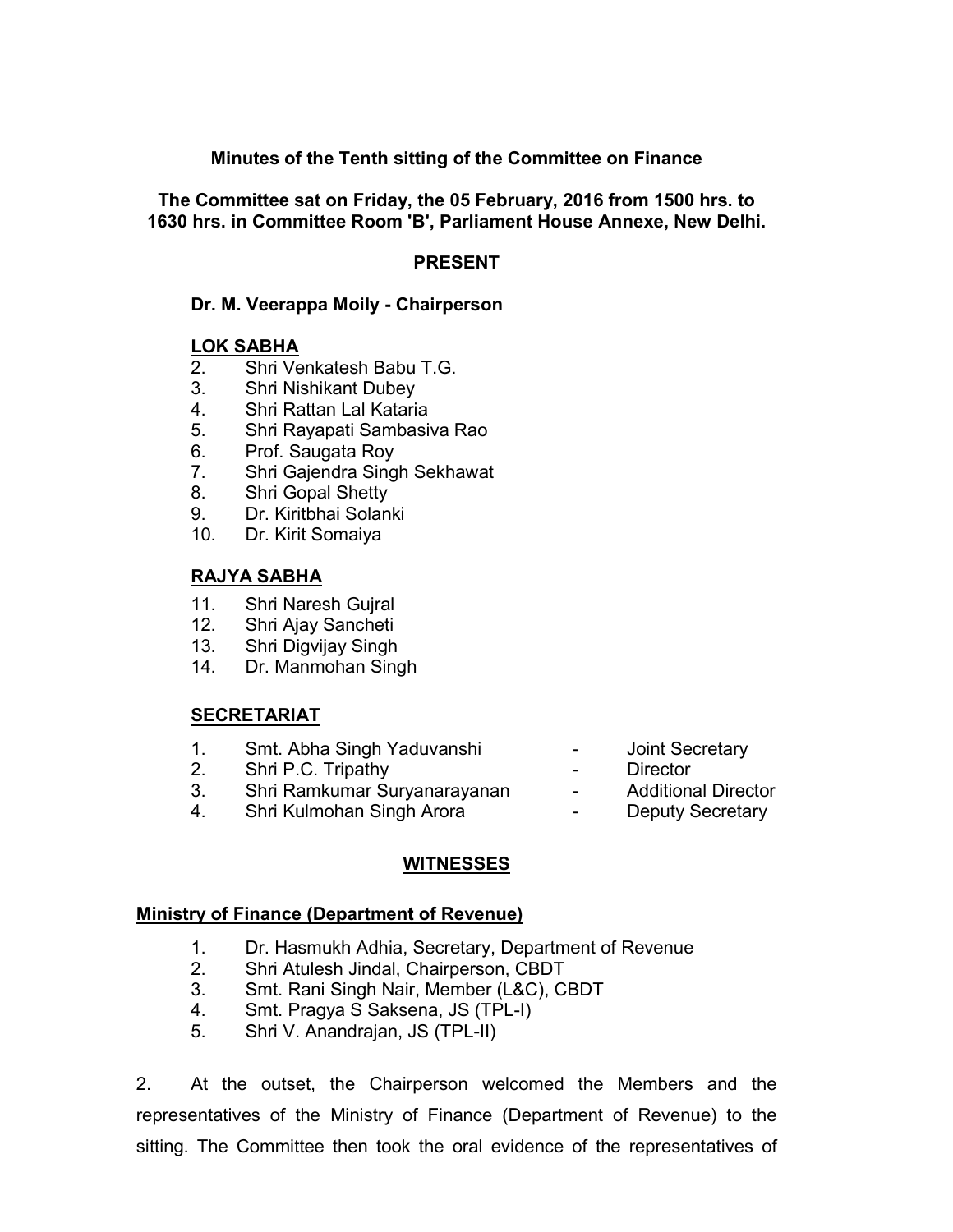Ministry of Finance (Department of Revenue) on the Benami Transactions (Prohibition) Amendment Bill, 2015. The major issues discussed during the evidence included the reasons for bringing a new Bill instead of amending the existing Benami Act of 1988, data sharing between the State Registering Authorities and Central Agencies with regard to transactions of immovable properties, consequential amendments in Transfer of Property Act administered by State Governments, impact of the provisions of the proposed Bill on rural land records, properties purchased on General Power of Attorney (GPA) in urban areas, properties located in tribal areas governed by Tribal Lands Act, confiscation rights of benami properties, role of whistle blower in the proposed Bill, exemptions / exclusion provided to the Charitable / Religious trusts in the proposed Bill, lack of clarity and contradictions in the provisions of the proposed Bill, synchronisation of the proposed definition of benami transactions with the definition propounded by the Supreme Court of India, safeguard mechanism provided in the provisions of the proposed Bill to protect genuine property owners, provision of window in the proposed Bill to regularise the properties of genuine property owners, etc. The Chairperson then directed the representatives of the Department of Revenue to furnish replies to the points raised by the Members during the discussion within ten days time.

### (The witnesses then withdrew)

### A verbatim record of the proceedings has been kept

3. Thereafter, the Committee took up for consideration the draft Report on the Subject "Non-Performing Assets (NPAs) of Financial Institutions". The Committee expressed their appreciation of the draft Report and adopted the same with minor modifications as suggested by Members. The Committee authorised the Chairperson to present the Report to Hon'ble Speaker / **Parliament** 

The Committee then adjourned.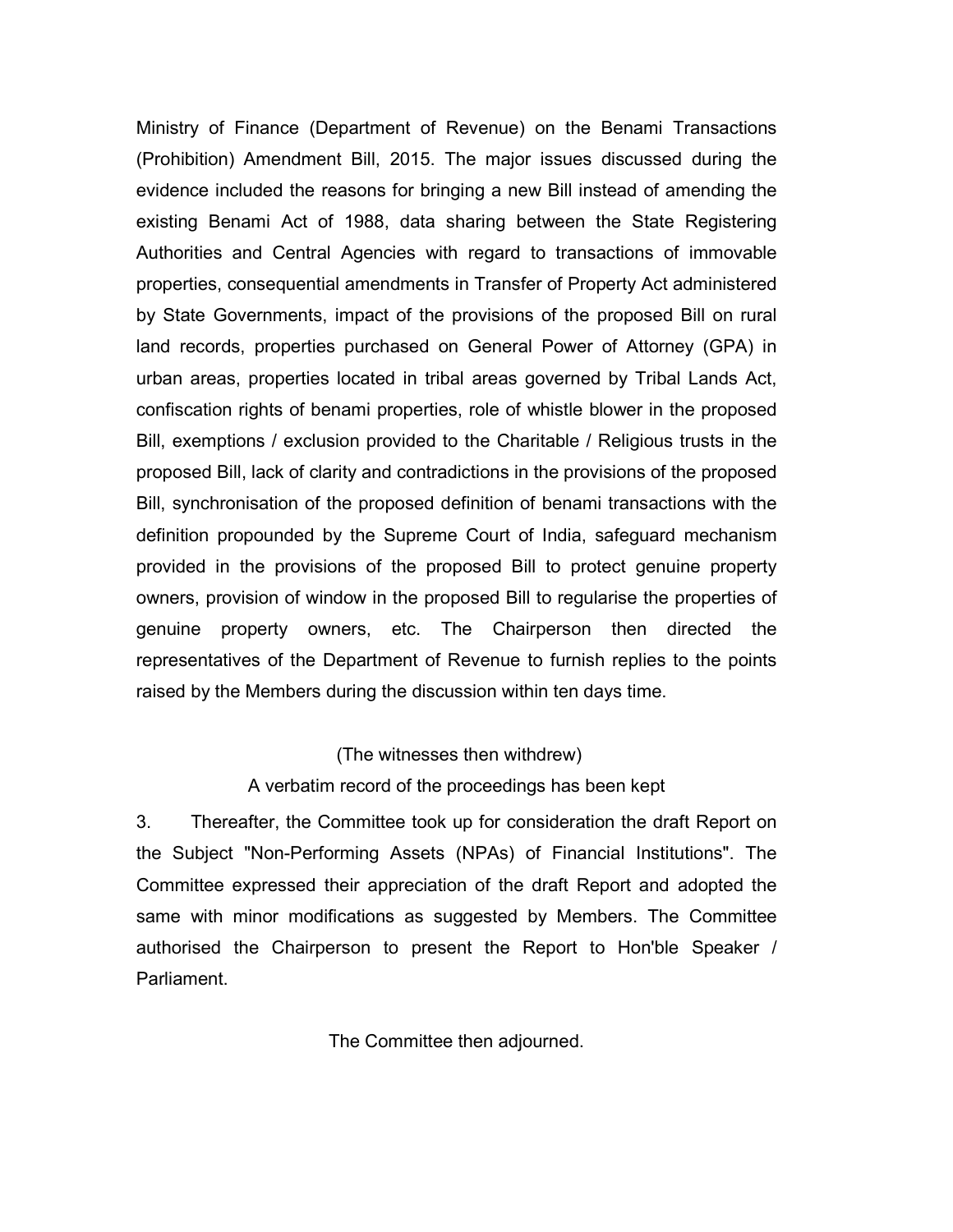## **Minutes of the Twelfth sitting of the Standing Committee on Finance**

### **The Committee sat on Tuesday, the 29 March, 2016 from 1100 hrs. to 1715 hrs. in Committee Room 'D', Parliament House Annexe, New Delhi. PRESENT**

### **Dr. M. Veerappa Moily - Chairperson**

### **LOK SABHA**

- 2. Shri S.S. Ahluwalia
- 3. Shri Venkatesh Babu T.G.
- 4. Shri Nishikant Dubey
- 5. Shri Shyama Charan Gupta
- 6. Shri Chandrakant B. Khaire
- 7. Shri Rattan Lal Kataria
- 8. Shri Bhartruhari Mahtab
- 9. Prof. Saugata Roy
- 10. Shri Jyotiraditya M. Scindia
- 11. Shri Gopal Shetty
- 12. Shri Anil Shirole
- 13. Dr. Kiritbhai Solanki
- 14. Dr. Kirit Somaiya

### **RAJYA SABHA**

- 15. Shri Naresh Agrawal
- 16. Shri Naresh Gujral
- 17. Shri A. Navaneethakrishnan
- 18. Dr. Mahendra Prasad
- 19. Shri C.M. Ramesh
- 20. Shri Ajay Sancheti
- 21. Dr. Manmohan Singh

### **SECRETARIAT**

- 1. Smt. Abha Singh Yaduvanshi Joint Secretary
- 2. Shri P.C. Tripathy **Canadian Contract Contract Contract Contract Contract Contract Contract Contract Contract Contract Contract Contract Contract Contract Contract Contract Contract Contract Contract Contract Contract C**
- -
- 3. Shri Ramkumar Suryanarayanan Additional Director
- 4. Shri Kulmohan Singh Arora  **Deputy Secretary**
- 
- -

## **PART - I**

### **(1100 hrs. to 1415 hrs.)**

### **WITNESSES**

1. XX XX XX XX XX

(The witnesses then withdrew).

The Committee then adjourned for lunch break.